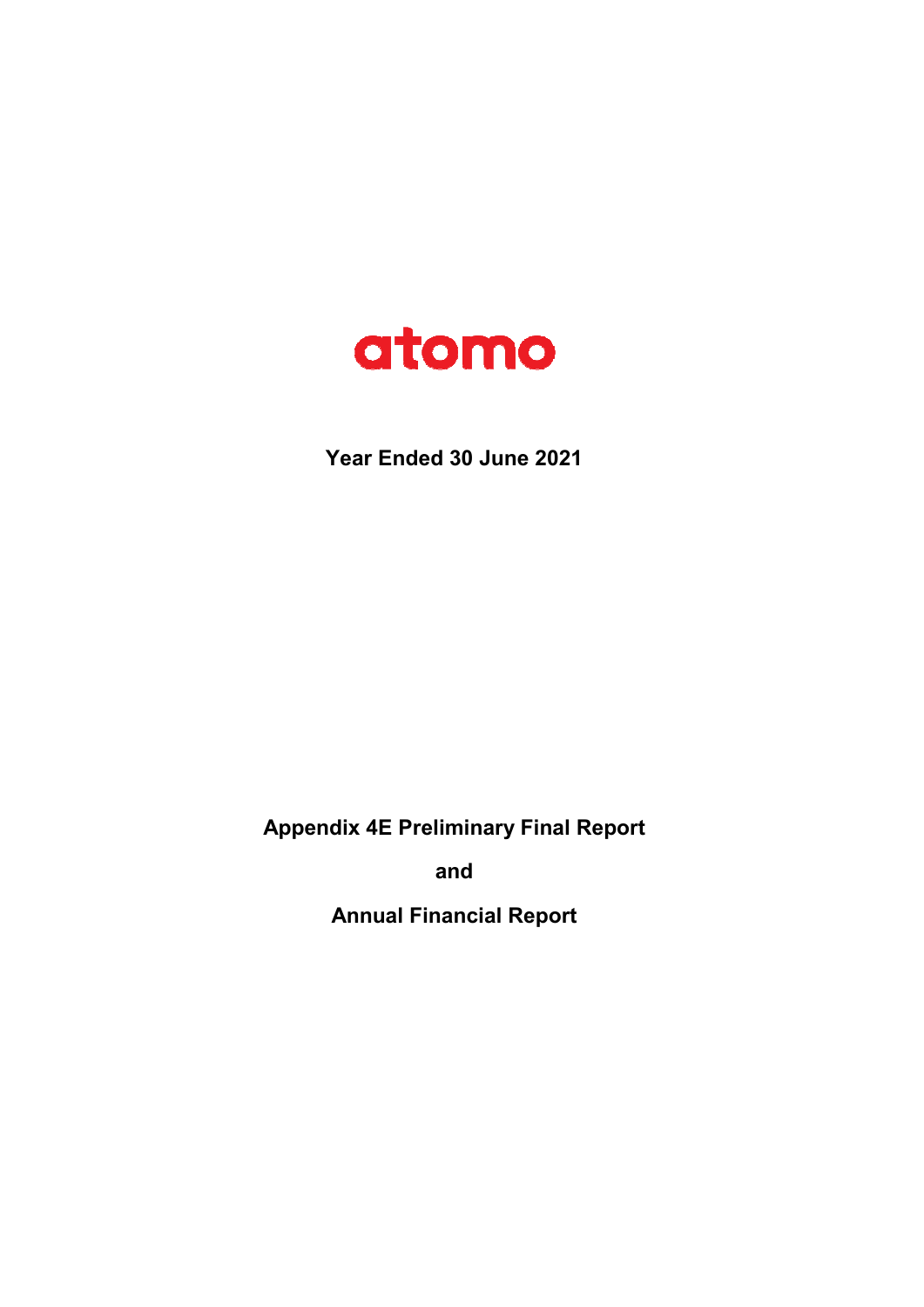# **Atomo Diagnostics Limited Appendix 4E Preliminary Final Report**

# **1. Company details**

| Name of entity:   | Atomo Diagnostics Limited       |
|-------------------|---------------------------------|
| ABN:              | 37 142 925 684                  |
| Reporting period: | For the year ended 30 June 2021 |
| Previous period:  | For the year ended 30 June 2020 |

# **2. Results for announcement to the market**

|                                                                                                    |      |         |    | <b>AUD</b>   |
|----------------------------------------------------------------------------------------------------|------|---------|----|--------------|
| Revenues from ordinary activities                                                                  | up   | 25.1%   | to | \$6,715,659  |
| Loss from ordinary activities after tax attributable to the owners of<br>Atomo Diagnostics Limited | down | (34.7%) | to | \$6,021,215  |
| Loss for the year attributable to the owners of Atomo Diagnostics<br>Limited                       | down | (39.7%) | to | \$ 5,797,563 |

# *Dividends*

No dividends were paid or proposed during the year ended 30 June 2021 (2020: Nil).

## *Comments*

Refer to the 'Operating and Financial Review' within the Directors' Report of the Annual Financial Statements for further commentary on the year's results, financial position and likely developments in future years.

#### **3. Net tangible assets**

|                                           | Reporting<br>period<br><b>AUD Cents</b> | <b>Previous</b><br>period<br><b>AUD Cents</b> |
|-------------------------------------------|-----------------------------------------|-----------------------------------------------|
| Net tangible assets per ordinary security | 4.76                                    | 6.15                                          |

The net tangible assets / (liabilities) per ordinary security is calculated based on 568,597,807 ordinary shares on issue as at 30 June 2021, and 561,077,807 shares that were on issue as at 30 June 2020 (post-share split).

## **4. Control gained over entities**

Not applicable

# **5. Loss of control over entities**

Not applicable

# **6. Details of associates and joint ventures entities**

Not applicable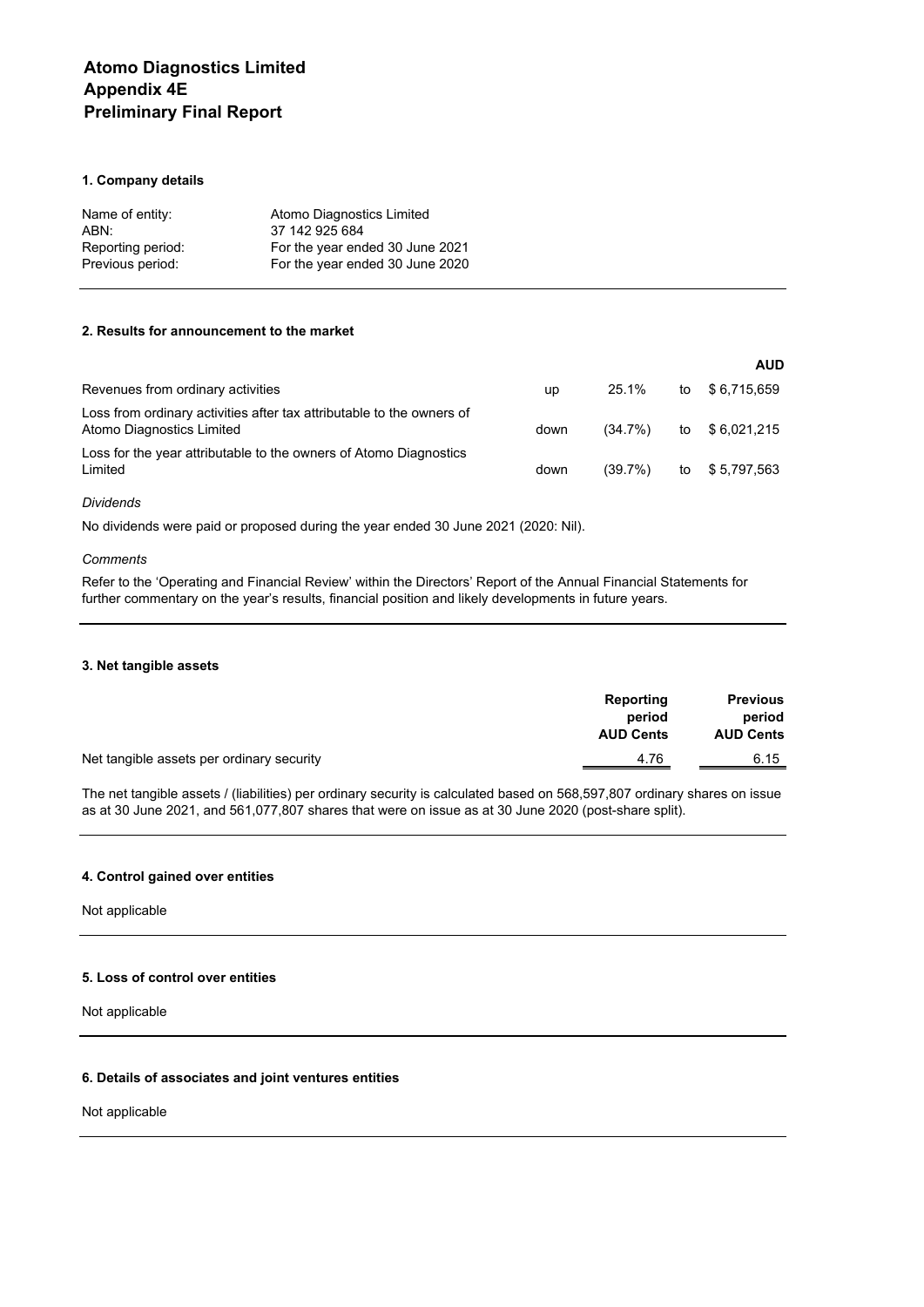# **Atomo Diagnostics Limited Appendix 4E Preliminary Final Report**

# **7. Audit qualification or review**

The financial statements have been audited and an unqualified opinion has been issued.

# **8. Attachments**

The Annual Financial Report of Atomo Diagnostics Limited for the year ended 30 June 2021 is attached.

27 August 2021

**9. Signed**

WINNERM.

Signed **Date:** Date:

John Keith Chair Sydney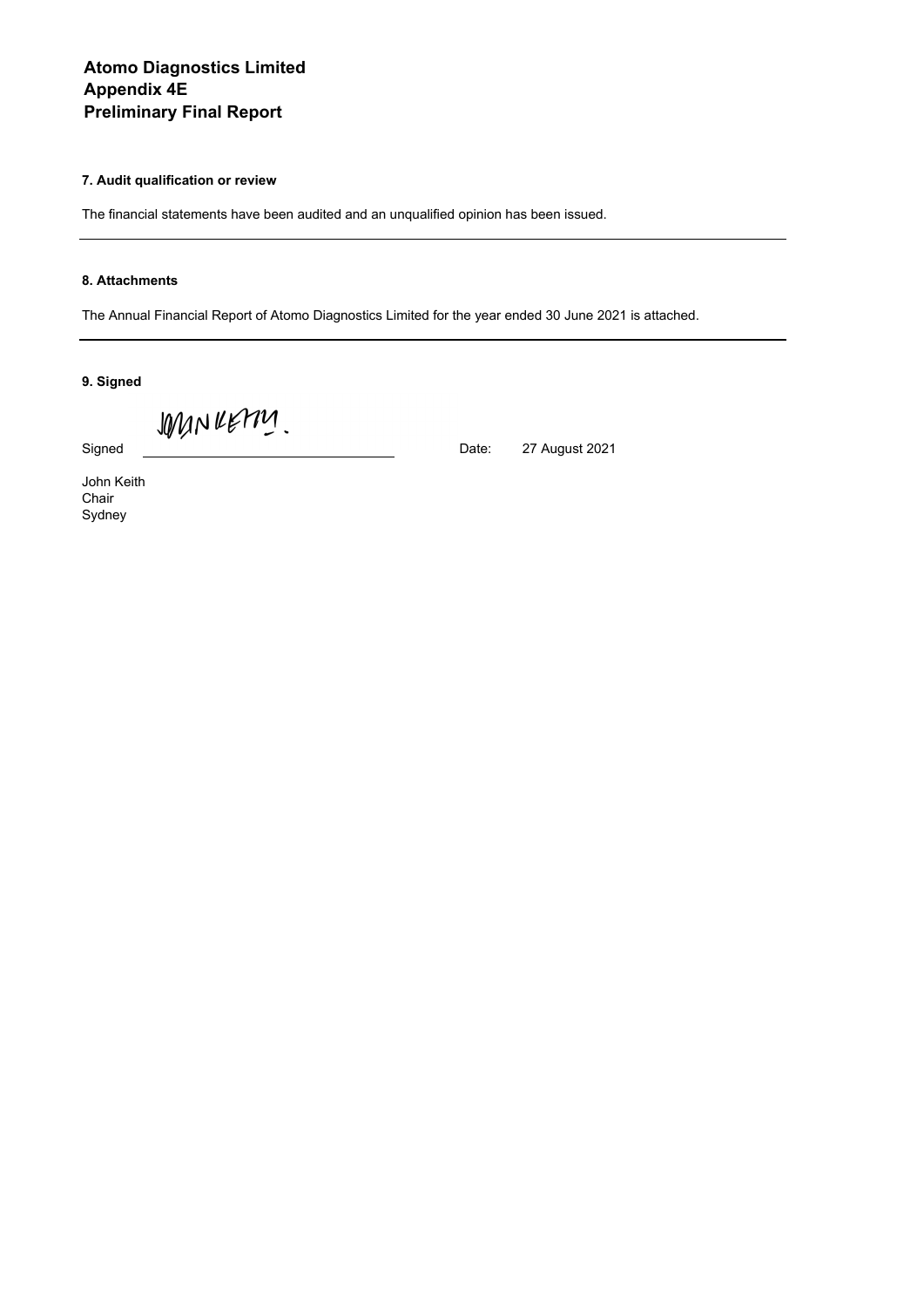# **Atomo Diagnostics Limited**

ABN 37 142 925 684

# **Annual Financial Report For the Year Ended 30 June 2021**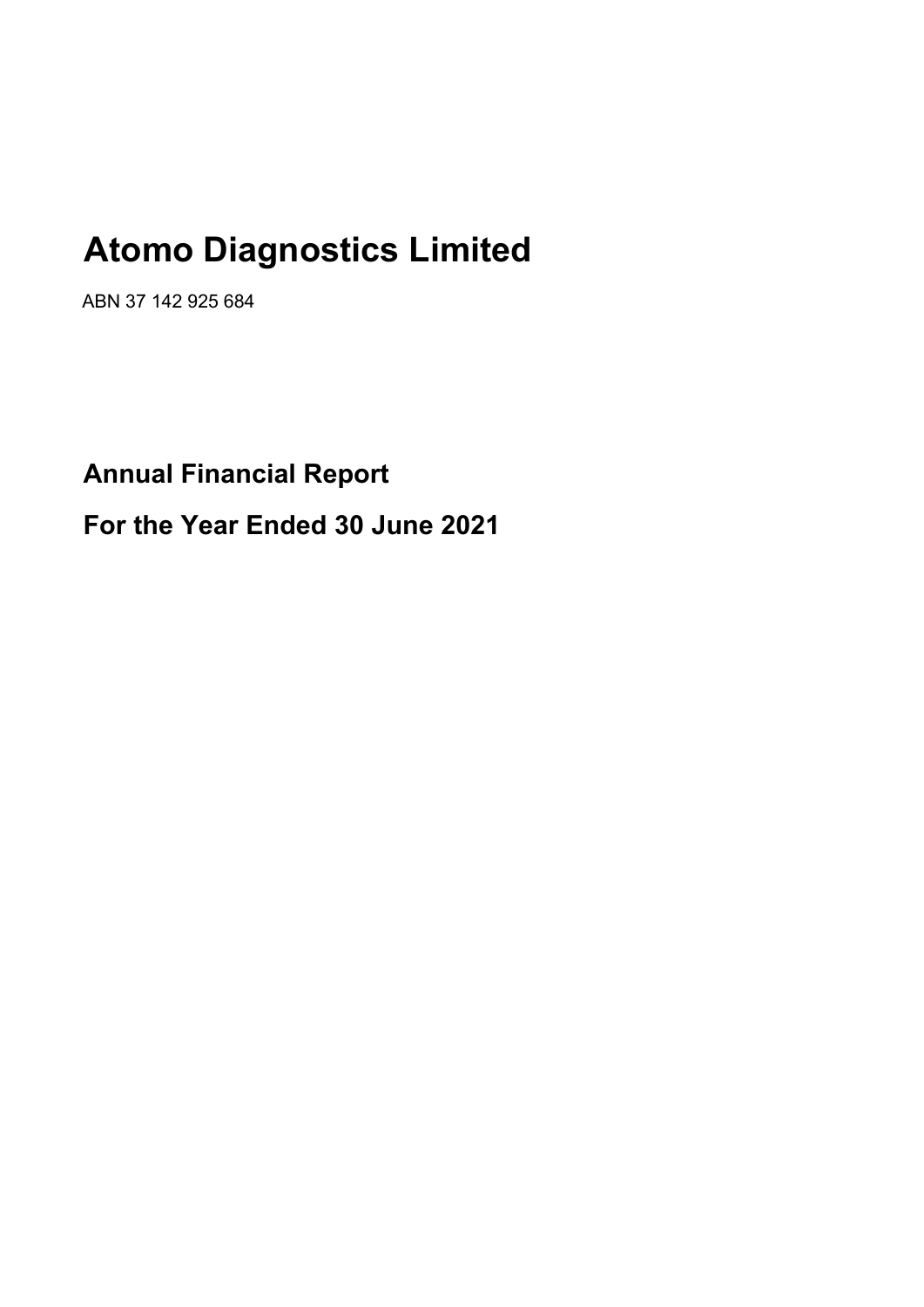| <b>Directors</b>                   | John Keith (Chair & Non-Executive Director)<br>John Kelly (Managing Director)<br>Curt Labelle (Non-Executive Director)<br>Paul Kasian (Non-Executive Director)<br>Connie Carnabuci (Non-Executive Director) |
|------------------------------------|-------------------------------------------------------------------------------------------------------------------------------------------------------------------------------------------------------------|
| <b>Company secretary</b>           | Gillian Nairn                                                                                                                                                                                               |
| <b>Registered office</b>           | Level 2<br>701 - 703 Parramatta Road<br>Leichhardt NSW 2040                                                                                                                                                 |
| <b>Principal place of business</b> | Level 2<br>701 - 703 Parramatta Road<br>Leichhardt NSW 2040                                                                                                                                                 |
| <b>Share registry</b>              | Link Market Services Limited<br>Level 12<br>680 George Street<br>Sydney NSW 2000                                                                                                                            |
| Auditor                            | <b>BDO Audit Pty Ltd</b><br>Level 11, 1 Margaret Street<br>Sydney NSW 2000                                                                                                                                  |
| Solicitors                         | <b>HWL Ebsworth Lawyers</b><br>Level 14, Australia Square<br>264 - 278 George Street<br>Sydney NSW 2000                                                                                                     |
| <b>Stock exchange listing</b>      | Atomo Diagnostics Limited shares are listed on the Australian Securities<br>Exchange (ASX code: AT1)                                                                                                        |
| Website                            | www.atomodiagnostics.com                                                                                                                                                                                    |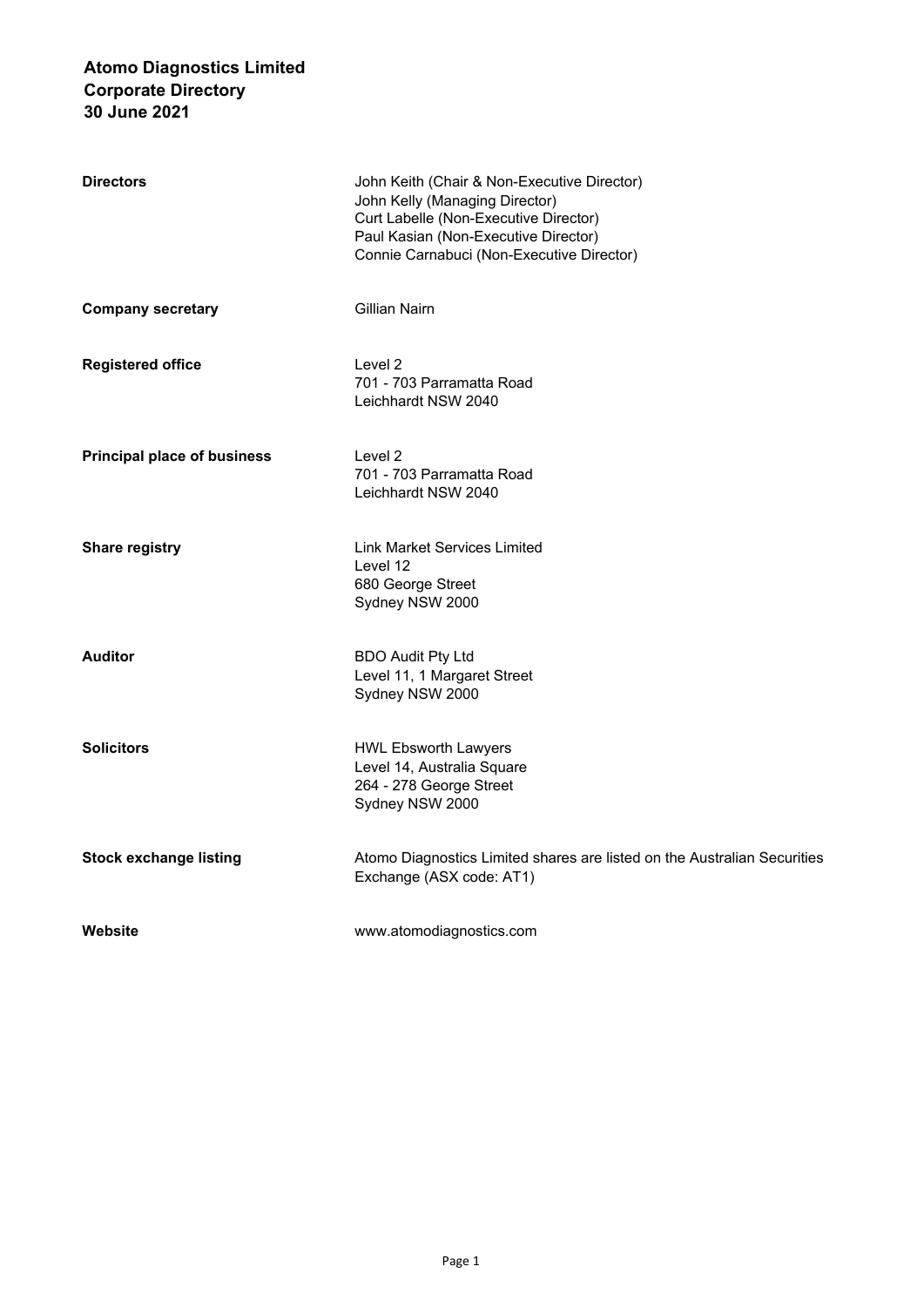The directors present their report, together with the financial statements, on the consolidated entity (referred to hereafter as the 'Group') consisting of Atomo Diagnostics Limited (referred to hereafter as the 'Company' or 'Parent Entity') and the entities it controlled at the end of, or during, the year ended 30 June 2021.

All amounts are presented in Australian dollars (AUD) unless otherwise stated.

### **Directors**

The following persons were directors of Atomo Diagnostics Limited during the year and up to the date of this report. The directors were in office for this entire period unless otherwise stated:

| <b>Director</b>                             | Appointed       | Resigned |
|---------------------------------------------|-----------------|----------|
| John Keith (Chair & Non-Executive Director) | 2 December 2011 | n/a      |
| John Kelly (Managing Director)              | 1 April 2010    | n/a      |
| Curt LaBelle (Non-Executive Director)       | 21 October 2016 | n/a      |
| Paul Kasian (Non-Executive Director)        | 4 February 2020 | n/a      |
| Connie Carnabuci (Non-Executive Director)   | 4 February 2020 | n/a      |

The Company Secretary is Gillian Nairn who was appointed on 4 February 2020.

#### **Operating & Financial Review**

#### *Principal activities*

The principal activities of the Group during the course of the year were the development and sale of medical devices.

There were no significant changes in the nature of the activities of the Group during the year.

#### *Review of operations*

The loss for the consolidated entity after providing for income tax amounted to \$6,021,215 (2020: loss of \$9,218,105).

Revenue from customers increased by 25.1% for the year, from \$5.37 million in 2020 to \$6.72 million in 2021. This growth in revenue was driven by:

- demand for the Group's devices from customers in Europe and North America for the production of COVID-19 antibody tests;
- sales in Australia of Atomo branded COVID-19 rapid antibody and antigen tests;
- growth in demand from other OEM customers for the Group's devices for use in their finished products; and
- sales of the Group's HIV products in Australia and internationally through global health channels and in the European market.

Cash and cash equivalents as at 30 June 2021 amounted to \$17.9 million compared to \$27.1 million as at 30 June 2020. The decrease in cash and cash equivalents during the year is attributable to substantial investment in intangibles and plant and equipment as the business continued its research and development activities, accelerated scale-up in manufacturing capacity and as a result of ongoing operating losses as the business drives forward with a growth agenda.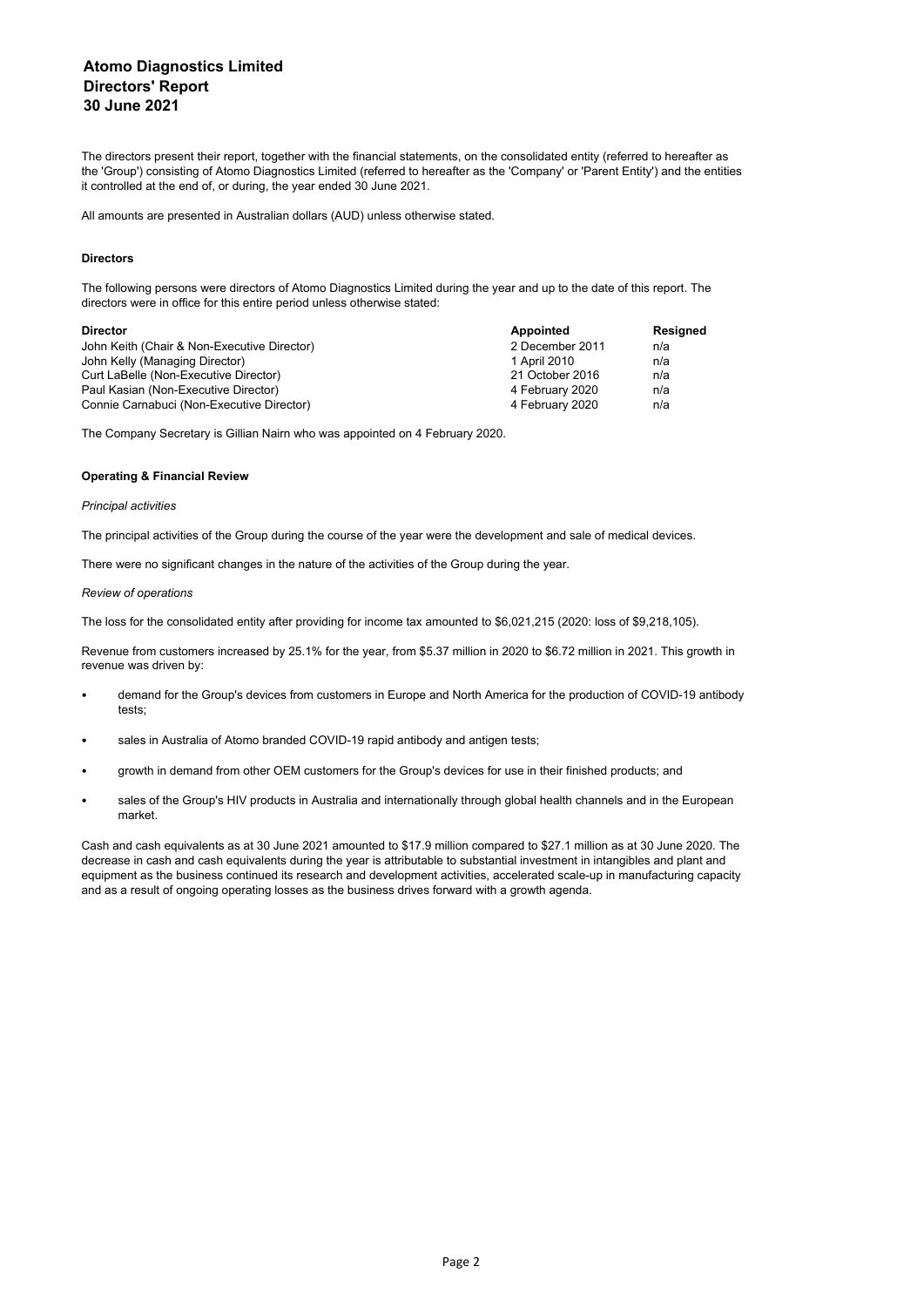#### *Significant changes in the state of affairs*

- On 4 September 2020, the Company issued 320,000 ordinary shares to various employees under the Company's Exempt Employee Share Plan. None of these shares were issued to key management personnel.
- During the period, 7,200,000 options were exercised resulting in the issue of 7,200,000 ordinary shares and a \$1.31 million cash contribution when the exercise price was paid.
- On 31 May 2021, the Company issued 4,000,000 options to Bondi Partners in consideration for provision of strategic advisory services. These options were issued as part of Bondi Partners' appointment to assist with the development and execution of Atomo's US go-to-market strategy and commercial engagements across both private and public

Tranche 1 (2,000,000 options) will vest on 31 October 2022 subject to Atomo extending Bondi Partners' consultancy engagement for a further period of at least six (6) months (in Atomo's sole discretion). These options are excercisable at an exercise price of \$0.40 per option and expire on 30 April 2024.

Tranche 2 (2,000,000 options) are excercisable at \$0.60, vest on 30 April 2022 and expire on 30 April 2024.

In the opinion of the Directors, there were no other significant changes in the state of affairs of the Group during the financial year.

#### *Matters subsequent to the end of the financial year*

- Mr Fabio Baglioni, a former executive of the Group, resigned on 30 July 2021. Consequently, 1,600,000 options issued to Mr Baglioni under the Company's Post-IPO option plan, lapsed.
- 1,733,333 options issued to executives under the Company's Post-IPO option plan lapsed as the KPIs applicable to the options were not satsified with respect to the year ended 30 June 2021.
- The Board has exercised its discretion to allocate 759,999 options to executives under the Company's post-IPO option plan to reward the diligent execution of the corporate strategy and to ensure retention of the key talent needed to deliver strategic outcomes in the interest of shareholders.

No other matter or circumstance has arisen since 30 June 2021 that has significantly affected, or may significantly affect the Group's operations, the results of those operations, or the Group's state of affairs in future financial years.

#### *Impacts of Covid-19*

Atomo's activities continued throughout FY21 nothwithstanding the COVID-19 pandemic. There were some delays in activity caused by the pandemic, for example, the global tender for HIV Self Tests run by Unitaid was substantially delayed, the consequence of which was that Atomo's revenue from that tender was modest and primarily occured at the very end of the financial year. That said, a significant portion of additional revenue was driven by demand for Atomo's COVID-19 products in Australia and for its platforms for use by OEM customers in their own COVID-19 rapid tests internationally.

#### *Likely developments and expected results of operations*

As Atomo moves into the new financial year, it remains in a very strong financial position and, having invested substantially during the period in scaling up capacity, is well placed to leverage that capacity in FY22. The primary focus moving into FY22 will be on:

- ramping up production and supply into the global HIV self-test market following Viatris' success late in FY21 in the Unitaid tender for which Atomo is the sole manufacturer and supplier of the HIV self-tests;
- increase access to new markets globally for its devices, in particular in North America where investment is underway in business development and market entry opportunities, particularly in light of the rapid expansion in acceptance and uptake of at-home testing, telehealth and self-testing;
- ongoing investment and resourcing applied to research and development aimed at continuing to develop best-in-class user friendly diagnostic devices for a variety of sample types, expanding beyond blood into saliva and swab samples;
- continue to supply into demand created by COVID-19 internationally and domestically in light of ongoing global testing requirements driven by the increased prevalence of the Delta strain of the virus.

#### **Environmental Regulation**

The Group's operations are not subject to any significant environmental regulation under Australian Commonwealth or State law. The Board believes that the Group has adequate systems in place for the management of its environmental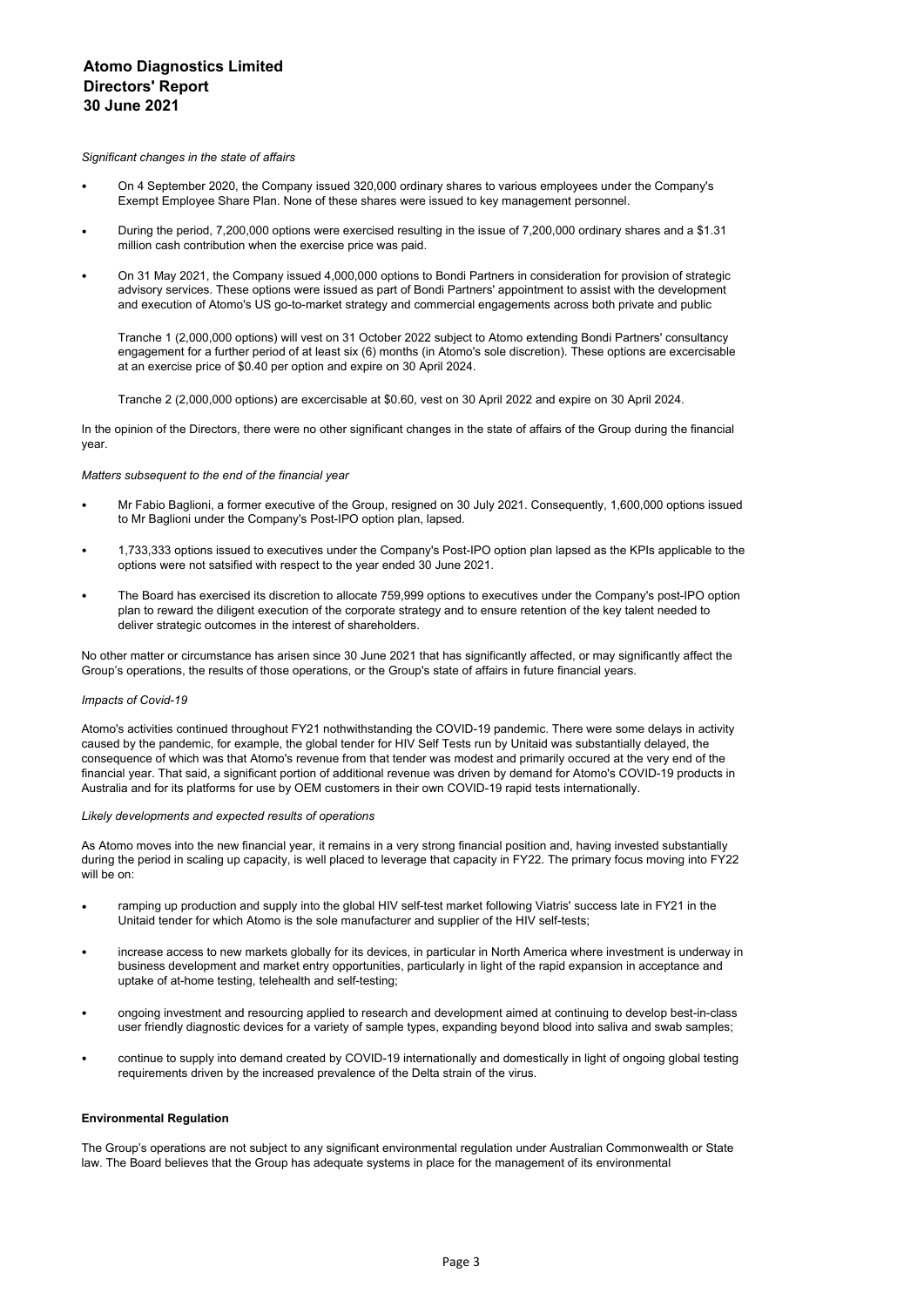| Name:                                | John Keith                                                                                                                                                                                                                                                                                                                                                                                                                                                                                                                                                                                                                                                                                                                                                                        |
|--------------------------------------|-----------------------------------------------------------------------------------------------------------------------------------------------------------------------------------------------------------------------------------------------------------------------------------------------------------------------------------------------------------------------------------------------------------------------------------------------------------------------------------------------------------------------------------------------------------------------------------------------------------------------------------------------------------------------------------------------------------------------------------------------------------------------------------|
| Title:                               | Non-Executive Chair                                                                                                                                                                                                                                                                                                                                                                                                                                                                                                                                                                                                                                                                                                                                                               |
| Experience and expertise:            | John Keith has served as a Non-Executive Director of Atomo since December 2011 and<br>became Chair in 2014.                                                                                                                                                                                                                                                                                                                                                                                                                                                                                                                                                                                                                                                                       |
|                                      | Mr Keith is a Managing Director of BNP Paribas, establishing and leading its financial<br>institutions coverage team. Prior to joining BNP Paribas in 2011, Mr Keith held country<br>management and senior business and coverage positions for Nomura Securities in<br>Sydney and Hong Kong. His career comprises working with supranational, sovereign<br>and institutional clients across all areas of investment and institutional banking. He has<br>also served on the boards of ASIA Limited, Calliva Limited, Room to Read Australia<br>Foundation and Ascham Foundation.                                                                                                                                                                                                  |
| Other current directorships:         | Mr Keith holds a Bachelor of Arts (Hons) majoring in Economic History from the Victoria<br>University of Wellington, a Master of Applied Finance from Macquarie University and a<br>Global Executive MBA from the University of Sydney.<br>Nil                                                                                                                                                                                                                                                                                                                                                                                                                                                                                                                                    |
| Former directorships (last 3 years): | Nil                                                                                                                                                                                                                                                                                                                                                                                                                                                                                                                                                                                                                                                                                                                                                                               |
| Special responsibilities:            | Member of the Audit and Risk Committee and Member of the People, Culture &<br><b>Remuneration Committee.</b>                                                                                                                                                                                                                                                                                                                                                                                                                                                                                                                                                                                                                                                                      |
| Interests in shares:                 | 3,261,056                                                                                                                                                                                                                                                                                                                                                                                                                                                                                                                                                                                                                                                                                                                                                                         |
| Interests in options:                | 3,600,000                                                                                                                                                                                                                                                                                                                                                                                                                                                                                                                                                                                                                                                                                                                                                                         |
| Contractual rights to shares:        | Nil                                                                                                                                                                                                                                                                                                                                                                                                                                                                                                                                                                                                                                                                                                                                                                               |
| Name:                                | John Kelly                                                                                                                                                                                                                                                                                                                                                                                                                                                                                                                                                                                                                                                                                                                                                                        |
|                                      |                                                                                                                                                                                                                                                                                                                                                                                                                                                                                                                                                                                                                                                                                                                                                                                   |
| Title:                               | Managing Director and CEO                                                                                                                                                                                                                                                                                                                                                                                                                                                                                                                                                                                                                                                                                                                                                         |
| Experience and expertise:            | John Kelly is the Managing Director and CEO of Atomo.                                                                                                                                                                                                                                                                                                                                                                                                                                                                                                                                                                                                                                                                                                                             |
|                                      | For more than 20 years Mr Kelly has focused on developing and commercialising<br>medical devices to enhance usability and performance, having started with CR Bard in<br>Europe developing Class III implantable cardiology products.                                                                                                                                                                                                                                                                                                                                                                                                                                                                                                                                             |
|                                      | Prior to co-founding Atomo in 2010, Mr Kelly acted as the Chief Operating Officer (COO)<br>of Unilife Corporation, which was previously an ASX-listed company (ASX:UNS) and<br>subsequent to his departure, a Nasdaq listed company (NASDAQ:UNIS). At Unilife<br>Corporation, he led the global operations team from 2005 to 2008, developing 'Unifill',<br>the world's first glass prefilled drug delivery device with integrated auto retract safety<br>feature, and this technology was successfully licensed to Sanofi Aventis for US\$47<br>million. Prior to joining Unilife in 2005, Mr Kelly spent five years at ResMed where he led<br>the New Product Implementation Group and managed the development of the ground-<br>breaking Mirage Swift and Activa mask systems. |
|                                      | Mr Kelly holds an Honours degree in Mechanical Engineering from the University of<br>Liverpool, a Master's degree in Manufacturing Systems Engineering from Queen's<br>University Belfast, and an Executive MBA from the University of Sydney, where he was<br>awarded the Business School's inaugural 'Excellence in Leadership' scholarship.                                                                                                                                                                                                                                                                                                                                                                                                                                    |
| Other current directorships:         | Nil                                                                                                                                                                                                                                                                                                                                                                                                                                                                                                                                                                                                                                                                                                                                                                               |
| Former directorships (last 3 years): | Nil                                                                                                                                                                                                                                                                                                                                                                                                                                                                                                                                                                                                                                                                                                                                                                               |
| Special responsibilities:            | Nil                                                                                                                                                                                                                                                                                                                                                                                                                                                                                                                                                                                                                                                                                                                                                                               |
| Interests in shares:                 | 73,530,248                                                                                                                                                                                                                                                                                                                                                                                                                                                                                                                                                                                                                                                                                                                                                                        |
| Interests in options:                | 1,333,333                                                                                                                                                                                                                                                                                                                                                                                                                                                                                                                                                                                                                                                                                                                                                                         |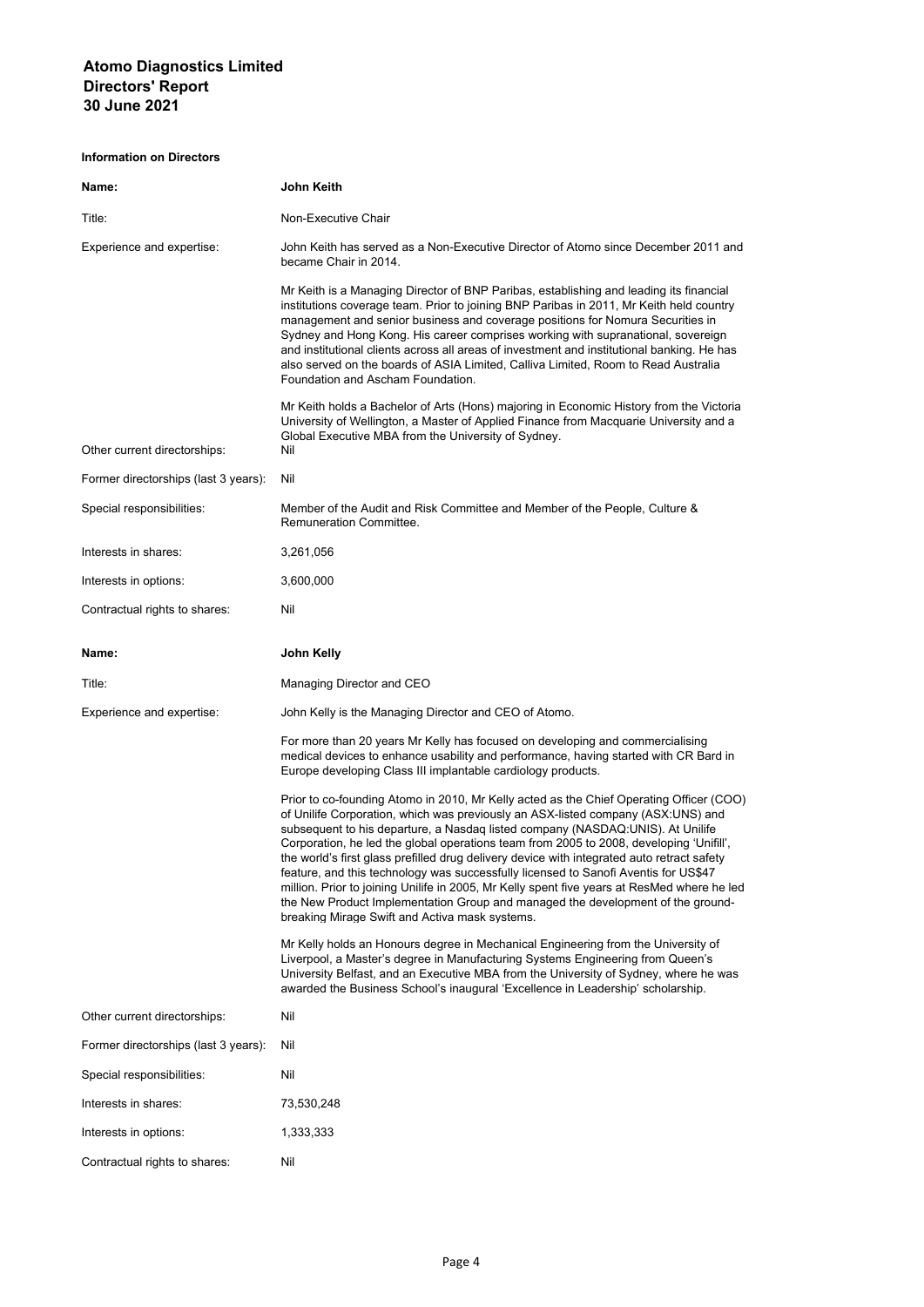| Name:                                | <b>Curt LaBelle</b>                                                                                                                                                                                                                                                                                                                                                                                                                                  |
|--------------------------------------|------------------------------------------------------------------------------------------------------------------------------------------------------------------------------------------------------------------------------------------------------------------------------------------------------------------------------------------------------------------------------------------------------------------------------------------------------|
| Title:                               | Non-Executive Director                                                                                                                                                                                                                                                                                                                                                                                                                               |
| Experience and expertise:            | Curt LaBelle has served as a Non-Executive Director of Atomo since October 2016.                                                                                                                                                                                                                                                                                                                                                                     |
|                                      | Dr LaBelle has been actively involved in the healthcare industry for over 20 years, both<br>operationally and as an investor. Dr LaBelle is President at the Global Health Investment<br>Fund (GHIF), a social impact investment fund, which manages approximately US\$108<br>million backed by the Gates Foundation, JP Morgan and others. He also serves as a<br>director on the boards of Z Optics, Evenovia, Revelation Bio and Atticus Medical. |
|                                      | Prior to joining GHIF, Dr LaBelle was Managing Director at Tullis Health Investors and<br>Vice President at Investor Growth Capital. He is a former chairman of Impulse<br>Monitoring (acquired by Nuvasive), Exagen Inc. (NASDAQ:XGN) and a former director of<br>Sirion Therapeutics (products acquired by Alcon and Bausch), SafeOp Surgical<br>(acquired by AlphaTec) and KAI Pharmaceuticals (acquired by Amgen).                               |
|                                      | As Dr LaBelle is President at GHIF, a substantial shareholder of Atomo, Dr LaBelle is not<br>considered to be an independent Director.                                                                                                                                                                                                                                                                                                               |
|                                      | Dr LaBelle holds a Bachelor of Economics from Brigham Young University, and MD and<br>MBA degrees from Columbia University.                                                                                                                                                                                                                                                                                                                          |
| Other current directorships:         | Director of Eyenovia Inc. (NASDAQ:EYEN)                                                                                                                                                                                                                                                                                                                                                                                                              |
| Former directorships (last 3 years): | Former chairman of Exagen Inc. (NASDAQ: XGN)                                                                                                                                                                                                                                                                                                                                                                                                         |
| Special responsibilities:            | Member of the Audit and Risk Committee                                                                                                                                                                                                                                                                                                                                                                                                               |
| Interests in shares:                 | 65,051,280                                                                                                                                                                                                                                                                                                                                                                                                                                           |
| Interests in options:                | 2,400,000                                                                                                                                                                                                                                                                                                                                                                                                                                            |
| Contractual rights to shares:        | Nil                                                                                                                                                                                                                                                                                                                                                                                                                                                  |
| Name:                                | <b>Paul Kasian</b>                                                                                                                                                                                                                                                                                                                                                                                                                                   |
| Title:                               | Non-Executive Director                                                                                                                                                                                                                                                                                                                                                                                                                               |
| Experience and expertise:            | Dr Kasian is an experienced executive director with demonstrated success in both<br>domestic and international companies encompassing senior leadership, strategy,<br>investment and risk roles.                                                                                                                                                                                                                                                     |
|                                      | His other roles have included Chief Investment Officer and Head of Global Financials at<br>HSBC Asset Management, Founding Director of Accordius and Founding Director of<br>Wallara Asset Management.                                                                                                                                                                                                                                               |
|                                      | He holds a PhD in Microbiology and a Master of Business Administration, both from the<br>University of Melbourne, and is a Graduate Member of the Australian Institute of<br>Company Directors.                                                                                                                                                                                                                                                      |
| Other current directorships:         | Dr Kasian is currently Non-Executive Director (appointed 31 August 2016) and Chair<br>(appointed 15 September 2018) of IODM Limited (ASX: IOD). He is also Non-Executive<br>Director of Zucero Therapeutics Ltd (appointed 10 March 2021) and Eco Systems Ltd<br>(appointed 16 October 2019).                                                                                                                                                        |
| Former directorships (last 3 years): | Previously he served as a Non-Executive Director, then Chairman and CEO of Genetic<br>Technologies Limited (appointed 12 December 2013 and resigned 23 September 2019).                                                                                                                                                                                                                                                                              |
| Special responsibilities:            | Chair of the Audit and Risk Committee                                                                                                                                                                                                                                                                                                                                                                                                                |
| Interests in shares:                 | 100,000                                                                                                                                                                                                                                                                                                                                                                                                                                              |
| Interests in options:                | Nil                                                                                                                                                                                                                                                                                                                                                                                                                                                  |
| Contractual rights to shares:        | Nil                                                                                                                                                                                                                                                                                                                                                                                                                                                  |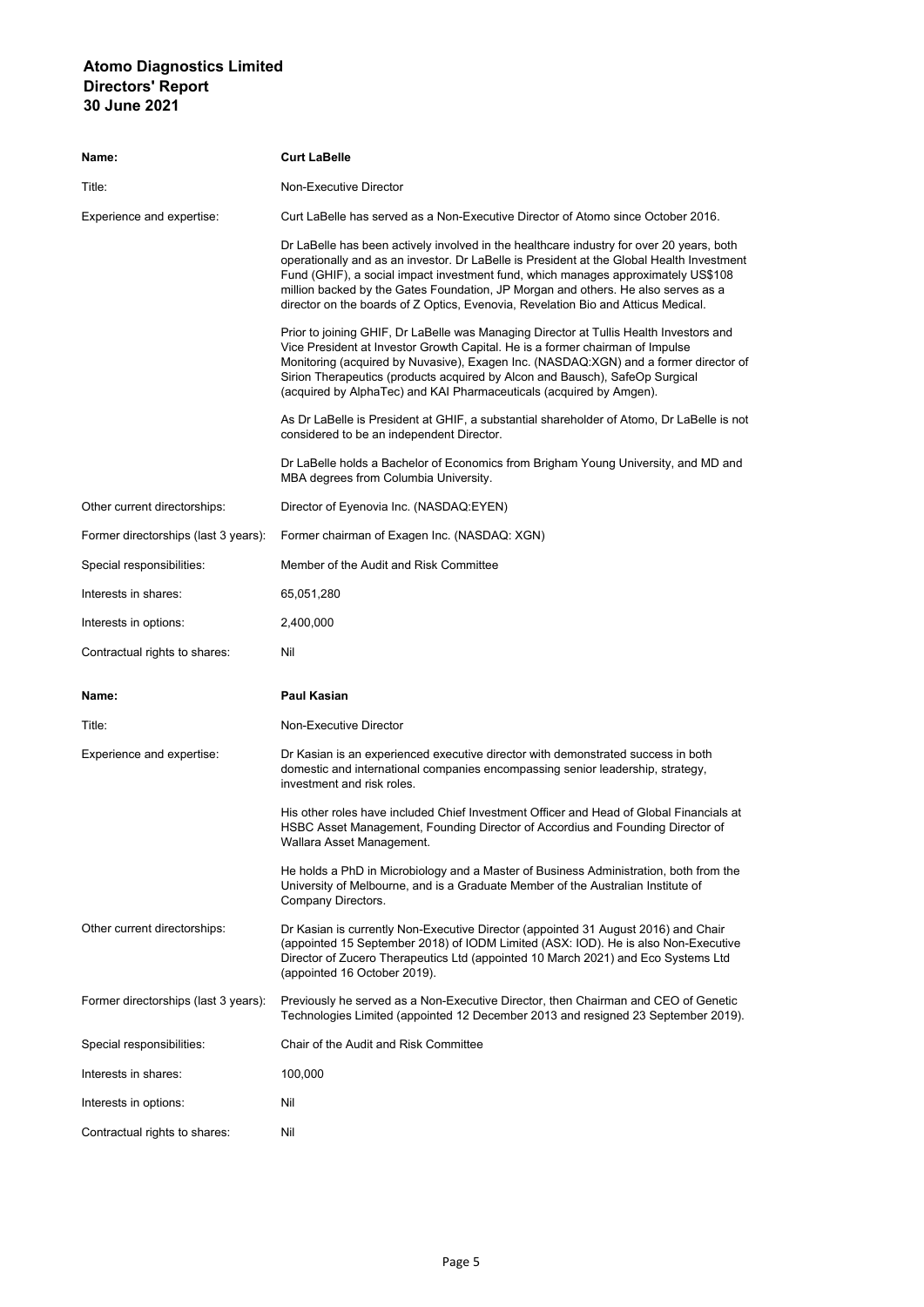| Name:                                | <b>Connie Carnabuci</b>                                                                                                                                                                                                                                                                                                         |
|--------------------------------------|---------------------------------------------------------------------------------------------------------------------------------------------------------------------------------------------------------------------------------------------------------------------------------------------------------------------------------|
| Title:                               | Non-Executive Director                                                                                                                                                                                                                                                                                                          |
| Experience and expertise:            | Connie Carnabuci has over 35 years' experience advising intellectual property and<br>technology intensive businesses in Australia and across Asia on commercial, corporate<br>and regulatory matters.                                                                                                                           |
|                                      | She was recognised by the 2021 Australasian Law Awards as one of the most influential<br>lawyers in Australia.                                                                                                                                                                                                                  |
|                                      | She is a professional Non-Executive Director and currently serves on the Board and<br>Remuneration Committee of OFX Group Limited (ASX: OFX). Ms Carnabuci is the<br>former General Counsel of the Australian Broadcasting Corporation and a former partner<br>of Mallesons Stephen Jacques and Freshfields Bruckhaus Deringer. |
|                                      | She is a member of the Business Advisory Council of the UNSW Business School.                                                                                                                                                                                                                                                   |
|                                      | She was a director and the Chair of the NFP, Kids Giving Back, from 2015 to 2018.                                                                                                                                                                                                                                               |
|                                      | Ms Carnabuci is a graduate of UNSW (B.Commerce (Marketing), with merit/LLB, 1986)<br>and the Australian Institute of Company Directors.                                                                                                                                                                                         |
| Other current directorships:         | Connie Carnabuci currently serves as a Non-Executive Director on the Board, and the<br>Remuneration Committee of OFX Group Limited (ASX: OFX).                                                                                                                                                                                  |
| Former directorships (last 3 years): | Nil                                                                                                                                                                                                                                                                                                                             |
| Special responsibilities:            | Chair of the People, Culture & Remuneration Committee.                                                                                                                                                                                                                                                                          |
| Interests in shares:                 | 75,000                                                                                                                                                                                                                                                                                                                          |
| Interests in options:                | Nil                                                                                                                                                                                                                                                                                                                             |
| Contractual rights to shares:        | Nil                                                                                                                                                                                                                                                                                                                             |

Other current and former (last 3 years) directorships' quoted above are directorships for listed entities only and excludes directorships of all other types of entities, unless otherwise stated.

## **Company Secretary**

Gillian Nairn has over 20 years legal and governance experience in various listed and public companies, as well as in private practice.

Ms Nairn is a founder and director of Dolmatoff Nairn Corporate Governance, a company secretarial service provider. Prior to founding Dolmatoff Nairn Corporate Governance, Ms Nairn held various company secretarial roles, predominantly with listed entities, in a variety of sectors including healthcare, manufacturing, resources, professional services and education.

Ms Nairn holds a Bachelor of Laws and Bachelor of Arts from UNSW and a Graduate Diploma in Applied Corporate Governance. She is a Fellow of the Governance Institute of Australia and holds a current NSW legal practising certificate.

Ms Nairn was appointed as Company Secretary on 4 February 2020.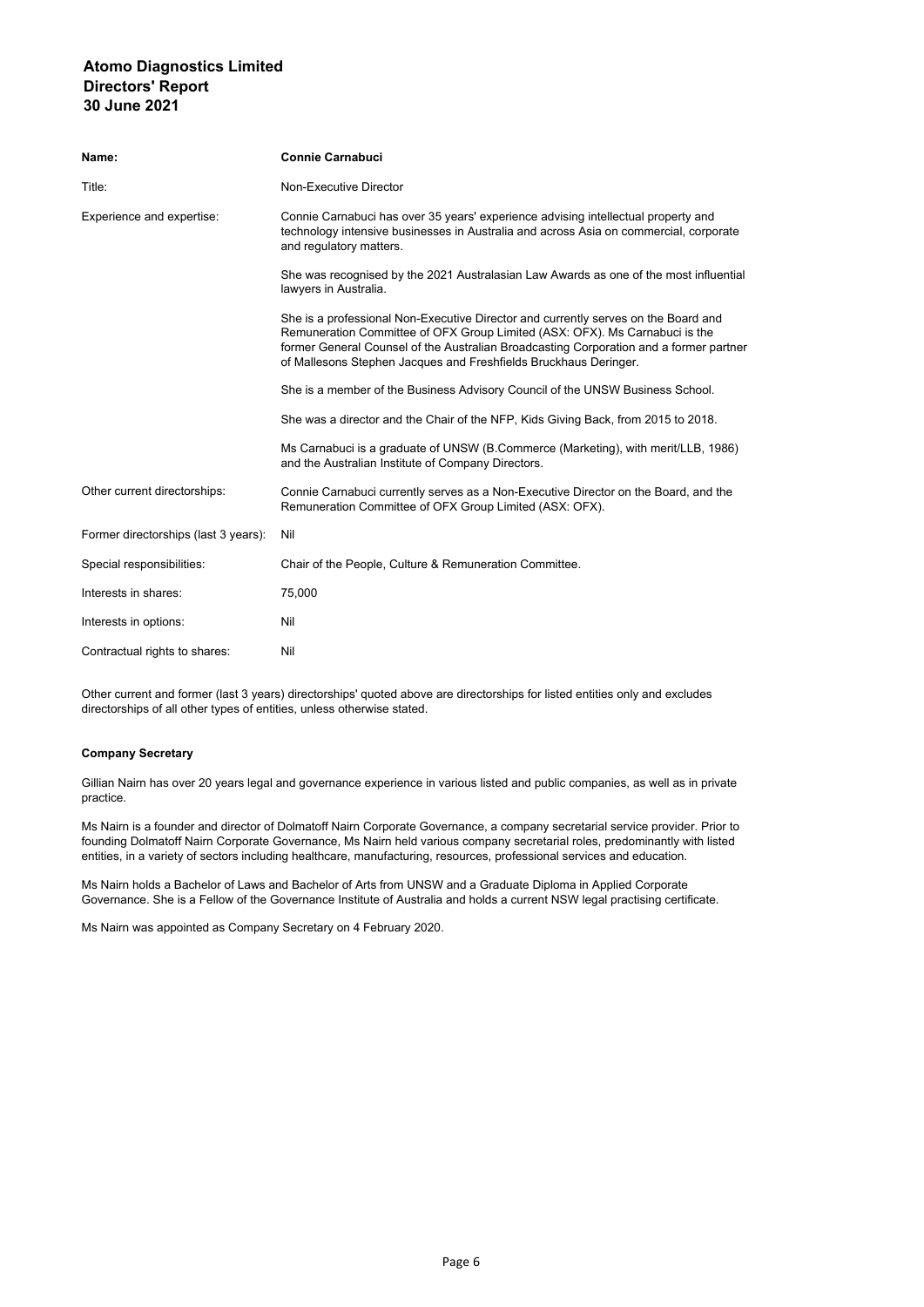#### **Meetings of Directors**

The number of meetings of the Company's Board of Directors (' **the Board**') and of each Board Committee held during the year ended 30 June 2021, and the number of meetings attended by each director were:

|                     |                   | <b>Board</b>    |                          | <b>Audit &amp; Risk Committee</b> | People, Culture<br>& Remuneration<br><b>Committee</b> |                          |  |
|---------------------|-------------------|-----------------|--------------------------|-----------------------------------|-------------------------------------------------------|--------------------------|--|
|                     | Held <sup>^</sup> | <b>Attended</b> | Held <sup>^</sup>        | <b>Attended</b>                   | Held <sup>^</sup>                                     | <b>Attended</b>          |  |
| John Keith          | 13                | 13              |                          |                                   | 3                                                     | 3                        |  |
| John Kelly          | 13                | 13              | $\overline{\phantom{a}}$ | $\overline{\phantom{0}}$          | $\overline{\phantom{a}}$                              | $\overline{\phantom{0}}$ |  |
| <b>Curt LaBelle</b> | 13                | 13              |                          |                                   | -                                                     | ۰.                       |  |
| Connie Carnabuci    | 13                | 13              | $\blacksquare$           | $\overline{\phantom{a}}$          | 3                                                     | 3                        |  |
| Paul Kasian         | 13                | 13              |                          |                                   | 3                                                     | 3                        |  |

^ Represents the number of meetings when the director was eligible to attend as a member of the relevant committee.

#### **Remuneration Report (Audited)**

This Remuneration Report details the remuneration arrangements of the key management personnel of the Group, in accordance with the requirements of the *Corporations Act 2001* and its Regulations.

Key management personnel (**'KMP**') are those persons having authority and responsibility for planning, directing and controlling the activities of the Group, directly or indirectly, including all Directors of the Company.

The key management personnel of the Group during the financial year consisted of the following Directors of the Company:

- John Keith Non-Executive Chair
- John Kelly Founder and Managing Director
- Curt LaBelle Non-Executive Director
- Paul Kasian Independent Non-Executive Director
- Connie Carnabuci Non-Executive Director

And the following executives:

- William Souter Chief Financial Officer
- Mark Smith Chief Operating Officer
- Fabio Baglioni Chief Commercial Officer (Resigned on 30 July 2021)

The information in this Remuneration Report is set out under the following headings:

- Remuneration governance
- Non-Executive Directors' remuneration
- Details of remuneration
- Service agreements
- Share-based compensation
- Additional disclosures relating to KMP

#### *Remuneration Governance*

To assist the Board in fulfilling its responsibilities in respect of remuneration and nomination related matters, shortly prior to listing, the Board established a Nomination and Remuneration Committee. During the financial year, on the recommendation of the Nomination and Remuneration Committee, the Board extended the scope of the Nomination and Remuneration Committee's responsibilities to include monitoring and making recommendations to the Board in relation to:

- (i) recruitment, retention and termination policies and practices for Executive Directors and direct reports to the Managing Director and the alignment of the policies and practices with the promotion and sustainment of a culture aligned with Atomo's values, the promotion of long-term sustainable success and the achievement of the Company's business objectives;
- (ii) people strategies and practices which will instil and reinforce the Company's purpose and values, ensure health and wellbeing (physical and mental) and support the achievement of the Company's long-term business objectives; and
- (iii) the development of, and progress in meeting, the Company's diversity objectives.

To reflect the extended scope of the Nomination and Remuneration Committee's responsibilities, the Board renamed the Committee the 'People, Culture & Remuneration Committee' and the Board resumed nomination responsibilities. The members of the People, Culture and Remuneration Commitee at the date of this report are:

- Connie Carnabuci (Chair)
- John Keith
- Paul Kasian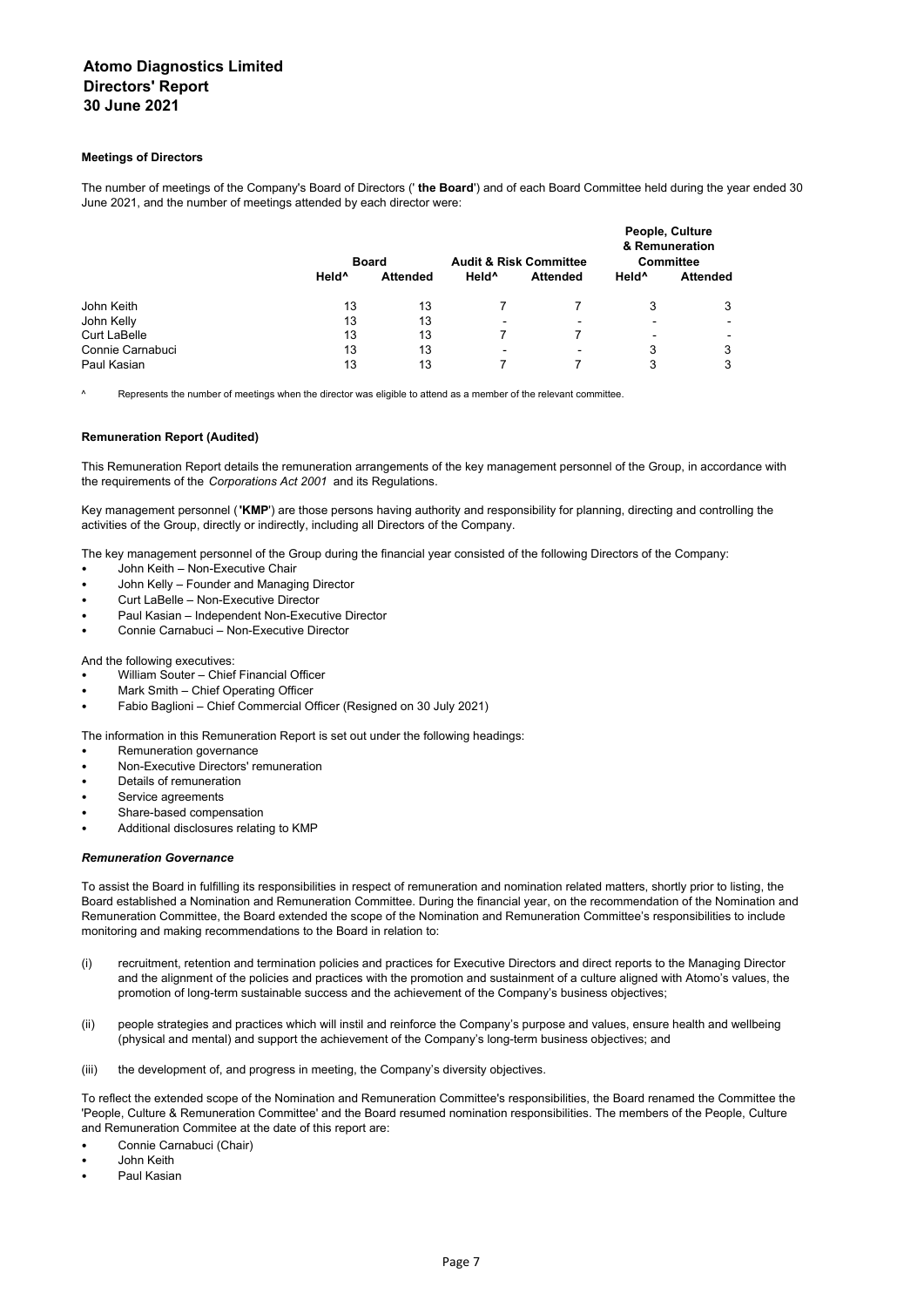The role and responsibilities, composition, structure and membership requirements of the People, Culture and Remuneration Committee are documented in the People, Culture and Remuneration Committee Charter available on Atomo's website at: https://atomodiagnostics.com/governance/.

The People, Culture and Remuneration Committee Charter provides that the Committee should comprise at least three members, all of whom are Non-Executive Directors and a majority of whom are independent Directors and the Chair of the Committee should be an independent Director who is not Chair of the Board.

All of the current members of the PCRC have been assessed by the Board as being independent Non-Executive Directors and the Chair of the Committee is not Chair of the Board.

#### *Principles used to Determine the Nature and Amounts of Remuneration*

#### *Non-Executive Directors Remuneration*

Each of the Non-Executive Directors has entered into appointment letters with Atomo confirming the terms of their appointment and their roles and responsibilities. The appointment letters are on standard commercial terms.

The Chair, John Keith, receives an annual fee of \$130,000 and each Non-Executive Director receives an annual fee of \$50,000.

Each Chair of a Board Committee receives an additional amount of \$20,000 per annum. The Chairs of the Board Committees are Paul Kasian (Audit and Risk Committee) and Connie Carnabuci (People, Culture and Remuneration Committee).

Directors may also be reimbursed for expenses properly incurred by them in dealing with the Company's business or in carrying out their duties as a Director.

Under the Constitution, the Board decides the amount paid to each Non-Executive Director as remuneration for their services as a Director. However, under the ASX Listing Rules, the total amount of fees paid to all Non-Executive Directors for their services must not exceed in aggregate in any financial year the amount fixed by the Company's shareholders in general meeting. This amount has been fixed initially in the Company's Constitution at \$500,000 per annum in aggregate and may be varied by ordinary resolution in a general meeting.

#### *Executive remuneration*

The Group aims to reward executives based on their position and responsibility, with a level and mix of remuneration which has both fixed and variable components.

The executive remuneration and reward framework has four components:

- base pay and non-monetary benefits;
- short-term performance incentives:
- long-term performance incentives; and
- other remuneration such as superannuation and long service leave.

The combination of these comprises the executive's total remuneration.

Fixed remuneration, consisting of base salary, superannuation and non-monetary benefits, is reviewed annually by the People, Culture and Remuneration Committee based on individual and business unit performance, the overall performance of the Group and comparable market remunerations.

Executives may receive their fixed remuneration in the form of cash or other fringe benefits (for example motor vehicle benefits) where it does not create any additional costs to the consolidated entity and provides additional value to the Executive.

The Company's short-term incentives ('**STI**') plan is designed to align the targets of the business units with the performance hurdles of executives. STI payments are granted to Executives based on specific targets and key performance indicators (' **KPI**'s') being achieved. Details of STIs paid to executives during the year can be found under the heading 'Amounts of remuneration" below.

The Company's long-term incentive (' **LTI**') plan includes share-based payments. Upon Atomo's admission to ASX, Atomo increased the fixed remuneration of its executives to align their remuneration with the market, and granted each of the executives an allocation of options under Atomo's Employee Share Option Plan (' **ESOP**'). Further details can be found under the heading "Share-based compensation" below.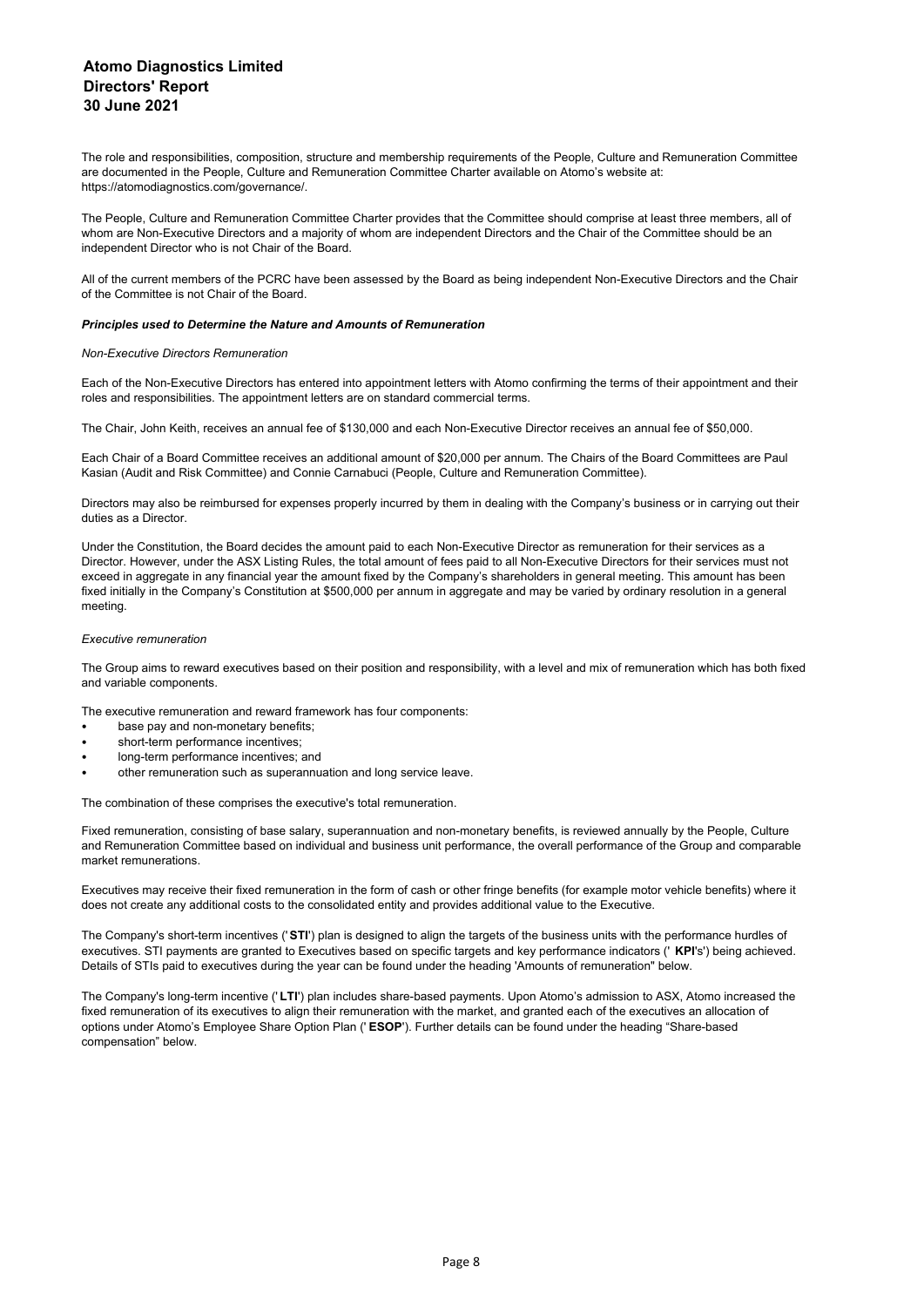## *Details of Remuneration*

#### *Amounts of remuneration*

Details of the remuneration of the KMP of the Group are set out in the following tables. Where individuals were KMP for only part of the year, only remuneration relating to that period is included in the tables below.

|                                           | Post-<br>employment           |                          |                        |                           | Long-term<br>benefits       |                                    | <b>Share-based payments</b>         |             |
|-------------------------------------------|-------------------------------|--------------------------|------------------------|---------------------------|-----------------------------|------------------------------------|-------------------------------------|-------------|
|                                           | <b>Short-term benefits</b>    |                          |                        | benefits                  |                             |                                    |                                     |             |
| 2021                                      | Cash salary<br>and fees<br>\$ | Cash<br>bonus<br>\$      | Non-<br>monetary<br>\$ | Super-<br>annuation<br>\$ | Long service<br>leave<br>\$ | Equity-<br>settled<br>shares<br>\$ | Equity-<br>settled<br>options<br>\$ | Total<br>\$ |
| <b>Non-Executive</b>                      |                               |                          |                        |                           |                             |                                    |                                     |             |
| John Keith                                | 130,000                       |                          |                        |                           |                             |                                    | 20,337                              | 150,337     |
| Curt LaBelle *                            | 50,000                        |                          |                        |                           |                             | ۰                                  | 22,730                              | 72,730      |
| Paul Kasian                               | 63,927                        | $\overline{\phantom{a}}$ |                        | 6,073                     | $\blacksquare$              | ۰                                  |                                     | 70,000      |
| Connie Carnabuci                          | 70,000                        |                          |                        |                           | -                           | ۰                                  |                                     | 70,000      |
| <b>Executive Directors:</b>               |                               |                          |                        |                           |                             |                                    |                                     |             |
| John Kelly                                | 372,262                       | 84,000                   |                        | 36,438                    | 7,023                       |                                    | (32,422)                            | 467,301     |
| <b>Other Key Management</b><br>Personnel: |                               |                          |                        |                           |                             |                                    |                                     |             |
| <b>William Souter</b>                     | 280,902                       | 45,000                   |                        | 26,027                    | 601                         |                                    | (25, 938)                           | 326,592     |
| Mark Smith                                | 287,360                       | 41,391                   |                        |                           | 257                         |                                    | (25,938)                            | 303,070     |
| Fabio Baglioni                            | 230,480                       | $\blacksquare$           |                        |                           | -                           | ۰                                  | (25,938)                            | 204,542     |
|                                           | 1,484,931                     | 170,391                  |                        | 68,538                    | 7,881                       | -                                  | (67,169)                            | 1,664,572   |

\* Amounts included under "Equity-settled options" include amounts paid to GHIF, of which Curt LaBelle is President.

|                                                  | <b>Short-term benefits</b>    |                     |                        | Post-<br>employment<br>benefits | Long-term<br>benefits       | <b>Share-based payments</b>        |                                     |             |
|--------------------------------------------------|-------------------------------|---------------------|------------------------|---------------------------------|-----------------------------|------------------------------------|-------------------------------------|-------------|
| 2020                                             | Cash salary<br>and fees<br>\$ | Cash<br>bonus<br>\$ | Non-<br>monetary<br>\$ | Super-<br>annuation<br>\$       | Long service<br>leave<br>\$ | Equity-<br>settled<br>shares<br>\$ | Equity-<br>settled<br>options<br>\$ | Total<br>\$ |
| <b>Non-Executive</b>                             |                               |                     |                        |                                 |                             |                                    |                                     |             |
| John Keith                                       | 32,500                        |                     |                        |                                 |                             |                                    | 21,772                              | 54,272      |
| Curt LaBelle *                                   | 12,500                        |                     |                        |                                 |                             |                                    | 19,450                              | 31,950      |
| Paul Kasian                                      | 15,982                        |                     |                        | 1,518                           |                             |                                    |                                     | 17,500      |
| Connie Carnabuci                                 | 17,500                        |                     |                        |                                 |                             |                                    |                                     | 17,500      |
| George Sidis **                                  |                               |                     |                        |                                 |                             | ۰                                  | 3,023                               | 3,023       |
| Doris-Ann Williams                               |                               |                     |                        |                                 |                             | ۰                                  | 9,821                               | 9,821       |
| <b>Executive Directors:</b>                      |                               |                     |                        |                                 |                             |                                    |                                     |             |
| John Kelly                                       | 298,083                       | 209,384             |                        | 46,101                          | 24,955                      | $\blacksquare$                     | 32,422                              | 610,945     |
| <b>Other Key Management</b><br><b>Personnel:</b> |                               |                     |                        |                                 |                             |                                    |                                     |             |
| <b>William Souter</b>                            | 94,651                        |                     |                        | 8,309                           | 1,401                       |                                    | 25,938                              | 130,299     |
| Mark Smith                                       | 208,924                       |                     |                        |                                 |                             |                                    | 25,938                              | 234,862     |
| Fabio Baglioni                                   | 91,565                        |                     |                        |                                 |                             |                                    | 25,938                              | 117,503     |
|                                                  | 771,705                       | 209,384             |                        | 55,928                          | 26,356                      | $\blacksquare$                     | 164,302                             | 1,227,675   |

\* Amounts included under "Equity-settled options" include amounts paid to GHIF, of which Curt LaBelle is President.

Amounts included under "Equity-settled options" include amounts paid to ID&E Pty Ltd, which is controlled by George Sidis.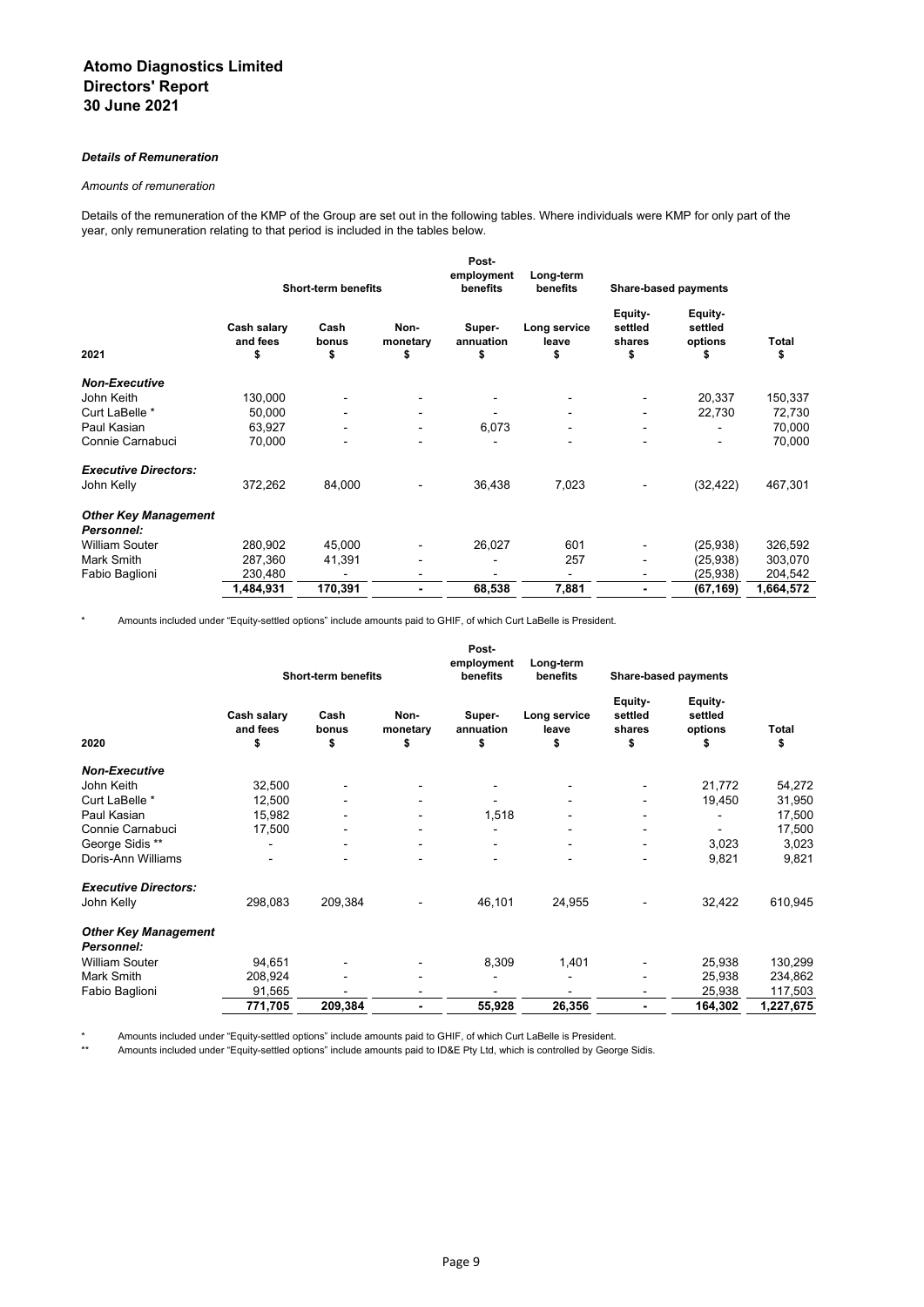The proportion of remuneration linked to performance and the fixed proportion are as follows:

|                                        | <b>Fixed remuneration</b> |      | At risk - STI |                          | At risk - LTI            |      |
|----------------------------------------|---------------------------|------|---------------|--------------------------|--------------------------|------|
| <b>Name</b>                            | 2021                      | 2020 | 2021          | 2020                     | 2021                     | 2020 |
| <b>Non-Executive Directors:</b>        |                           |      |               |                          |                          |      |
| John Keith                             | 100%                      | 100% |               |                          |                          |      |
| <b>Curt LaBelle</b>                    | 100%                      | 100% |               |                          |                          |      |
| Paul Kasian                            | 100%                      | 100% | -             |                          |                          |      |
| Connie Carnabuci                       | 100%                      | 100% | -             |                          | $\overline{\phantom{0}}$ |      |
| George Sidis                           | 100%                      | 100% | -             | $\overline{\phantom{0}}$ | $\overline{\phantom{0}}$ |      |
| Doris-Ann Williams                     | n/a                       | 100% | n/a           | $\overline{\phantom{a}}$ | n/a                      |      |
| <b>Executive Directors:</b>            |                           |      |               |                          |                          |      |
| John Kelly                             | 89%                       | 59%  | 18%           | 35%                      | $-7%$                    | 6%   |
| <b>Other Key Management Personnel:</b> |                           |      |               |                          |                          |      |
| <b>William Souter</b>                  | 94%                       | 79%  | 14%           | $\overline{\phantom{0}}$ | $-8%$                    | 21%  |
| Mark Smith                             | 95%                       | 89%  | 14%           |                          | $-9%$                    | 11%  |
| Fabio Baglioni                         | 100%                      | 78%  | -             |                          | -                        | 22%  |

Cash bonuses are dependent on meeting defined performance measures. The maximum bonus values are established at the start of each financial year and amounts payable to KMPs are determined by the Board in consultation with the People, Culture and Remuneration Committee.

The proportion of the cash bonus paid/payable or forfeited is as follows:

|                                        | <b>Cash bonus</b>        |                             |                          |                          |
|----------------------------------------|--------------------------|-----------------------------|--------------------------|--------------------------|
|                                        | paid/payable             | <b>Cash bonus forfeited</b> |                          |                          |
| Name                                   | 2021                     | 2020                        | 2021                     | 2020                     |
| <b>Non-Executive Directors:</b>        |                          |                             |                          |                          |
| John Keith                             | $\overline{\phantom{a}}$ |                             |                          |                          |
| <b>Curt LaBelle</b>                    | $\blacksquare$           |                             |                          |                          |
| Paul Kasian                            | -                        |                             |                          |                          |
| Connie Carnabuci                       | -                        |                             |                          |                          |
| George Sidis                           | $\blacksquare$           | $\blacksquare$              |                          |                          |
| Doris-Ann Williams                     | $\overline{\phantom{a}}$ | $\overline{\phantom{0}}$    |                          | $\blacksquare$           |
| <b>Executive Directors:</b>            |                          |                             |                          |                          |
| John Kelly                             | 100%                     | 100%                        | $\overline{\phantom{0}}$ |                          |
| <b>Other Key Management Personnel:</b> |                          |                             |                          |                          |
| <b>William Souter</b>                  | 75%                      |                             |                          |                          |
| <b>Mark Smith</b>                      | 75%                      |                             |                          |                          |
| Fabio Baglioni                         | -                        |                             |                          | $\overline{\phantom{a}}$ |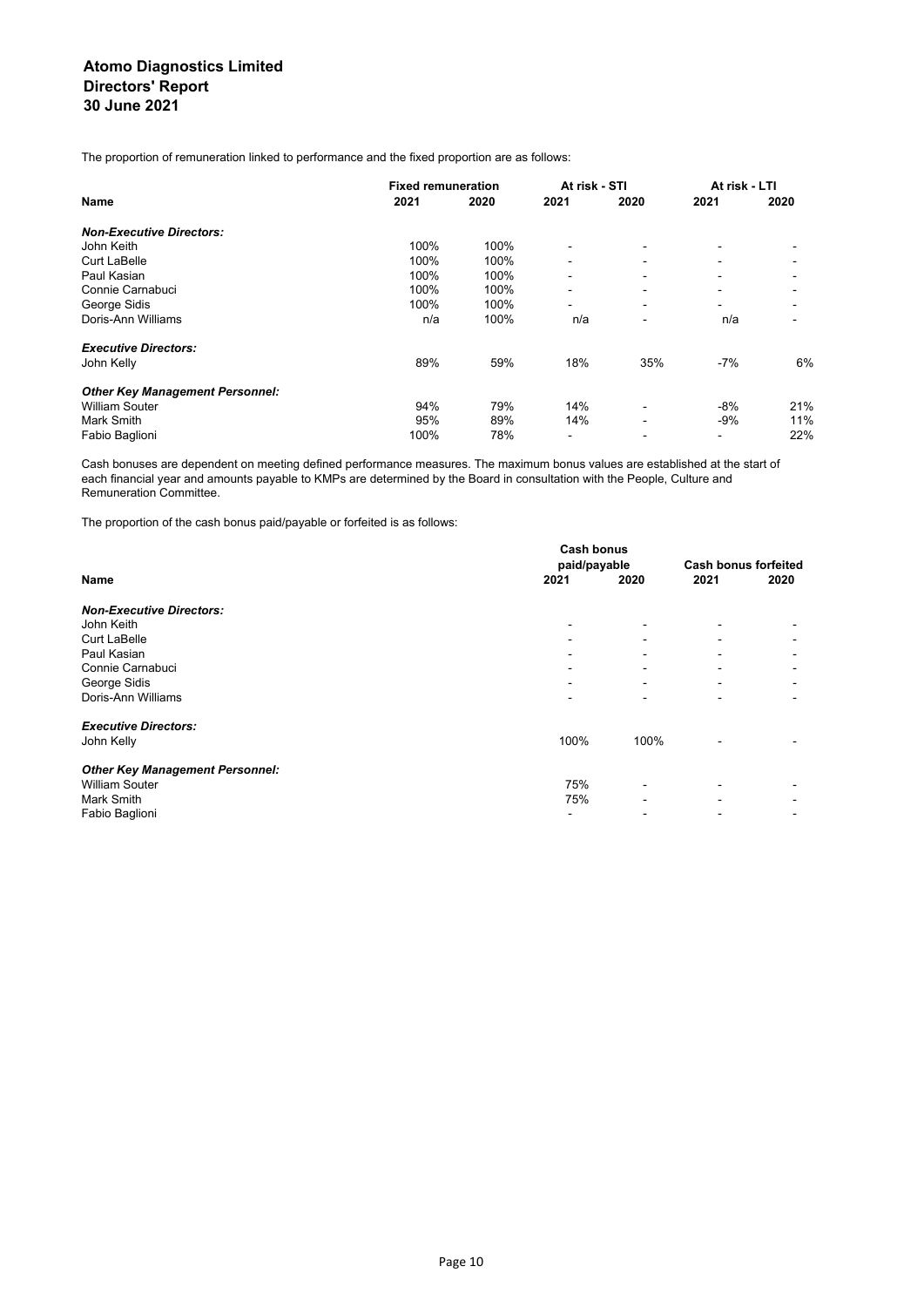# **Service Agreements**

Remuneration and other terms of employment for KMPs are formalised in service agreements. Details of these agreements are as

| Name:                 | John Kelly                                                                                                                                                                                                                                                                                                                                           |
|-----------------------|------------------------------------------------------------------------------------------------------------------------------------------------------------------------------------------------------------------------------------------------------------------------------------------------------------------------------------------------------|
| Title:                | Managing Director.                                                                                                                                                                                                                                                                                                                                   |
| Employment commenced: | 1 October 2011                                                                                                                                                                                                                                                                                                                                       |
| Term of agreement:    | Not specified.                                                                                                                                                                                                                                                                                                                                       |
| Details:              | Annual salary of \$420,000 (including superannuation) plus a cash bonus of up to 20% of base<br>salary (subject to the satisfaction of performance criteria), to be reviewed annually by the People,<br>Culture & Remuneration Committee.                                                                                                            |
|                       | John Kelly is entitled to participate in the Company's share and option plans. Please refer to the<br>section titled "Share-based compensation" for further details.                                                                                                                                                                                 |
|                       | Ten (10) week termination notice by either party however this notice period does not apply if the<br>employment is terminated for serious and wilful misconduct or any conduct by John Kelly that<br>amounts to fraud, theft, violence, harassment, gross negligence or any other action that may<br>otherwise bring the Company into disrepute.     |
| Name:                 | <b>William Souter</b>                                                                                                                                                                                                                                                                                                                                |
| Title:                | <b>Chief Financial Officer.</b>                                                                                                                                                                                                                                                                                                                      |
| Employment commenced: | 10 March 2020                                                                                                                                                                                                                                                                                                                                        |
| Term of agreement:    | Not specified.                                                                                                                                                                                                                                                                                                                                       |
| Details:              | Annual salary of \$300,000 (including superannuation) plus a cash bonus of up to 20% of base<br>salary (subject to the satisfaction of performance criteria), to be reviewed annually by the People,<br><b>Culture &amp; Remuneration Committee.</b>                                                                                                 |
|                       | William Souter is entitled to participate in the Company's share and option plans. Please refer to<br>the section titled "Share-based compensation" for further details.                                                                                                                                                                             |
|                       | Ten (10) week termination notice by either party however this notice period does not apply if the<br>employment is terminated for serious and wilful misconduct or any conduct by William Souter<br>that amounts to fraud, theft, violence, harassment, gross negligence or any other action that may<br>otherwise bring the Company into disrepute. |
| Name:                 | <b>Mark Smith</b>                                                                                                                                                                                                                                                                                                                                    |
| Title:                | Chief Operating Officer.                                                                                                                                                                                                                                                                                                                             |
| Employment commenced: | 1 October 2019                                                                                                                                                                                                                                                                                                                                       |
| Term of agreement:    | Not specified.                                                                                                                                                                                                                                                                                                                                       |
| Details:              | Annual salary of GBP 150,000 plus a cash bonus of up to 20% of base salary (subject to the<br>satisfaction of performance criteria), to be reviewed annually by the People, Culture &<br><b>Remuneration Committee.</b>                                                                                                                              |
|                       | Mark Smith is entitled to participate in the Company's share and option plans. Please refer to the<br>section titled "Share-based compensation" for further details.                                                                                                                                                                                 |
|                       | The agreement will terminate automatically without further action if the parties mutually agree to<br>terminate the agreement. Additionally, either party may terminate the agreement:                                                                                                                                                               |
|                       | by providing eight (8) weeks' notice; or<br>а.<br>by providing written notice, if the other party has breached the agreement and<br>b.<br>either the breach is not capable of rectification or the other party had not complied<br>with a notice to perform or rectify the breach.                                                                   |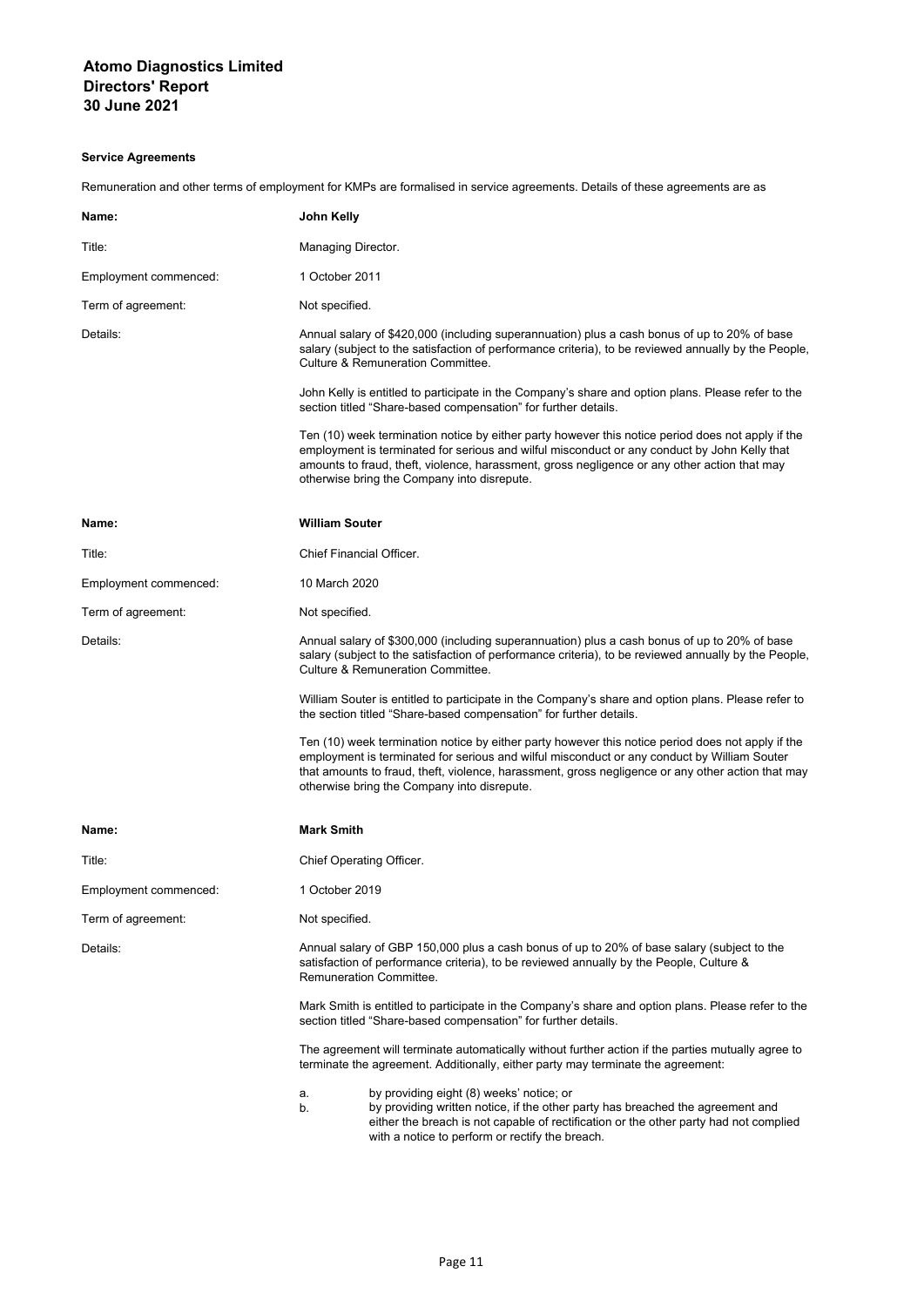| Name:                 | <b>Fabio Baglioni</b>                                                                                                                                                                                                                                                                                                                                 |
|-----------------------|-------------------------------------------------------------------------------------------------------------------------------------------------------------------------------------------------------------------------------------------------------------------------------------------------------------------------------------------------------|
| Title:                | Chief Commercial Officer.                                                                                                                                                                                                                                                                                                                             |
| Employment commenced: | 17 February 2020                                                                                                                                                                                                                                                                                                                                      |
| Agreement terminated: | 30 July 2021                                                                                                                                                                                                                                                                                                                                          |
| Term of agreement:    | Not specified.                                                                                                                                                                                                                                                                                                                                        |
| Details:              | Annual salary of kr 1,320,000 plus a cash bonus of up to 20% of base salary (subject to the<br>satisfaction of performance criteria) to be reviewed annually by the Nomination and<br>Remuneration Committee / Company. In addition, the Company will also pay the COO's<br>occupational pension to Collectum under the terms of the benefit of ITP1. |
|                       | Prior to his resignation, Fabio Baglioni was entitled to participate in the Company's share and<br>option plans. Please refer to the section titled "Share-based compensation" for further details.                                                                                                                                                   |
|                       | Eight (8) week termination notice by either party however this notice period does not apply if the<br>employment is terminated for serious and wilful misconduct or any conduct by Fabio Baglioni<br>that amounts to fraud, theft, violence, harassment, gross negligence or any other action that may<br>otherwise bring the Company into disrepute. |

#### *Share-Based Compensation*

#### *Share plan details*

Prior to being listed on the ASX, the Company established a tax exempt employee share plan (" **Tax Exempt Plan**"). Under the Tax Exempt Plan, the Company may offer an eligible person restricted shares in the Company which are subject to a three year holding lock while the person remains employed by the Company. Offers of restricted shares under the Tax Exempt Plan not exceeding a total value of A\$1,000 or such other amount as permitted under Subdivision 83A-B of the Tax Act may be reduced from the assessable income of that eligible person for the income year in which the eligible person acquires those restricted shares. The objective of the Tax Exempt Plan is to align the interests of eligible Atomo employees and contractors with shareholders through the sharing of a personal interest in the future growth and development of the Company and to provide a means of attracting and retaining skilled and experienced eligible persons.

As at the date of this report, 320,000 share have been granted under the Tax Exempt Plan.

#### *Option plan details*

## 1. Pre-IPO option plan details

In prior financial years, the Company issued options to employees, directors and key stakeholders to align the interests of those parties through the sharing of a personal interest in the future growth and development of the Company and to provide a means of attracting and retaining skilled and experienced eligible persons.

As at the date of this report, the Company had the following options outstanding under the pre-IPO option plans:

| <b>Expiry Date</b> | <b>Exercise</b><br>price | Number of<br>options |
|--------------------|--------------------------|----------------------|
| 14 April 2022      | \$0.03                   | 2.293.184            |
| 6 April 2022       | \$0.16                   | 6,800,000            |
| 11 April 2023      | \$0.16                   | 4.800.000            |
| <b>Total</b>       |                          | 13.893.184           |

All options were granted over unissued fully paid ordinary shares in the Company. Options granted carry no dividend or voting rights.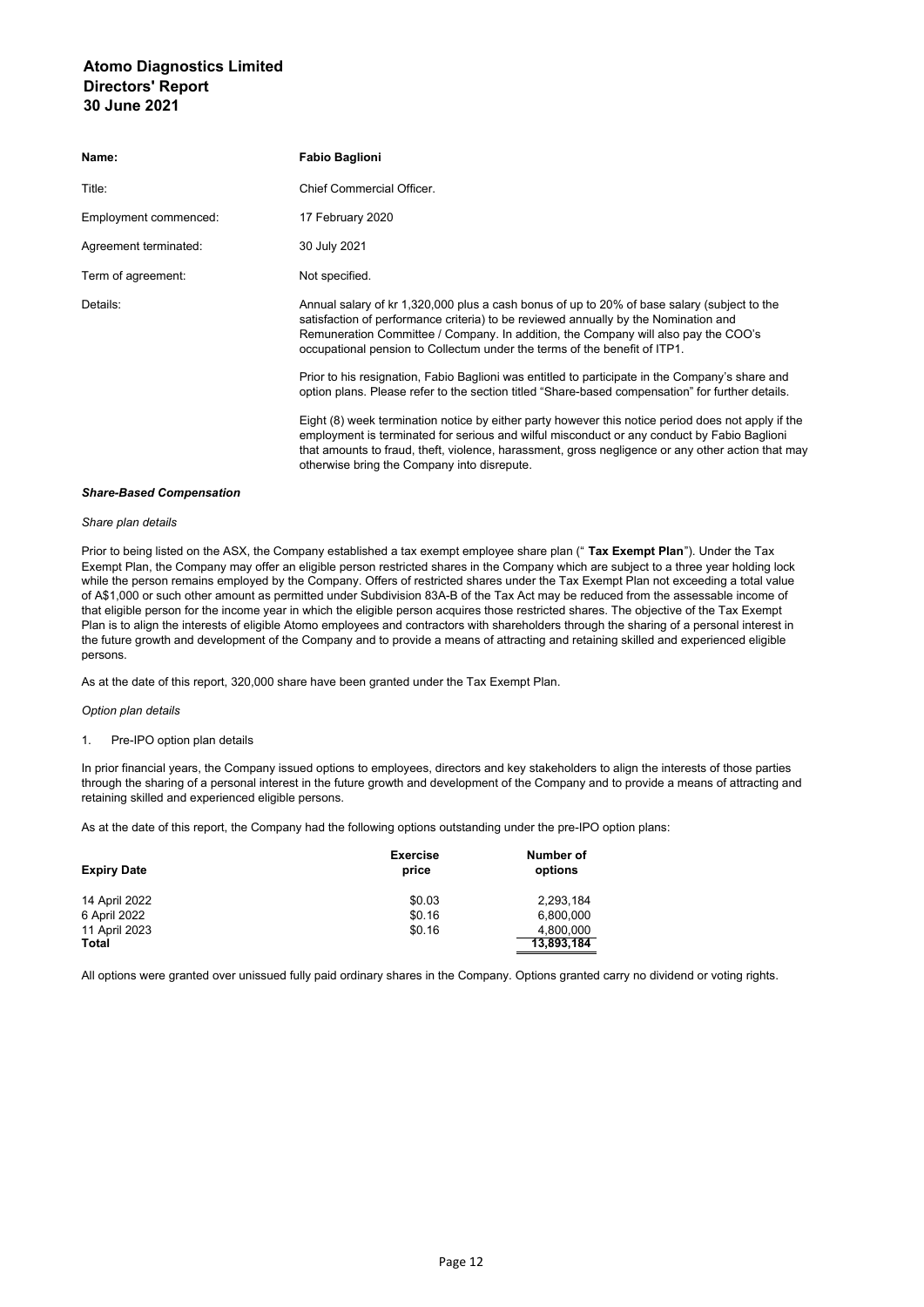#### 2. Post-IPO Option plan details

Shortly prior to being listed on the ASX, the Company established a new employee option plan to align the interests of eligible employees and Directors with shareholders through the sharing of a personal interest in the future growth and development of the Company and to provide a means of attracting and retaining skilled and experienced eligible persons.

Upon Atomo's admission to the official list of ASX, Atomo granted a total of 6,800,000 options under the post-IPO option plan to the four (4) executive KMPs exercisable at \$0.25 within thirty six (36) months from the date of vesting. The options vest in three equal tranches in 12 months, 24 months and 36 months respectively, subject to the satisfaction of vesting conditions relating to KPIs determined by the Managing Director or in the case of the Managing Director, determined by the Board in consultation with the People, Culture and Remuneration Committee, as follows:

#### *KPI 1: ROI Hurdle:*

15% per annum calculated using the following formula:

Change in EBITDA year on year / amount invested in operating assets during the year.

*KPI 2: Revenue Hurdle:*

Tranche 1 / FY21 - Revenue growth of 60% Tranche 2 / FY22 - Revenue growth of 40% Tranche 3 / FY23 - Revenue growth of 25%

As at the date of this report, the Company had on issue 3,466,667 options to KMPs under the post-IPO option plan.

|                       |                                 |                   | <b>Vesting date</b>        |                       |                          |                                           |
|-----------------------|---------------------------------|-------------------|----------------------------|-----------------------|--------------------------|-------------------------------------------|
| Name                  | Number of<br>options<br>granted | <b>Grant date</b> | and<br>exercisable<br>date | <b>Expiry</b><br>date | <b>Exercise</b><br>price | Fair value<br>per option at<br>grant date |
| John Kelly            | 666.667                         | 14-Apr-20         | 14-Apr-22                  | 14-Apr-25             | \$0.25                   | \$0.131                                   |
| John Kelly            | 666,666                         | 14-Apr-20         | 14-Apr-23                  | 14-Apr-26             | \$0.25                   | \$0.141                                   |
| <b>William Souter</b> | 533,333                         | 14-Apr-20         | 14-Apr-22                  | 14-Apr-25             | \$0.25                   | \$0.131                                   |
| <b>William Souter</b> | 533.334                         | 14-Apr-20         | 14-Apr-23                  | 14-Apr-26             | \$0.25                   | \$0.141                                   |
| Mark Smith            | 533.333                         | 14-Apr-20         | 14-Apr-22                  | 14-Apr-25             | \$0.25                   | \$0.131                                   |
| Mark Smith            | 533.334                         | 14-Apr-20         | 14-Apr-23                  | 14-Apr-26             | \$0.25                   | \$0.141                                   |
| Total                 | 3,466,667                       |                   |                            |                       |                          |                                           |

In addition to the above, subsequent to 30 June 2021, the Board has exercised its discretion to allocate the following options to management as part of the Company's remuneration scheme to reward the diligent execution of the corporate strategy and to ensure retention of the key talent needed to deliver strategic outcome in the interest of shareholders:

| Total          | 759,999 options |
|----------------|-----------------|
| Mark Smith     | 213,333 options |
| William Souter | 213,333 options |
| John Kelly     | 333,333 options |

These options are exercisable at \$0.25 per option and expire on 14 April 2024. In addition, these options are conditional upon the executive remaining employed by the Company and in the case of John Kelly, on Shareholder approval of the allocation.

All options were granted over unissued fully paid ordinary shares in the Company. Options granted carry no dividend or voting rights.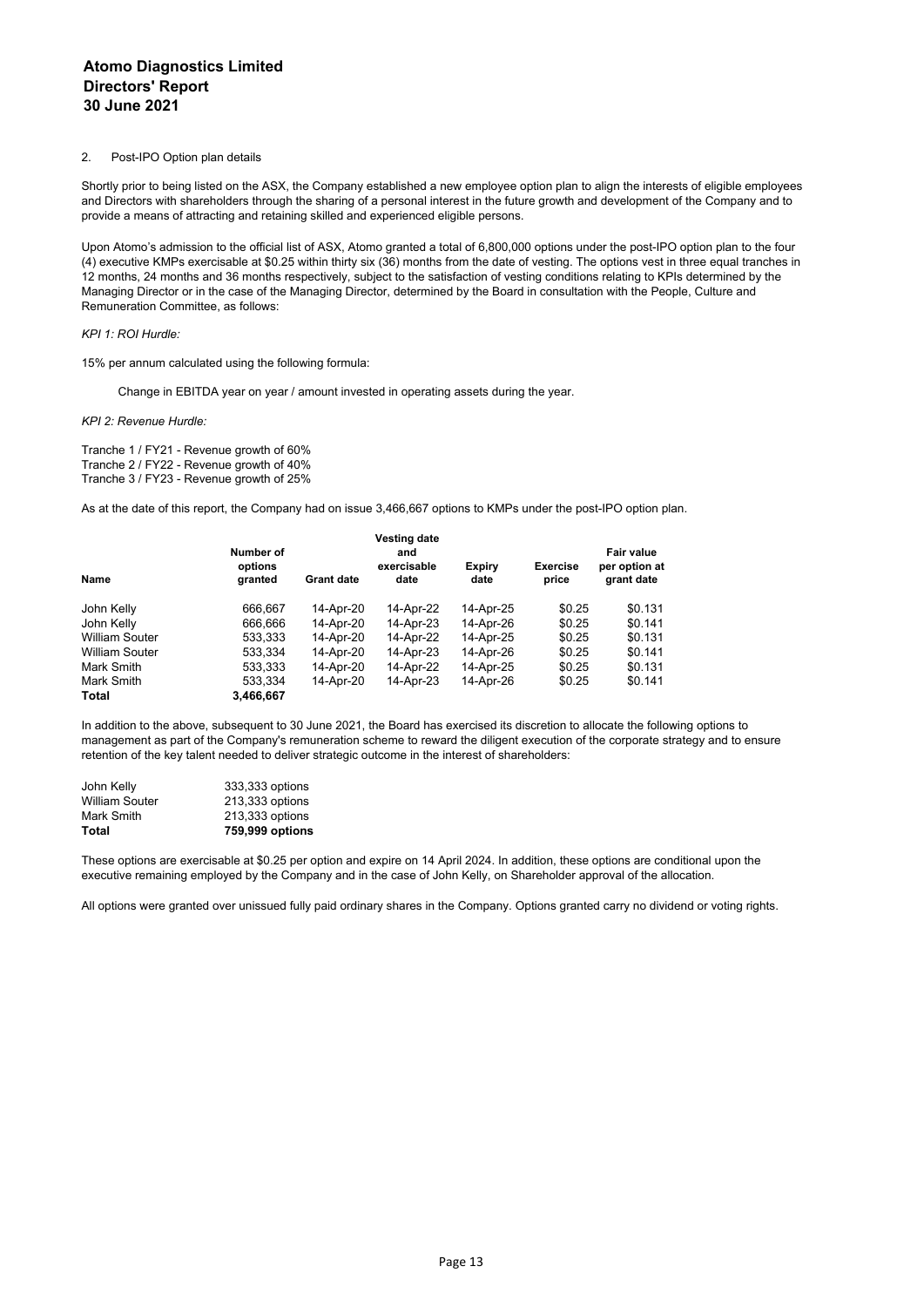## *Additional Disclosures Relating to Key Management Personnel*

#### *Shareholding:*

The number of shares in the Company held during the financial year by each Director and other members of the KMP of the Group, including their personally related parties, is set out below:

|                             | <b>Balance at</b><br>the start of<br>the year | <b>Exercise</b><br>οf<br>options | <b>Balance at</b><br>the end of<br>the year |
|-----------------------------|-----------------------------------------------|----------------------------------|---------------------------------------------|
| Ordinary shares*            |                                               |                                  |                                             |
| John Keith                  | 3,261,056                                     |                                  | 3,261,056                                   |
| John Kelly                  | 73,530,248                                    | ٠                                | 73,530,248                                  |
| Curt LaBelle**              | 63.851.280                                    | 1.200.000                        | 65.051.280                                  |
| Paul Kasian                 | 100.000                                       | $\overline{\phantom{0}}$         | 100.000                                     |
| Connie Carnabuci            | 75.000                                        | $\overline{\phantom{a}}$         | 75,000                                      |
| <b>William Souter</b>       | 250.000                                       | -                                | 250,000                                     |
| Mark Smith                  | 7.790.224                                     | -                                | 7.790.224                                   |
| Fabio Baglioni <sup>^</sup> |                                               |                                  |                                             |
| <b>Totals</b>               | 148.857.808                                   | 1.200.000                        | 150.057.808                                 |

\* All share numbers are presented on a post share split basis.

Includes shares held by Global Health Investment Fund LLC. Curt LaBelle is President at GHIF.

^ Resigned on 30 July 2021.

## *Option holding:*

The number of options over ordinary shares in the Company held during the financial year by each director and other members of key management personnel of the consolidated entity, including their personally related parties, is set out below:

|                                | <b>Balance at</b><br>the start of |                          |                          | Expired/<br>forfeited/ | <b>Balance at</b><br>the end of |
|--------------------------------|-----------------------------------|--------------------------|--------------------------|------------------------|---------------------------------|
|                                | the year                          | Granted                  | <b>Exercised</b>         | other                  | the year                        |
| Options over ordinary shares * |                                   |                          |                          |                        |                                 |
| John Keith                     | 3.600.000                         |                          |                          |                        | 3,600,000                       |
| John Kelly                     | 2.000.000                         | $\overline{\phantom{a}}$ |                          | 666,667)               | 1,333,333                       |
| Curt LaBelle ^                 | 3,600,000                         | $\overline{\phantom{a}}$ | (1,200,000)              |                        | 2,400,000                       |
| Paul Kasian                    |                                   | $\overline{\phantom{a}}$ |                          |                        |                                 |
| Connie Carnabuci               |                                   |                          | $\overline{\phantom{0}}$ |                        |                                 |
| <b>William Souter</b>          | 1.600.000                         | $\blacksquare$           | $\overline{\phantom{0}}$ | 533,333)               | 1,066,667                       |
| Mark Smith                     | 1.600.000                         | $\overline{\phantom{a}}$ | $\overline{\phantom{0}}$ | 533.333)               | 1,066,667                       |
| Fabio Baglioni                 | 1.600.000                         |                          |                          | 1.600.000              |                                 |
| <b>Totals</b>                  | 14,000,000                        |                          | (1, 200, 000)            | 3.333.333)             | 9,466,667                       |

All option numbers are presented on a post share split basis.

^ Includes options held by Global Health Investment Fund LLC. Curt LaBelle is President at GHIF.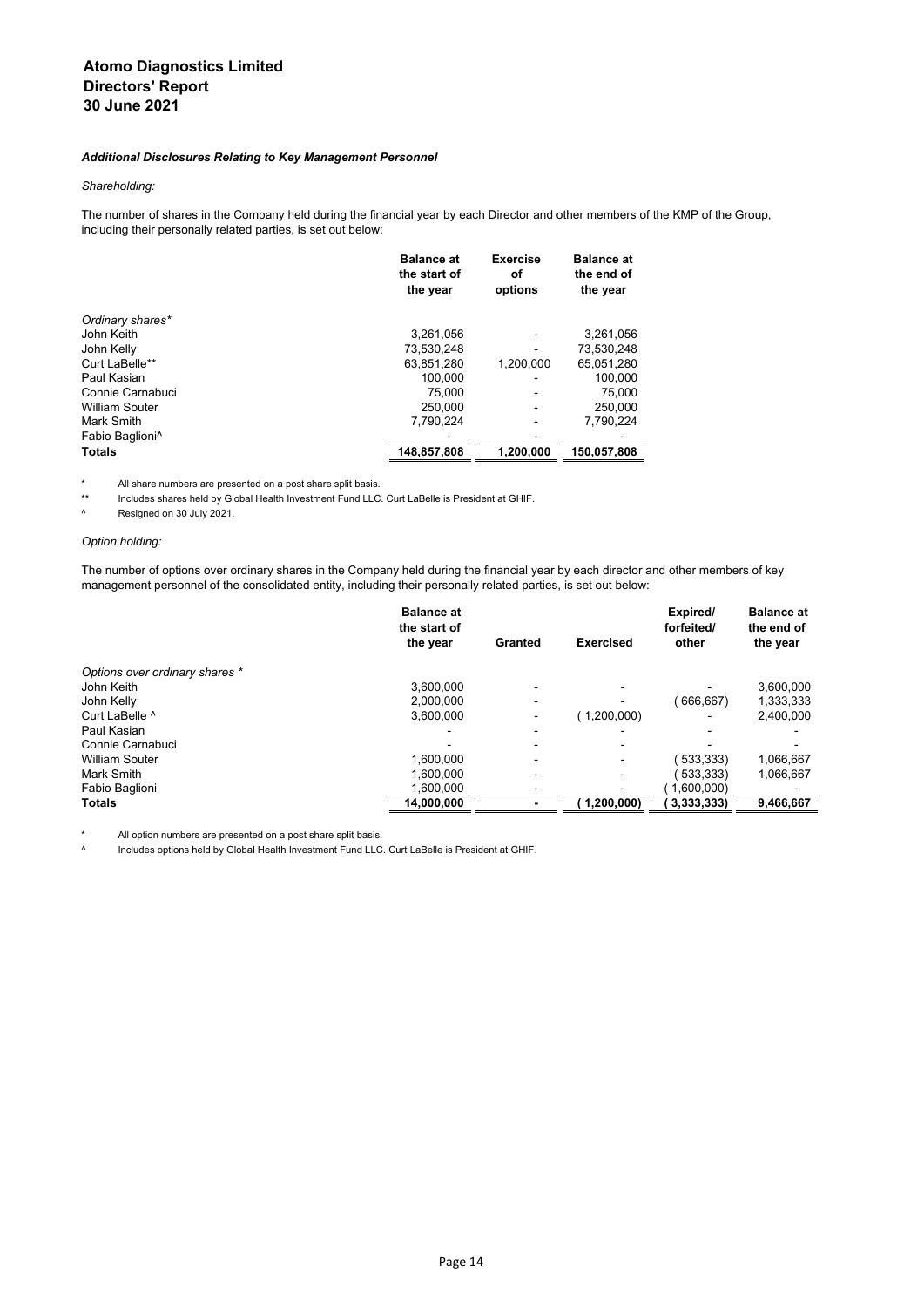#### *Other transactions with key management personnel and their related parties:*

Transactions between related parties are on normal commercial terms and conditions and no more favourable than those available to other parties, unless stated otherwise. The following transactions occurred with related parties:

|                                                                                                                                                                                                                       | Consolidated     |           |
|-----------------------------------------------------------------------------------------------------------------------------------------------------------------------------------------------------------------------|------------------|-----------|
|                                                                                                                                                                                                                       | 2021             | 2020      |
| ID&E Pty Ltd, a company controlled by Mr George Sidis, previously a Non-Executive Director of the<br>Company, provided the following services during the year whilst Mr George Sidis was a Non-Executive<br>Director: |                  |           |
| Purchase of inventory                                                                                                                                                                                                 | $n/a$ - see note | 1.383.733 |
| Research and development                                                                                                                                                                                              | $n/a$ - see note | 1.524.861 |
| Plant and equipment                                                                                                                                                                                                   | $n/a$ - see note | 670.401   |
| Other services                                                                                                                                                                                                        | $n/a$ - see note | 560.306   |
| Total                                                                                                                                                                                                                 | $n/a$ - see note | 4,139,301 |
| At the end of the financial year, the following amounts were shown owing to related parties in trade and                                                                                                              |                  |           |
| other payables:                                                                                                                                                                                                       | $n/a$ - see note | 640.615   |

Note: As Mr George Sidis resigned as a Non-Executive Director of Atomo on 3 February 2020, no transactions between ID&E Pty Ltd and the Company are included in the table above with respect to the financial year to 30 June 2021 as he is no longer considered a related party.

Curt LaBelle is a Non-Executive Director of the Company and is also President of GHIF. GHIF is a substantial shareholder of the Company holding 11.4% of the issued capital of the Company as at 30 June 2021 (2020: 11.4%).

#### *Statutory performance indicators*

The Company aims to align its executive remuneration to its strategic and business objective and the creation of shareholder wealth. The table below shows measures of the Group's financial performance over the last three years (being the extent of available historic audited performance information) as required by the *Corporations Act 2001* . However, these are not necessarily consistent with the measures used in determining the variable amounts of remuneration to be awarded to KMPs. As a consequence, there may not always be a direct correlation between the statutory key performance measures and the variable remuneration awarded.

| <b>Measure</b>                                                       | 2021        | 2020        | 2019       | 2018        |
|----------------------------------------------------------------------|-------------|-------------|------------|-------------|
| Loss for the year attributable to the Company $(\$)$                 | (6,021,215) | (9.218.105) | 5,055,112) | (4,900,173) |
| Basic earnings per share (cents)                                     | (1.07)      | (2.59)      | (1.81)     | (1.86)      |
| Dividend payments                                                    |             |             |            |             |
| Dividend payout ratio <sup>^</sup>                                   |             |             |            |             |
| Increase / (decrease) in share price <sup>11</sup>                   | (46%)       | 70%         |            |             |
| Total KMP incentives as a percentage of profit / (loss) for the year | (27.6%)     | $(13.3\%)$  | $(9.3\%)$  | $(6.1\%)$   |

^ The dividend payout ratio is calculated on dividends paid and profit for the year.

^^ Atomo's shares first traded on the ASX on 16 April 2020 after successful completion of its IPO. Accordingly, no share price information has been provided prior to FY20. For FY20, the movement in shares price has been calculated as the difference between the IPO price (i.e. \$0.20) and the closing price as at 30 June 2020 (i.e. \$0.34).

#### *This concludes the Remuneration Report, which has been audited.*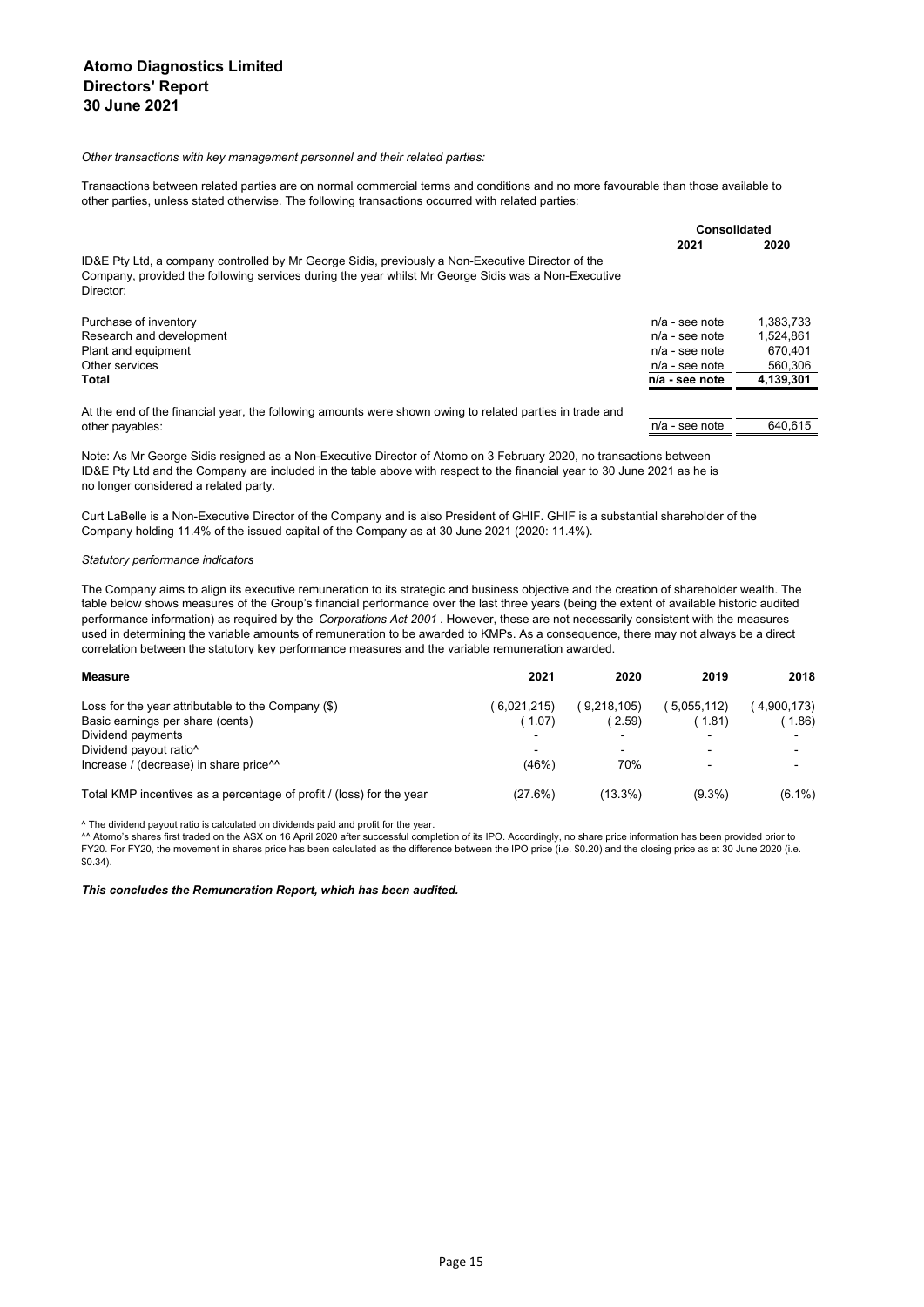#### **Shares Under Option**

Unissued ordinary shares of Atomo Diagnostics Limited under option as at the date of this report are as follows:

| <b>Expiry Date</b> | <b>Exercise</b><br><b>Price</b> | Number of<br><b>Options</b> |
|--------------------|---------------------------------|-----------------------------|
| 14 April 2022      | \$0.03                          | 2,293,184                   |
| 6 April 2022       | \$0.16                          | 6,800,000                   |
| 11 April 2023      | \$0.16                          | 4,800,000                   |
| 14 April 2024      | \$0.25                          | 533,333                     |
| 14 April 2025      | \$0.25                          | 2,266,666                   |
| 14 April 2026      | \$0.25                          | 2,266,668                   |
| 30 April 2024      | \$0.40                          | 2,000,000                   |
| 30 April 2024      | \$0.60                          | 2.000.000                   |
| Total              |                                 | 22,959,851                  |

In addition to the above, the Board has exercised its discretion to allocate the following new options to management as part of the Company's remuneration scheme to reward the diligent execution of the corporate strategy and to ensure retention of the key talent needed to deliver strategic outcome in the interest of shareholders:

| Total                 | 759,999 options |
|-----------------------|-----------------|
| Mark Smith            | 213,333 options |
| <b>William Souter</b> | 213,333 options |
| John Kelly            | 333,333 options |

These options are exercisable at \$0.25 per option and expire on 14 April 2024. In addition, these options are conditional upon the executive remaining employed by the Company and in the case of John Kelly, on Shareholder approval of the allocation.

No person entitled to exercise the options had or has any right by virtue of the option to participate in any share issue of the Company or of any other body corporate.

#### **Shares Issued on the Exercise of Options**

The following ordinary shares of Atomo Diagnostics Limited were issued during the year ended 30 June 2021 and up to the date of this report on the exercise of options granted:

| Date options granted | <b>Exercise</b><br><b>Price</b> | Number of<br><b>Options</b> |
|----------------------|---------------------------------|-----------------------------|
| 24 November 2016     | \$0.16                          | 4.000.000                   |
| 6 April 2017         | \$0.16                          | 2.400.000                   |
| 15 September 2018    | \$0.16                          | 800.000                     |
| Total                |                                 | 7,200,000                   |

#### **Indemnity and Insurance of Officers**

The Company has indemnified the Directors and Executives of the Group for costs incurred, in their capacity as a Director or Executive, for which they may be held personally liable, except where there is a lack of good faith.

During the financial year, the Group paid a premium in respect of a contract to insure the Directors and Executives of the Group against a liability to the extent permitted by the *Corporations Act 2001* . The contract of insurance prohibits disclosure of the nature of the liability and the amount of the premium.

#### **Indemnity and Insurance of the Auditor**

The Group has not, during or since the end of the financial year end, indemnified or agreed to indemnify the auditor of the Group or any related entity against any liability incurred by the auditor.

During the financial year, the Group has not paid a premium in respect of a contract to insure the auditor of the Group or any related entity.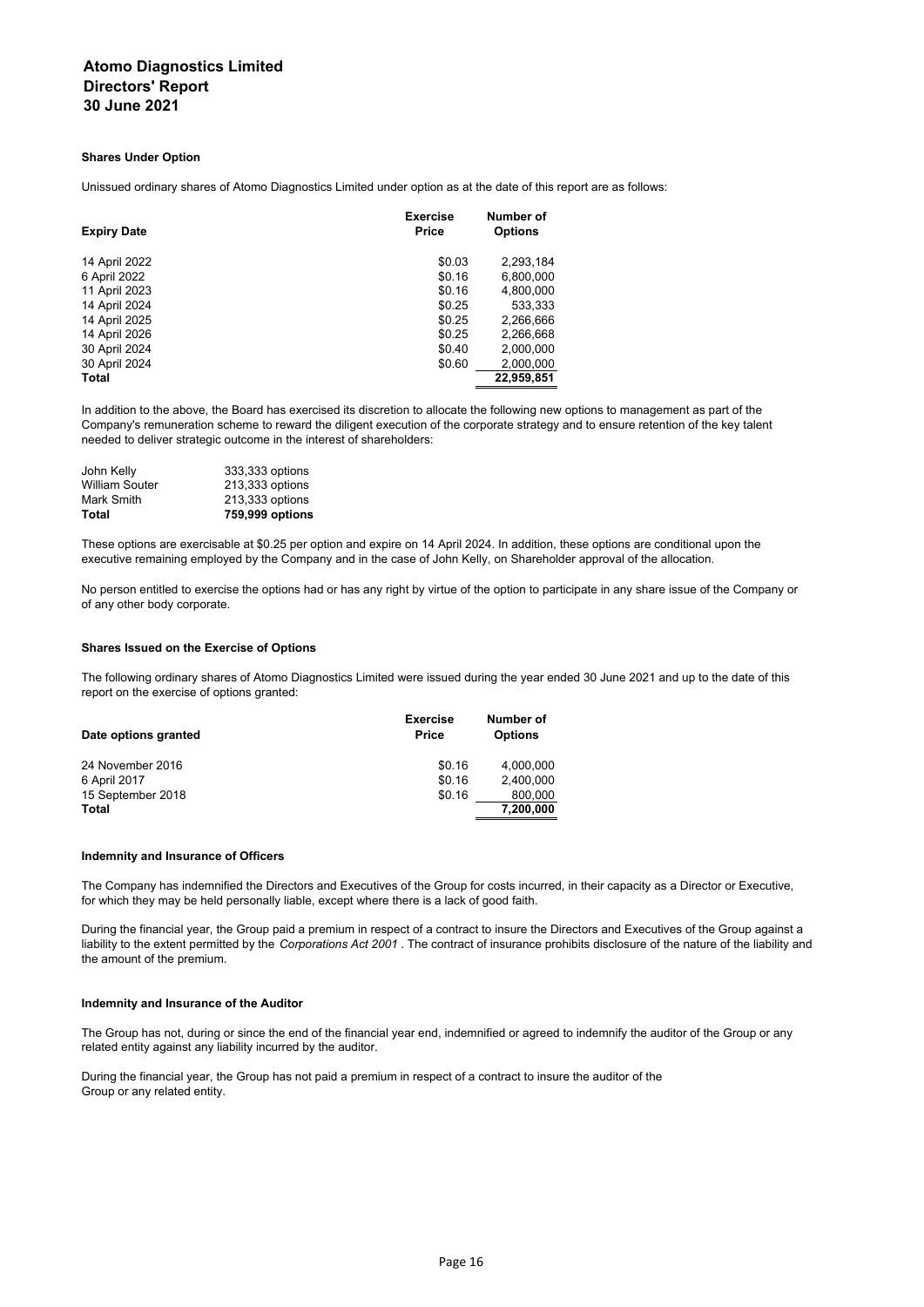#### **Proceedings on behalf of the Group**

No person has applied to the Court under Section 237 of the *Corporations Act 2001* for leave to bring proceedings on behalf of the Group, or to intervene in any proceedings to which the Group is a party for the purpose of taking responsibility on behalf of the Group for all or part of those proceedings.

#### **Non-audit services**

Details of the amounts paid or payable to the Company's auditors for non-audit services provided during the financial year by the auditors are outlined in Note 19 to the financial statements.

The Directors are satisfied that the provision of non-audit services during the financial year, by the auditors (or by another person or firm on the auditors' behalf), is compatible with the general standard of independence for auditors imposed by the *Corporations Act 2001* .

The Directors are of the opinion that the services as disclosed in Note 19 to the financial statements do not compromise the external auditors' independence requirements of the *Corporations Act 2001* for the following reasons:

- all non-audit services have been reviewed and approved to ensure that they do not impact the integrity and objectivity of the auditors; and
- none of the services undermine the general principles relating to auditor independence as set out in *APES 110 Code of Ethics for Professional Accountants* issued by the Accounting Professional and Ethical Standards Board, including reviewing or auditing the auditor's own work, acting in a management or decision-making capacity for the Company, acting as advocate for the Company or jointly sharing economic risks and rewards.

## **Officers of the company who are former partners of the Company's Auditors**

There are no officers of the company who are former partners of BDO Australia.

#### **Rounding of Amounts**

The Group is of a kind referred to in *Corporations Instrument 2016/191* , issued by the Australian Securities and Investments Commission, relating to 'rounding-off'. Amounts in this report have been rounded off in accordance with that Corporations Instrument to the nearest dollar.

#### **Auditor's Independence Declaration**

A copy of the auditor's independence declaration as required under Section 307C of the *Corporations Act 2001* is set out immediately after this Directors' Report.

#### **Auditor**

BDO Audit Pty Ltd continues in office in accordance with section 327 of the *Corporations Act 2001* .

This report is made in accordance with a resolution of Directors, pursuant to Section 298(2)(a) of the *Corporations* Act 2001.

On behalf of the Directors:

JOMN RETTY

John Keith Chair

27 August 2021 Sydney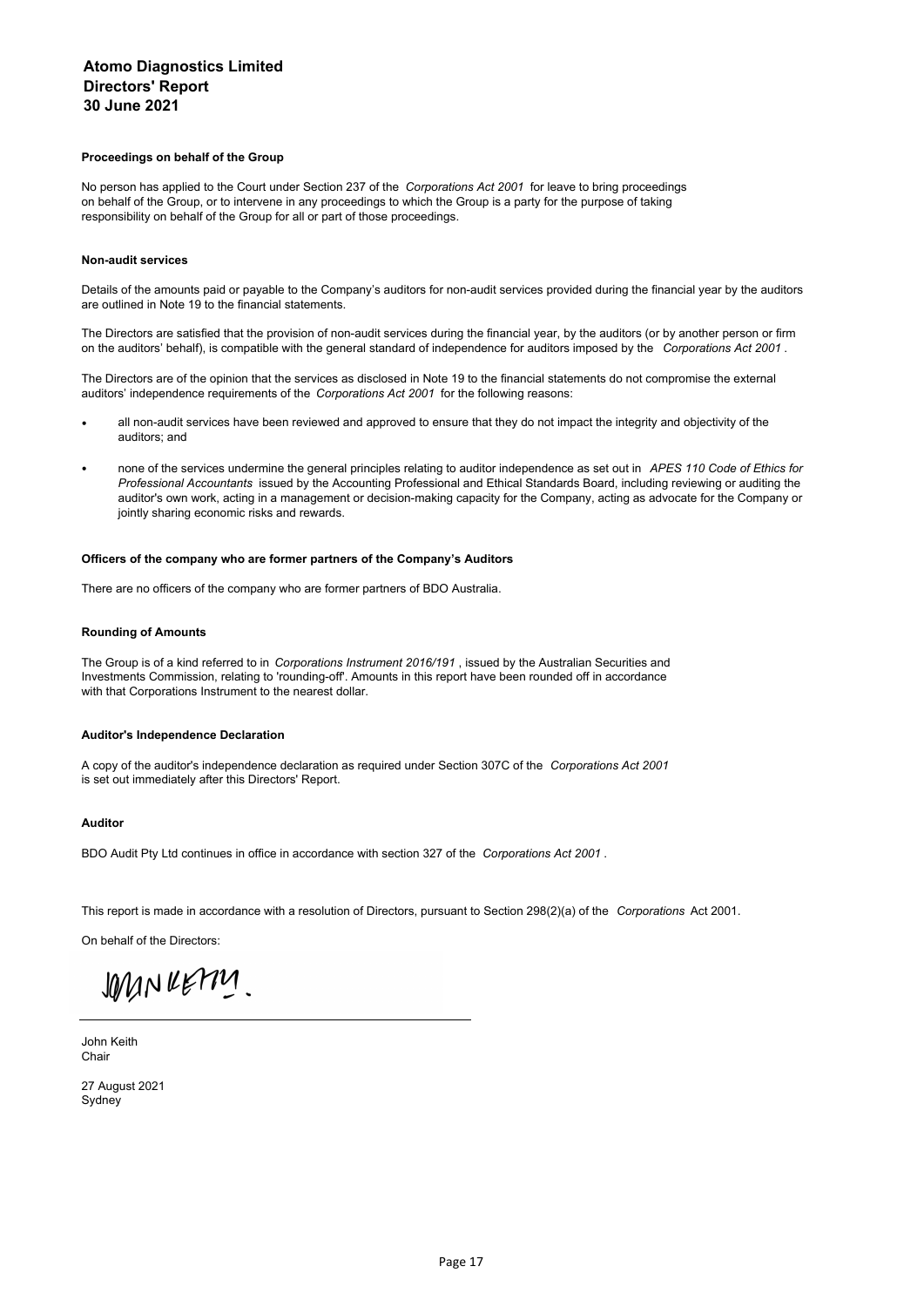

# **DECLARATION OF INDEPENDENCE BY GARETH FEW TO THE DIRECTORS OF ATOMO DIAGNOSTICS LIMITED**

As lead auditor of Atomo Diagnostics Limited for the year ended 30 June 2021, I declare that, to the best of my knowledge and belief, there have been:

- 1. No contraventions of the auditor independence requirements of the *Corporations Act 2001* in relation to the audit; and
- 2. No contraventions of any applicable code of professional conduct in relation to the audit.

This declaration is in respect of Atomo Diagnostics Limited and the entities it controlled during the period.

Careth fun

**Gareth Few Director**

**BDO Audit Pty Ltd** Sydney 27 August 2021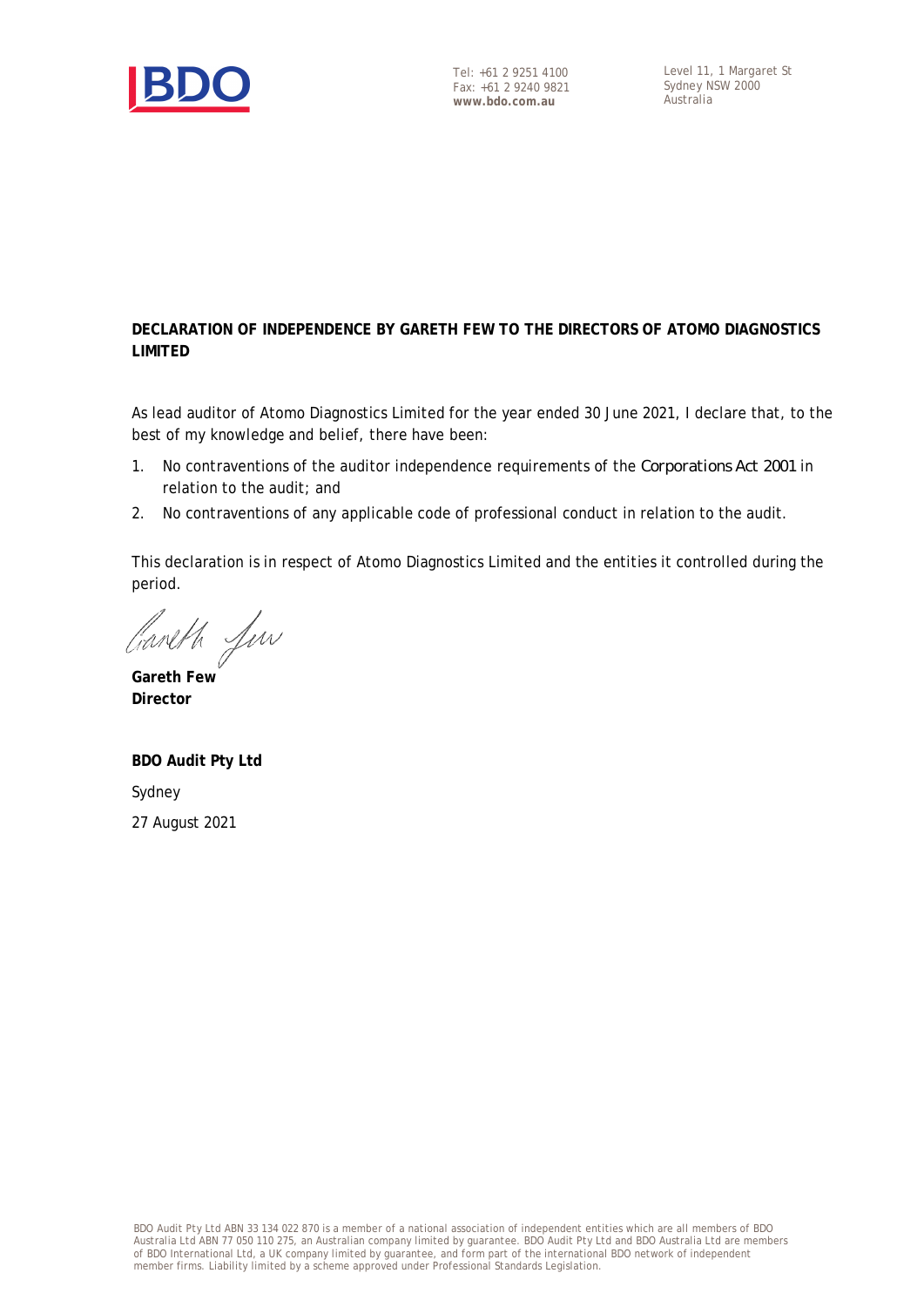| Consolidated statement of profit or loss and other comprehensive income | 20 |
|-------------------------------------------------------------------------|----|
| Consolidated statement of financial position                            | 21 |
| Consolidated statement of changes in equity                             | 22 |
| Consolidated statement of cash flows                                    | 23 |
| Notes to the financial statements                                       | 24 |
| Directors' declaration                                                  | 52 |
| Independent auditor's report to members of Atomo Diagnostics Limited    | 53 |

# **General Information**

The financial statements cover Atomo Diagnostics Limited as a consolidated entity consisting of Atomo Diagnostics Limited and the entities it controlled at the end of, or during, the year.

The financial statements are presented in Australian Dollars, which is Atomo Diagnostics Limited's functional and presentation currency.

Atomo Diagnostics Limited is a listed public company limited by shares, incorporated and domiciled in Australia. Its registered office and principal place of business are:

| <b>Principal place of business</b><br><b>Registered office</b> |                           |
|----------------------------------------------------------------|---------------------------|
| Level 2                                                        | Level 2                   |
| 701 - 703 Parramatta Road                                      | 701 - 703 Parramatta Road |
| Leichhardt NSW 2040                                            | Leichhardt NSW 2040       |
|                                                                |                           |

A description of the nature of the Group's operations and its principal activities are included in the Directors' Report, which is not part of the financial statements.

The financial statements were authorised for issue, in accordance with a resolution of Directors, on 27 August 2021. The Directors have the power to amend and reissue the financial statements.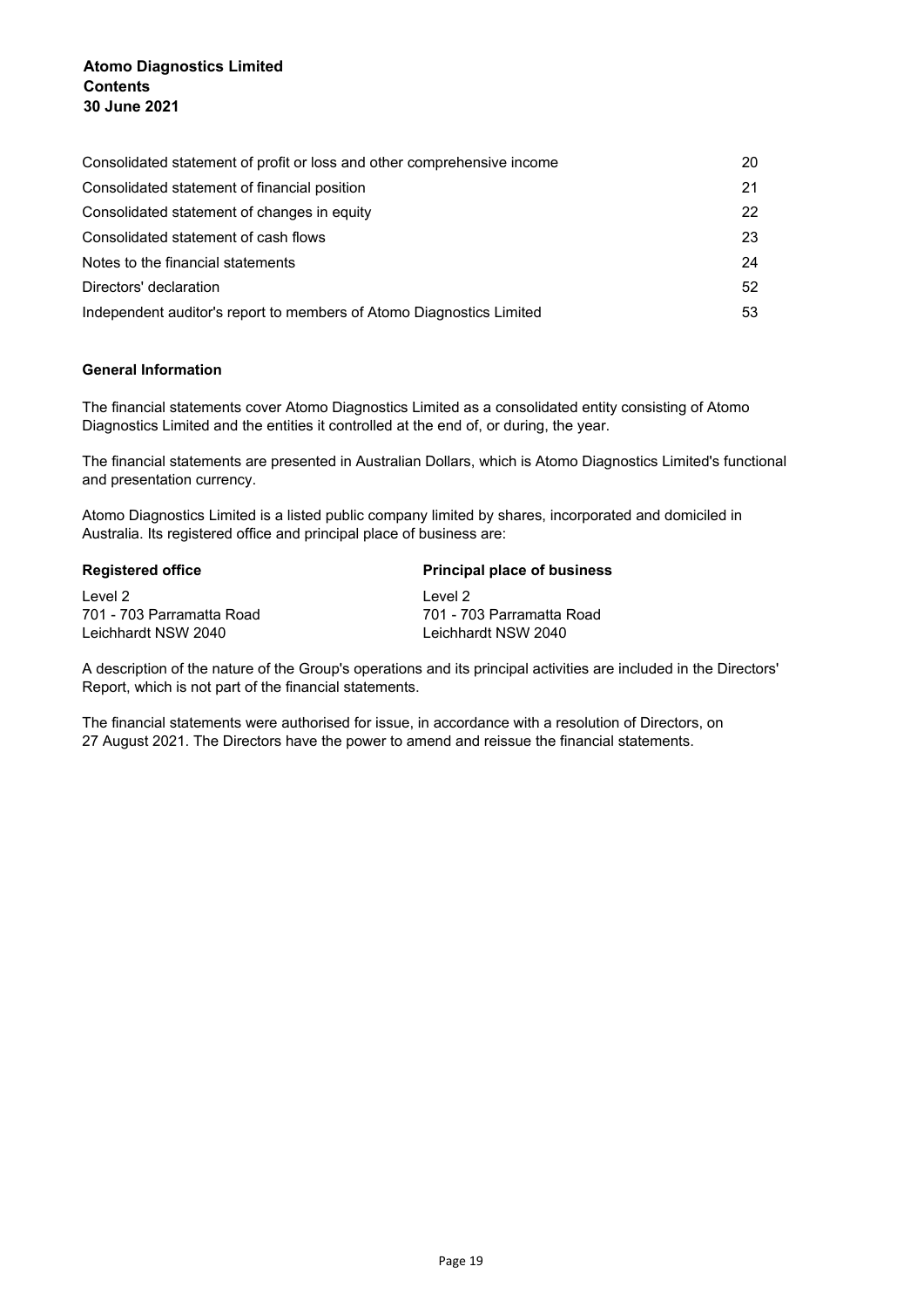# **Atomo Diagnostics Limited Consolidated Statement of Profit or Loss and Other Comprehensive Income For the Year Ended 30 June 2021**

|                                                                                         |             | Consolidated  |               |  |
|-----------------------------------------------------------------------------------------|-------------|---------------|---------------|--|
|                                                                                         | <b>Note</b> | 2021          | 2020          |  |
| Revenue                                                                                 | $\sqrt{3}$  | 6,715,659     | 5,368,698     |  |
| Cost of sales                                                                           |             | (3, 296, 835) | (2, 173, 731) |  |
| <b>Gross profit</b>                                                                     |             | 3,418,824     | 3,194,967     |  |
| Other income                                                                            | 3           | 814,226       | 844,518       |  |
| Employee benefits expenses                                                              | 4(a)        | (3,813,094)   | (2,972,709)   |  |
| Foreign exchange gains / (losses)                                                       |             | (408, 689)    | (556, 249)    |  |
| Depreciation and amortisation                                                           | 4(b)        | (1,318,327)   | (687, 087)    |  |
| Research and development expenses                                                       |             | (820, 640)    | (695,009)     |  |
| Insurance                                                                               |             | (349, 621)    | (86, 981)     |  |
| Inventory obsolescence expense                                                          |             | (332, 332)    | 223,752       |  |
| IPO expenses not taken up in equity                                                     |             |               | (883, 866)    |  |
| IT expenses                                                                             |             | (214, 862)    | (146, 958)    |  |
| Occupancy expenses                                                                      |             | (6, 417)      | (32, 724)     |  |
| Professional and consulting fees expense                                                |             | (1,786,510)   | (929, 695)    |  |
| Regulatory expenses                                                                     |             | (397, 854)    | (293, 594)    |  |
| <b>Travel expenses</b>                                                                  |             | 12,573        | (131, 294)    |  |
| Other expenses                                                                          |             | (901, 403)    | (801, 856)    |  |
| <b>Results from operating activities</b>                                                |             | (6, 104, 126) | (3,954,785)   |  |
| Finance income                                                                          | 4(c)        | 90,696        | 21,858        |  |
| Finance costs                                                                           | 4(c)        | (7, 785)      | (5, 285, 178) |  |
| Net finance income / (cost)                                                             | 4(c)        | 82,911        | (5, 263, 320) |  |
| Loss before income tax                                                                  |             | (6,021,215)   | (9, 218, 105) |  |
| Income tax (expense) / benefit                                                          | 5(a)        |               |               |  |
| Loss for the year                                                                       |             | (6,021,215)   | (9, 218, 105) |  |
| Other comprehensive income and expenses                                                 |             |               |               |  |
| Foreign currency translation reserve                                                    |             | 223,652       | (395, 849)    |  |
| Total comprehensive income for the period                                               |             | (5,797,563)   | (9,613,954)   |  |
| Loss per share for profit attributable to owners of Atomo<br><b>Diagnostics Limited</b> |             |               |               |  |
|                                                                                         |             | <b>Cents</b>  | <b>Cents</b>  |  |
| Basic earnings per share                                                                | 27          | (1.07)        | (2.59)        |  |
| Diluted earnings per share                                                              | 27          | (1.07)        | (2.59)        |  |
|                                                                                         |             |               |               |  |

*The above statement of profit or loss and other comprehensive income should be read in conjunction with the accompanying notes*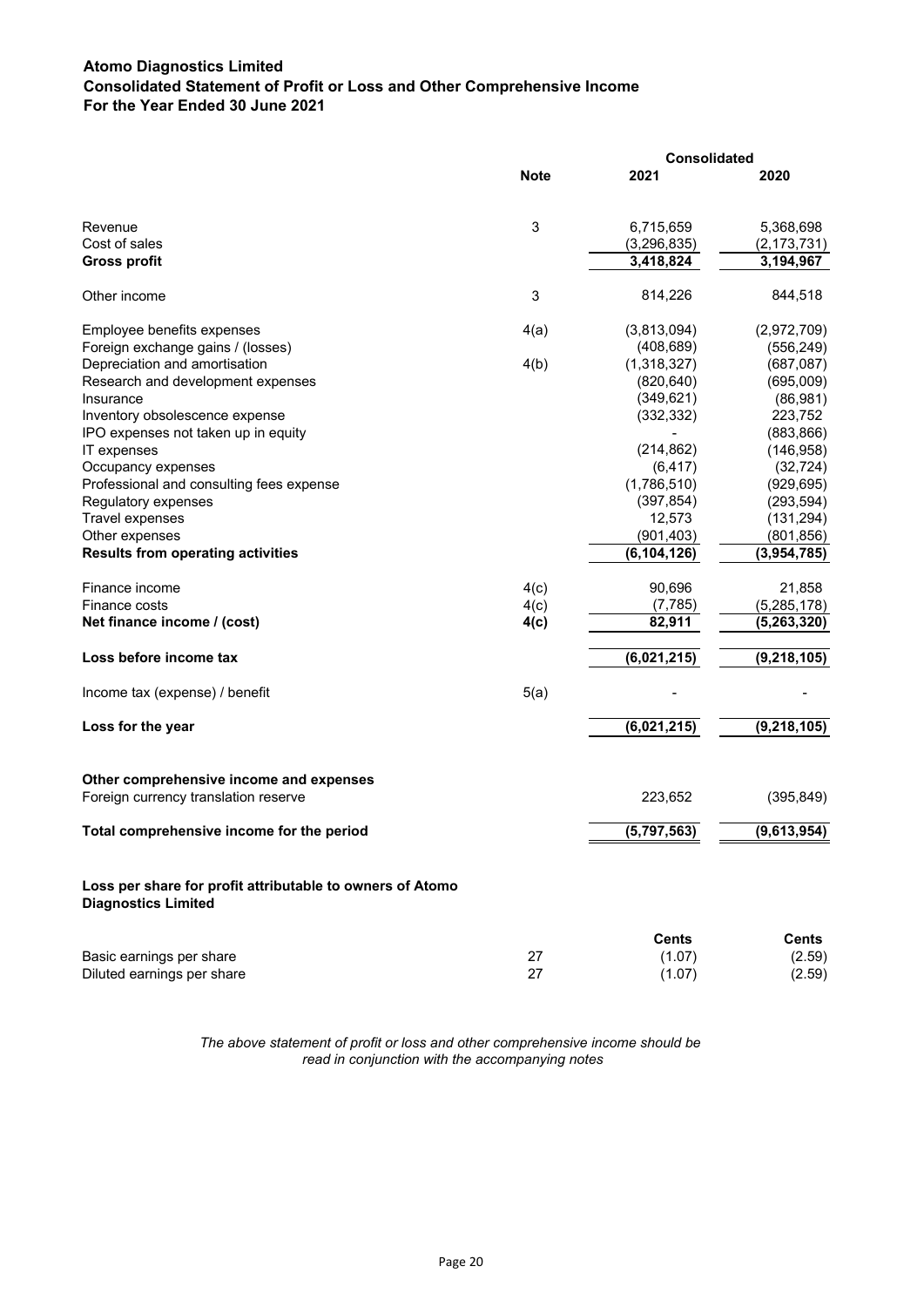# **Atomo Diagnostics Limited Consolidated Statement of Financial Position As at 30 June 2021**

|                                      |                  | <b>Consolidated</b> |                |  |
|--------------------------------------|------------------|---------------------|----------------|--|
|                                      | <b>Note</b>      | 2021                | 2020           |  |
| <b>Assets</b>                        |                  |                     |                |  |
| <b>Current assets</b>                |                  |                     |                |  |
| Cash and cash equivalents            | 6(a)             | 17,946,517          | 27,103,838     |  |
| Trade and other receivables          | 7                | 4,494,368           | 4,760,722      |  |
| Inventories                          | 8                | 3,042,245           | 1,209,676      |  |
| <b>Total current assets</b>          |                  | 25,483,130          | 33,074,236     |  |
| <b>Non-current assets</b>            |                  |                     |                |  |
| Property, plant and equipment        | $\boldsymbol{9}$ | 3,687,705           | 1,452,598      |  |
| Right-of-use assets                  | 10               | 66,865              | 55,710         |  |
| Intangible assets                    | 11               | 3,001,106           | 1,518,334      |  |
| <b>Total non-current assets</b>      |                  | 6,755,676           | 3,026,642      |  |
| <b>Total assets</b>                  |                  | 32,238,806          | 36,100,878     |  |
| <b>Liabilities</b>                   |                  |                     |                |  |
| <b>Current liabilities</b>           |                  |                     |                |  |
| Trade and other payables             | 12               | 1,783,958           | 1,296,904      |  |
| Lease liabilities                    | 13               | 67,589              | 47,866         |  |
| Employee benefits                    | 14               | 276,804             | 162,570        |  |
| <b>Total current liabilities</b>     |                  | 2,128,351           | 1,507,340      |  |
| <b>Non-current liabilities</b>       |                  |                     |                |  |
| Lease liabilities                    | 13               |                     | 7,675          |  |
| <b>Employee benefits</b>             | 14               | 23,074              | 105,023        |  |
| <b>Total non-current liabilities</b> |                  | 23,074              | 112,698        |  |
| <b>Total Liabilities</b>             |                  | 2,151,425           | 1,620,038      |  |
| <b>Net assets</b>                    |                  | 30,087,381          | 34,480,840     |  |
| <b>Equity</b>                        |                  |                     |                |  |
| Issued capital                       | 15               | 67,921,661          | 66,514,571     |  |
| Foreign currency translation reserve | 16               | (227, 690)          | (451, 342)     |  |
| Share based payment reserve          | 16               | 713,027             | 746,970        |  |
| <b>Accumulated losses</b>            |                  | (38, 319, 617)      | (32, 329, 359) |  |
| <b>Total equity</b>                  |                  | 30,087,381          | 34,480,840     |  |

*The above statement of financial position should be read in conjunction with the accompanying notes*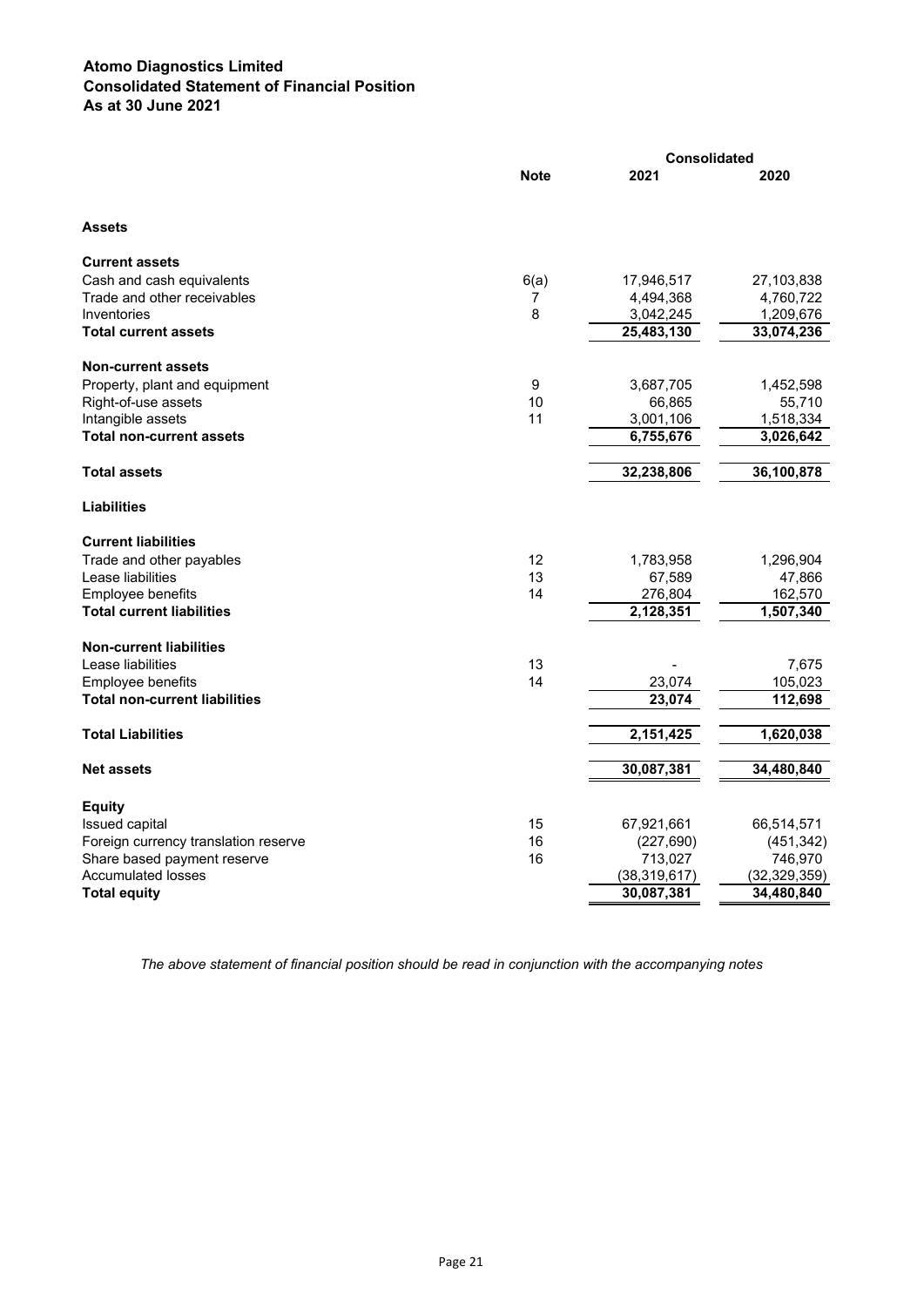# **Atomo Diagnostics Limited Consolidated Statement of Changes in Equity For the Year Ended 30 June 2021**

|                                                       | <b>Issued Capital</b> | Foreign<br>Currency<br><b>Translation</b><br><b>Reserve</b> | <b>Share Based</b><br>Payment<br><b>Reserve</b> | <b>Accumulated</b><br><b>Losses</b> | <b>Total Equity</b> |
|-------------------------------------------------------|-----------------------|-------------------------------------------------------------|-------------------------------------------------|-------------------------------------|---------------------|
| Balance as at 1 July 2019                             | 17,110,055            | (55, 493)                                                   | 585,105                                         | (23, 111, 254)                      | (5,471,587)         |
| Loss for the year                                     |                       |                                                             |                                                 | (9, 218, 105)                       | (9,218,105)         |
| Other comprehensive income                            |                       | (395, 849)                                                  |                                                 |                                     | (395, 849)          |
| Total other comprehensive income for the year         |                       | (395, 849)                                                  |                                                 | (9, 218, 105)                       | (9,613,954)         |
| Transactions with owners, recorded directly in equity |                       |                                                             |                                                 |                                     |                     |
| Ordinary shares issued during the year                | 51,143,218            |                                                             |                                                 |                                     | 51, 143, 218        |
| Capital raising costs                                 | (2,245,060)           |                                                             |                                                 |                                     | (2, 245, 060)       |
| Equity-settled share-based payments                   |                       |                                                             | 490,542                                         |                                     | 490,542             |
| Exercise of options                                   | 506,358               |                                                             | (328, 677)                                      |                                     | 177,681             |
| Total transactions with owners                        | 49,404,516            |                                                             | 161,865                                         |                                     | 49,566,381          |
| Balance as at 30 June 2020                            | 66,514,571            | (451, 342)                                                  | 746,970                                         | (32, 329, 359)                      | 34,480,840          |
| Balance as at 1 July 2020                             | 66,514,571            | (451, 342)                                                  | 746,970                                         | (32, 329, 359)                      | 34,480,840          |
| Loss for the year                                     |                       |                                                             |                                                 | (6,021,215)                         | (6,021,215)         |
| Other comprehensive income                            |                       | 223,652                                                     |                                                 |                                     | 223,652             |
| Total other comprehensive income for the year         |                       | 223,652                                                     |                                                 | $\sqrt{(6,021,215)}$                | (5,797,563)         |
| Transactions with owners, recorded directly in equity |                       |                                                             |                                                 |                                     |                     |
| Equity-settled share based payments                   | 108.000               |                                                             | 320,951                                         |                                     | 428,951             |
| Exercise of options                                   | 1,311,482             |                                                             | (188, 373)                                      |                                     | 1,123,109           |
| <b>Issue costs</b>                                    | (12, 392)             |                                                             |                                                 |                                     | (12, 392)           |
| Lapsed and Cancelled Options                          |                       |                                                             | (166, 521)                                      | 30,957                              | (135, 564)          |
| Total transactions with owners                        | 1,407,090             |                                                             | (33,943)                                        | 30,957                              | 1,404,104           |
| Balance as at 30 June 2021                            | 67,921,661            | (227, 690)                                                  | 713,027                                         | (38, 319, 617)                      | 30,087,381          |
|                                                       |                       |                                                             |                                                 |                                     |                     |

*The above statement of changes in equity should be read in conjunction with the accompanying notes*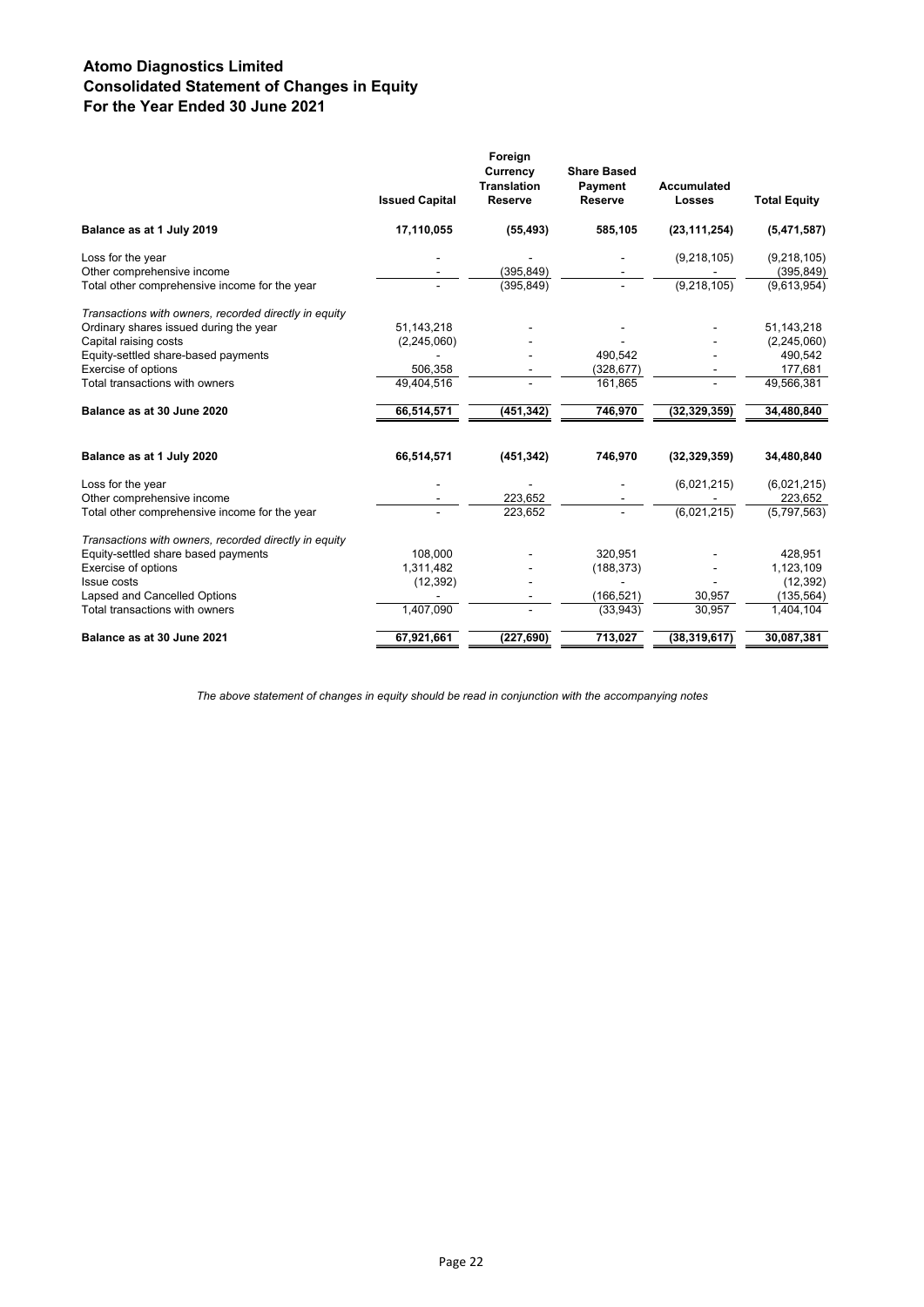# **Atomo Diagnostics Limited Consolidated Statement of Cash Flows For the Year Ended 30 June 2021**

|                                                                  | <b>Consolidated</b> |                |               |
|------------------------------------------------------------------|---------------------|----------------|---------------|
|                                                                  | <b>Note</b>         | 2021           | 2020          |
| Cash flows from operating activities                             |                     |                |               |
| Receipts from customers (inc. GST)                               |                     | 8,012,295      | 2,463,182     |
| Payments to suppliers and employees (inc. GST)                   |                     | (13, 480, 610) | (7, 135, 970) |
| Cash used in operations                                          |                     | (5,468,315)    | (4,672,788)   |
| Interest received                                                |                     | 90,696         | 21,858        |
| Interest paid                                                    |                     | (5, 430)       | (1,498,548)   |
| IPO costs not taken up in financing activities                   |                     |                | (883, 866)    |
| R&D and other government incentives received                     |                     | 1,157,798      | 771,416       |
| Net cash from / (used in) operating activities                   | 6(b)                | (4, 225, 251)  | (6, 261, 928) |
| Cash flows from investing activities                             |                     |                |               |
| Payments for property, plant and equipment                       |                     | (3, 119, 797)  | (818, 690)    |
| Payments for intangible assets                                   |                     | (2,777,775)    | (1,174,451)   |
| Net cash from / (used in) investing activities                   |                     | (5,897,572)    | (1,993,141)   |
| Cach flows from financing activities                             |                     |                |               |
| Repayment of borrowings                                          |                     |                | (9,342,512)   |
| Repayment of leases                                              |                     | (113, 347)     | (79, 169)     |
| Net proceeds from issue of share capital                         |                     | 1,110,718      | 27,806,235    |
| Net proceeds from issue of convertible notes                     |                     |                | 15,221,874    |
| Net cash from / (used in) financing activities                   |                     | 997,371        | 33,606,428    |
| Net increase / (decrease) in cash and cash equivalents           |                     | (9, 125, 452)  | 25,351,360    |
| Cash and cash equivalents at the beginning of the financial year |                     | 27,103,838     | 1,855,706     |
| Effect of exchange rate fluctuations on cash held                |                     | (31, 869)      | (103,228)     |
| Cash and cash equivalents at the end of the financial year       | 6(a)                | 17,946,517     | 27,103,838    |

*The above statement of cash flows should be read in conjunction with the accompanying notes*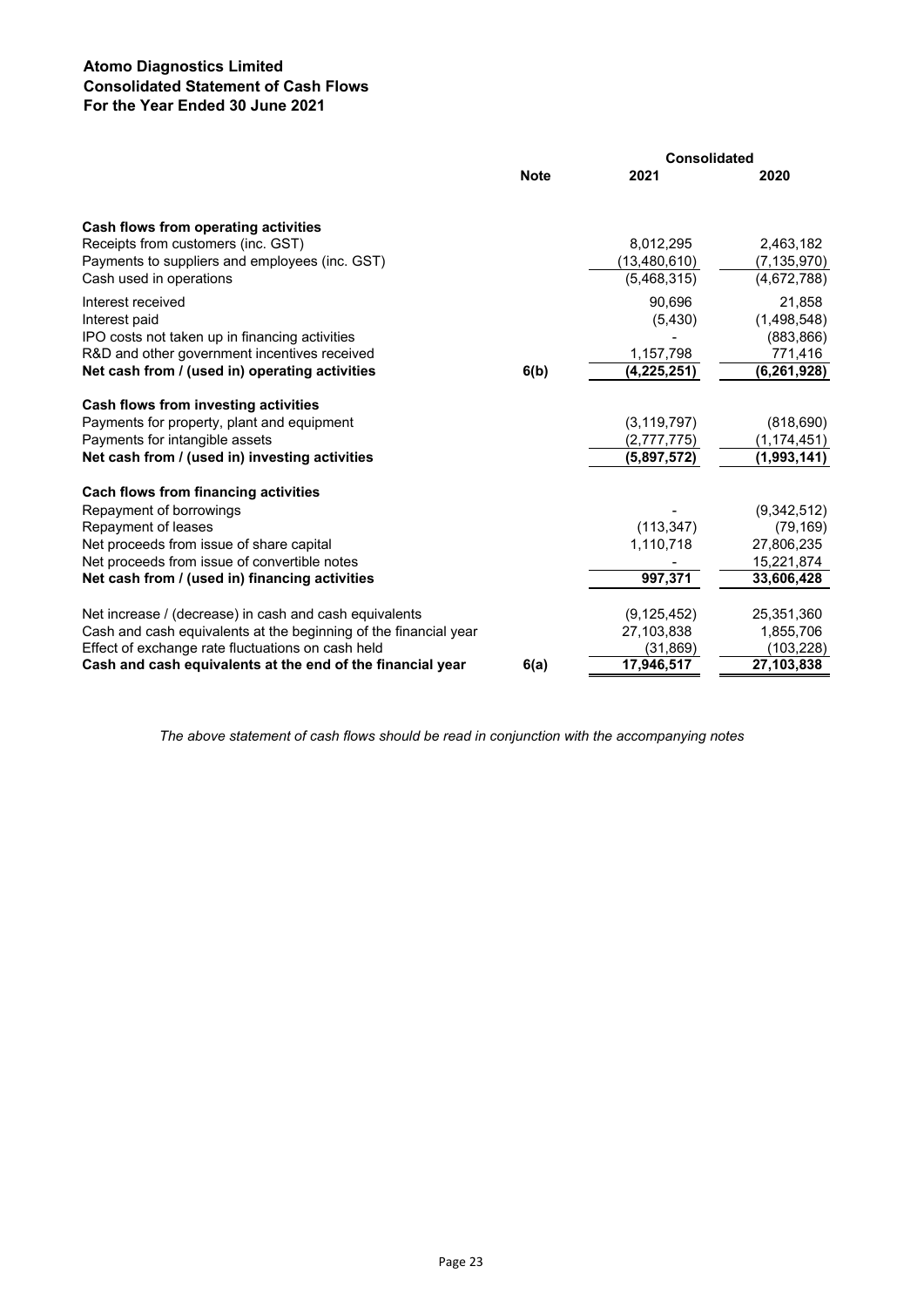# **Note 1: Significant accounting policies**

The principal accounting policies adopted in the preparation of the financial statements are set out below. These policies have been consistently applied to all the years presented, unless otherwise stated.

## **(a) New or amended Accounting Standards and Interpretations adopted**

The consolidated entity has adopted all of the new or amended Accounting Standards and Interpretations issued by the Australian Accounting Standards Board ('**AASB**') that are mandatory for the current reporting period.

Any new or amended Accounting Standards or Interpretations that are not yet mandatory have not been early adopted.

The Directors have reviewed all of the new and revised accounting standards and interpretations issued by the Australian Accounting Standards Board for annual reporting periods beginning or after 1 July 2020. It has been determined that there is no impact, material or otherwise, of any other new or revised accounting standards and interpretations.

# **(b) Basis of preparation**

These general purpose financial statements have been prepared in accordance with Australian Accounting Standards and Interpretations issued by the Australian Accounting Standards Board ('**AASB**') and the *Corporations Act 2001*, as appropriate for for-profit oriented entities. These financial statements also comply with International Financial Reporting Standards as issued by the International Accounting Standards Board ('**IASB**').

# *Historical cost*

The financial statements have been prepared under the historical cost convention, except for, where applicable, the revaluation of financial assets and liabilities at fair value through profit or loss, financial assets at fair value through other comprehensive income, investment properties, certain classes of property, plant and equipment and derivative financial instruments.

## *Reclassification of prior year amounts and balances:*

In certain circumstances, prior year amounts and balances have been reclassified for comparability.

# *Critical accounting estimates:*

The preparation of the financial statements requires the use of certain critical accounting estimates. It also requires management to exercise its judgement in the process of applying the consolidated entity's accounting policies. The areas involving a higher degree of judgement or complexity, or areas where assumptions and estimates are significant to the financial statements, are disclosed in Note 2.

# **(c) Parent entity**

In accordance with the *Corporations Act 2001*, these financial statements present the results of the consolidated entity only. Supplementary information about the parent entity is disclosed in Note 24.

## **(d) Principles of consolidation**

The consolidated financial statements incorporate the assets and liabilities of all subsidiaries of Atomo Diagnostics Limited ('company' or 'parent entity') as at 30 June 2021 and the results of all subsidiaries for the year then ended. Atomo Diagnostics Limited and its subsidiaries together are referred to in these financial statements as the 'consolidated entity'.

Subsidiaries are all those entities over which the consolidated entity has control. The consolidated entity controls an entity when the consolidated entity is exposed to, or has rights to, variable returns from its involvement with the entity and has the ability to affect those returns through its power to direct the activities of the entity. Subsidiaries are fully consolidated from the date on which control is transferred to the consolidated entity. They are de-consolidated from the date that control ceases.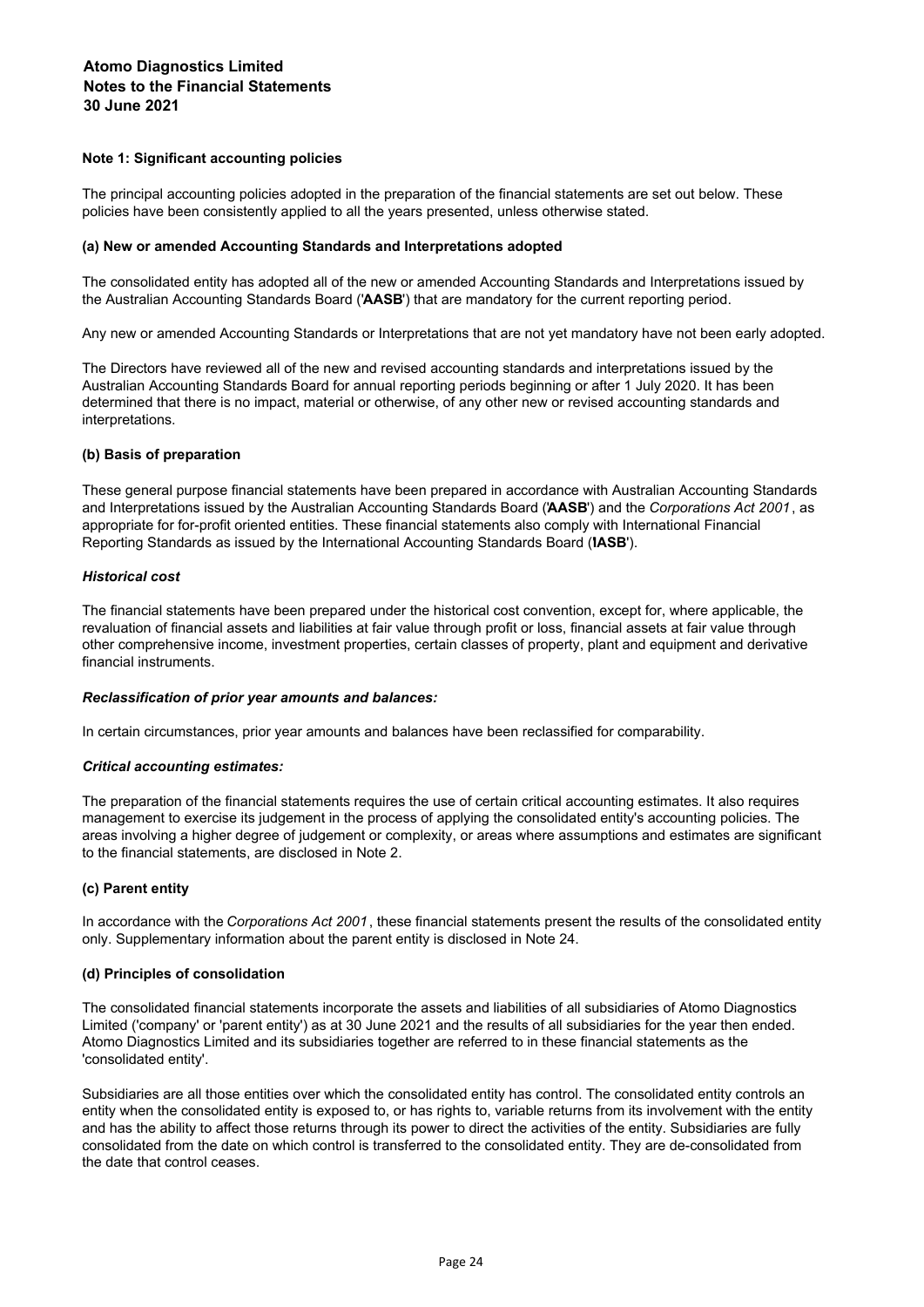Intercompany transactions, balances and unrealised gains on transactions between entities in the consolidated entity are eliminated except where such amounts arise on monetary items that form part of the net investments in a foreign operation, in which case they are recognised in reserves. Unrealised losses are also eliminated unless the transaction provides evidence of the impairment of the asset transferred. Accounting policies of subsidiaries have been changed where necessary to ensure consistency with the policies adopted by the consolidated entity.

The acquisition of subsidiaries is accounted for using the acquisition method of accounting. A change in ownership interest, without the loss of control, is accounted for as an equity transaction, where the difference between the consideration transferred and the book value of the share of the non-controlling interest acquired is recognised directly in equity attributable to the parent.

Non-controlling interest in the results and equity of subsidiaries are shown separately in the statement of profit or loss and other comprehensive income, statement of financial position and statement of changes in equity of the consolidated entity. Losses incurred by the consolidated entity are attributed to the non-controlling interest in full, even if that results in a deficit balance.

Where the consolidated entity loses control over a subsidiary, it derecognises the assets including goodwill, liabilities and non-controlling interest in the subsidiary together with any cumulative translation differences recognised in equity. The consolidated entity recognises the fair value of the consideration received and the fair value of any investment retained together with any gain or loss in profit or loss.

# **(e) Operating segments**

The Group manages its operations as a single business operation and there are no parts of the Group that qualify as operating segments under AASB 8 Operating Segments. The CEO (Chief Operating Decision Maker or "CODM") assesses the financial performance of the Group in an integrated basis only and accordingly, the Group is managed on the basis of a single segment, being medical device research and development. Information presented to the CODM on a monthly basis is categorised by type of expenditure.

## **(f) Foreign currency translation**

The financial statements are presented in Australian dollars, which is Atomo Diagnostics Limited's functional and presentation currency.

## *Foreign currency transactions:*

Foreign currency transactions are translated into Australian dollars using the exchange rates prevailing at the dates of the transactions. Foreign exchange gains and losses resulting from the settlement of such transactions and from the translation at financial year-end exchange rates of monetary assets and liabilities denominated in foreign currencies are recognised in profit or loss.

## *Foreign operations:*

The assets and liabilities of foreign operations are translated into Australian dollars using the exchange rates at the reporting date. The revenues and expenses of foreign operations are translated into Australian dollars using the average exchange rates, which approximate the rates at the dates of the transactions, for the period. All resulting foreign exchange differences are recognised in other comprehensive income through the foreign currency reserve in equity.

The foreign currency reserve is recognised in profit or loss when the foreign operation or net investment is disposed of.

# **(g) Revenue recognition**

The consolidated entity recognises revenue as follows:

*Revenue from contracts with customers and sale of goods* Revenue is measured based on the consideration specified in a contract with a customer. The Group recognises revenue when it transfers control over a good or service to a customer.

Customers obtain control of the HIV self-testing kits when the goods are ready and released by Quality Assurance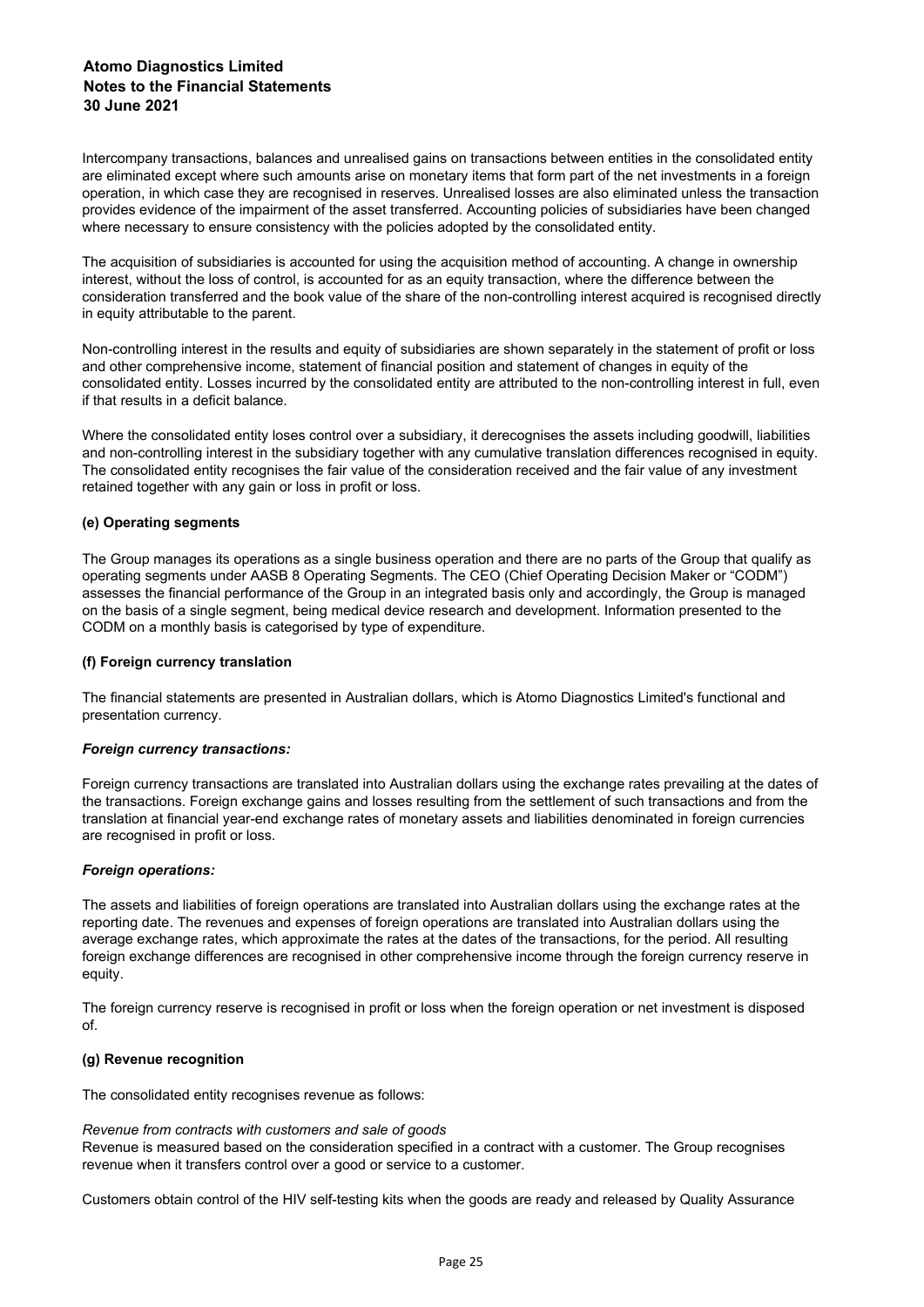(QA). It is then the responsibility of the customer to make the necessary arrangements for freight and the collection of goods from the Group's warehouse. Invoices are generated once the goods are released by QA and ready for collection by the customer. Invoices are usually payable within 30 to 75 days, dependent on the contracted agreement. The contracts do not allow the customers to return the goods as the testing kits have a set shelf-life and have gone through vigorous testing prior to delivery.

Where sales are made to customers on an OEM basis for use in their own test, including for COVID-19, revenue is recognised at the point transfer of control over those products at the warehouse delivery point.

Since none of the contracts permit the customer to return an item, revenue is recognised for all the goods once the goods have been released by QA and are available for collection at the Group's warehouse.

## *Interest*

Interest revenue is recognised as interest accrues using the effective interest method. This is a method of calculating the amortised cost of a financial asset and allocating the interest income over the relevant period using the effective interest rate, which is the rate that exactly discounts estimated future cash receipts through the expected life of the financial asset to the net carrying amount of the financial asset.

## *Other revenue*

Other revenue is recognised when it is received or when the right to receive payment is established.

## **(h) Income tax**

Income tax expense comprises current and deferred tax. It is recognised in profit or loss except to the extent that it relates to a business combination, or items recognised directly in equity or in other comprehensive income.

## *Current tax:*

Current tax comprises the expected tax payable or receivable on the taxable income or loss for the year and any adjustment to tax payable or receivable in respect of previous years. It is measured using tax rates enacted or substantively enacted at the reporting date. Current tax also includes any tax liability arising from dividends.

Current tax assets and liabilities are offset only if certain criteria are met.

## *Deferred tax:*

Deferred tax is recognised in respect of temporary differences between the carrying amounts of assets and liabilities for financial reporting purposes and the amounts used for taxation purposes. Deferred tax is not recognised for temporary differences on the initial recognition of assets or liabilities in a transaction that is not a business combination and that affects neither accounting nor taxable profit or loss, or on taxable temporary differences arising on the initial recognition of goodwill.

Deferred tax assets are recognised for unused tax losses, tax credits and deductible temporary differences, to the extent that it is probable that future taxable profits will be available against which they can be utilised. Deferred tax assets are reviewed at each reporting date and are reduced to the extent that it is no longer probable that the related tax benefit will be realised; such reductions are reversed when the probability of future taxable profits improves.

Unrecognised deferred tax assets are reassessed at each reporting date and recognised to the extent that it has become probable that future taxable profits will be available against which they can be used.

Deferred tax is measured at the tax rates that are expected to be applied to temporary differences when they reverse, using tax rates enacted or substantively enacted at the reporting date.

The measurement of deferred tax reflects the tax consequences that could follow the manner in which the Group expects, at the reporting date, to recover or settle the carrying amount of its assets and liabilities.

Deferred tax assets and liabilities are offset only if certain criteria are met.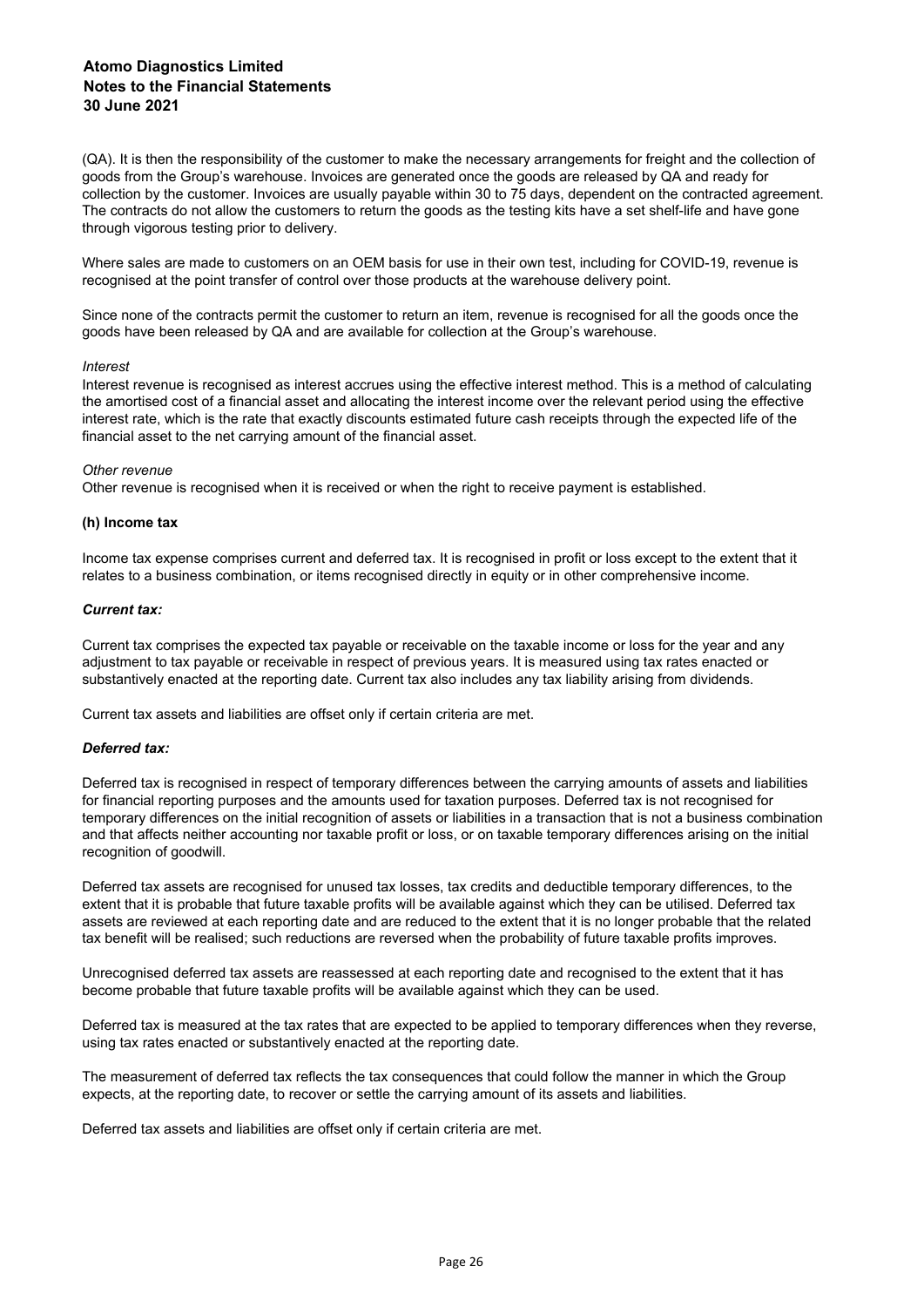# *R&D tax incentives:*

R&D tax incentives received by the Group are recognised as other income over the periods necessary to match the benefit of the incentive with the costs for which it is intended to compensate ("**associated costs**"). Such periods will depend on whether the associated costs are capitalised or expensed as incurred.

Under this policy, for that portion of associated costs which are expensed during the period, the proportional incentive is recognised in other income in full during the same period. For that portion of associated costs which are capitalised during the period, the proportional incentive is initially offset against the capitalised associated costs and recognised against amortisation expense on a systematic basis matching the useful life of the capitalised asset.

# **(i) Current and non-current classification**

Assets and liabilities are presented in the statement of financial position based on current and non-current classification.

An asset is classified as current when: it is either expected to be realised or intended to be sold or consumed in the consolidated entity's normal operating cycle; it is held primarily for the purpose of trading; it is expected to be realised within 12 months after the reporting period; or the asset is cash or cash equivalent unless restricted from being exchanged or used to settle a liability for at least 12 months after the reporting period. All other assets are classified as non-current.

A liability is classified as current when: it is either expected to be settled in the consolidated entity's normal operating cycle; it is held primarily for the purpose of trading; it is due to be settled within 12 months after the reporting period; or there is no unconditional right to defer the settlement of the liability for at least 12 months after the reporting period. All other liabilities are classified as non-current.

Deferred tax assets and liabilities are always classified as non-current.

## **(j) Cash and cash equivalents**

Cash and cash equivalents includes cash on hand, deposits held at call with financial institutions, other short-term, highly liquid investments with original maturities of three months or less that are readily convertible to known amounts of cash and which are subject to an insignificant risk of changes in value.

## **(k) Trade and other receivables**

Trade receivables are initially recognised at fair value and subsequently measured at amortised cost using the effective interest method, less any allowance for expected credit losses. Trade receivables are generally due for settlement within 30 days but certain customers have longer payment terms.

Other receivables are recognised at amortised cost, less any allowance for expected credit losses.

## **(l) Inventories**

Raw materials, work in progress and finished goods are stated at the lower of cost and net realisable value on a 'first in first out' basis.

Net realisable value is the estimated selling price in the ordinary course of business less the estimated costs of completion and the estimated costs necessary to make the sale.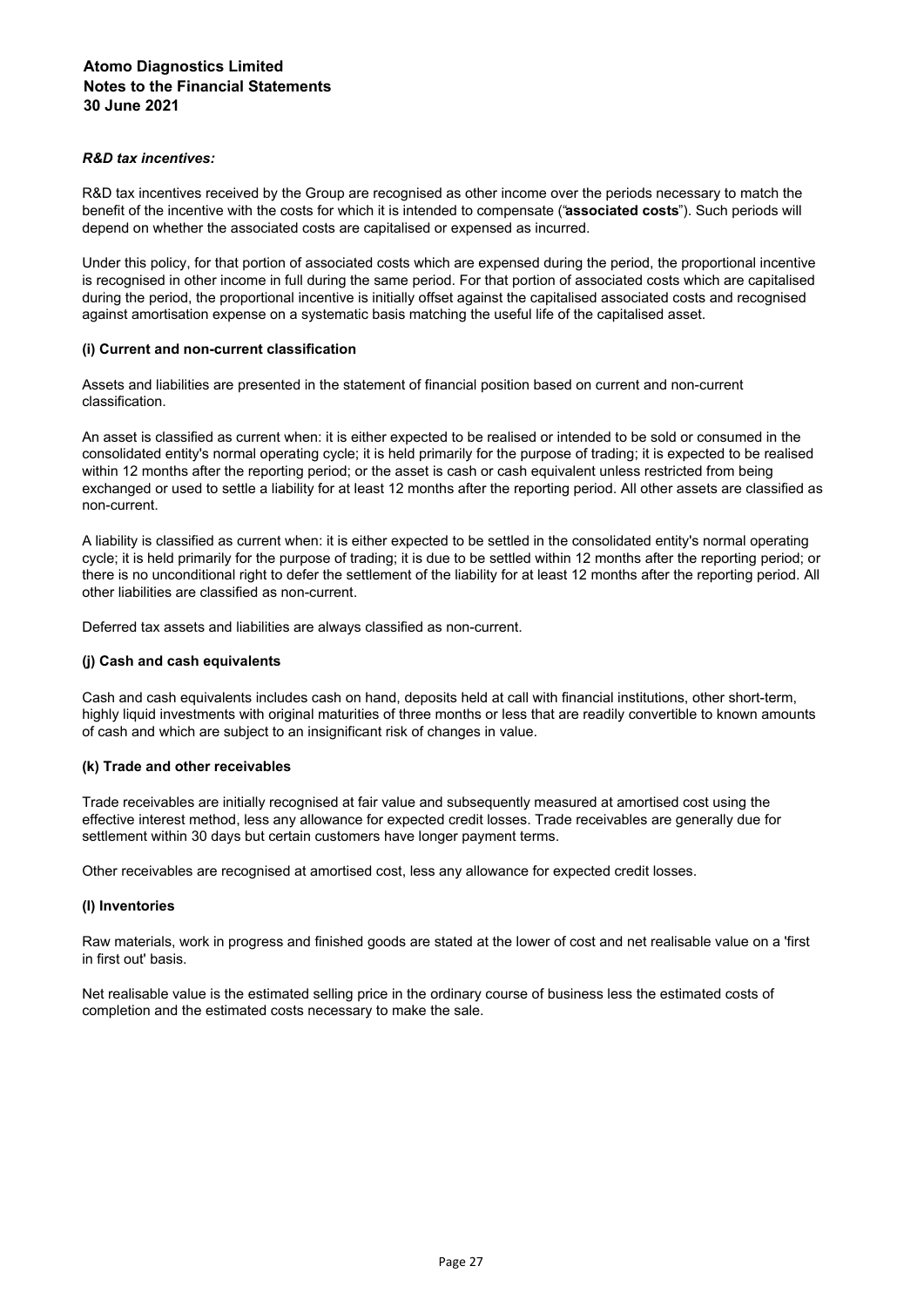## **(m) Property, plant and equipment**

## *Recognition and measurement:*

Items of property, plant and equipment are measured at cost less accumulated depreciation and accumulated impairment losses. Cost includes expenditure that is directly attributable to the acquisition of the asset.

If significant parts of an item of property, plant and equipment have different useful lives, they are accounted for as separate items (major components) of property, plant and equipment.

Any gain and loss on disposal of an item of property, plant and equipment is recognised in profit or loss.

# *Subsequent expenditure:*

Subsequent expenditure is capitalised only when it is probable that the future economic benefits associated with the expenditure will flow to the Group.

# *Depreciation:*

Depreciation is calculated based on the cost of property, plant and equipment less their estimated residual values using the straight-line basis over their estimated useful lives, and is generally recognised in profit or loss.

The estimated useful lives of property, plant and equipment are as follows:

Plant and equipment

2 - 5 years

Depreciation methods, useful lives and residual values are reviewed at each reporting date and adjusted if appropriate.

# **(n) Leases**

The Group recognises a right-of-use asset and a lease liability at the lease commencement date. The right-of-use asset is initially measured at cost, which comprises the initial amount of the lease liability adjusted for any lease payments made at or before the commencement date, plus any initial direct costs incurred and an estimate of costs to dismantle and remove the underlying asset or to restore the underlying asset or the site on which it is located, less any lease incentives received.

The right-of-use asset is subsequently depreciated using the straight-line method from the commencement date to the earlier of the end of the useful life of the right-of-use asset or the end of the lease term. The estimated useful lives of right-of-use assets are determined on the same basis as those of property and equipment. In addition, the right-of-use asset is periodically reduced by impairment losses, if any, and adjusted for certain remeasurements of the lease liability.

The lease liability is initially measured at the present value of the lease payments that are not paid at the commencement date, discounted using the interest rate implicit in the lease or, if that rate cannot be readily determined, the Group's incremental borrowing rate. Generally, the Group uses its incremental borrowing rate as the discount rate.

The lease liability is measured at amortised cost using the effective interest method. It is remeasured when there is a change in future lease payments arising from a change in an index or rate, if there is a change in the Group's estimate of the amount expected to be payable under a residual value guarantee, or if the Group changes its assessment of whether it will exercise a purchase, extension or termination option.

The Group has elected not to recognise right-of-use assets and lease liabilities for short-term leases that have a lease term of 12 months or less and leases of low-value assets. The Group recognises the lease payments associated with these leases as an expense on a straight-line basis over the lease term.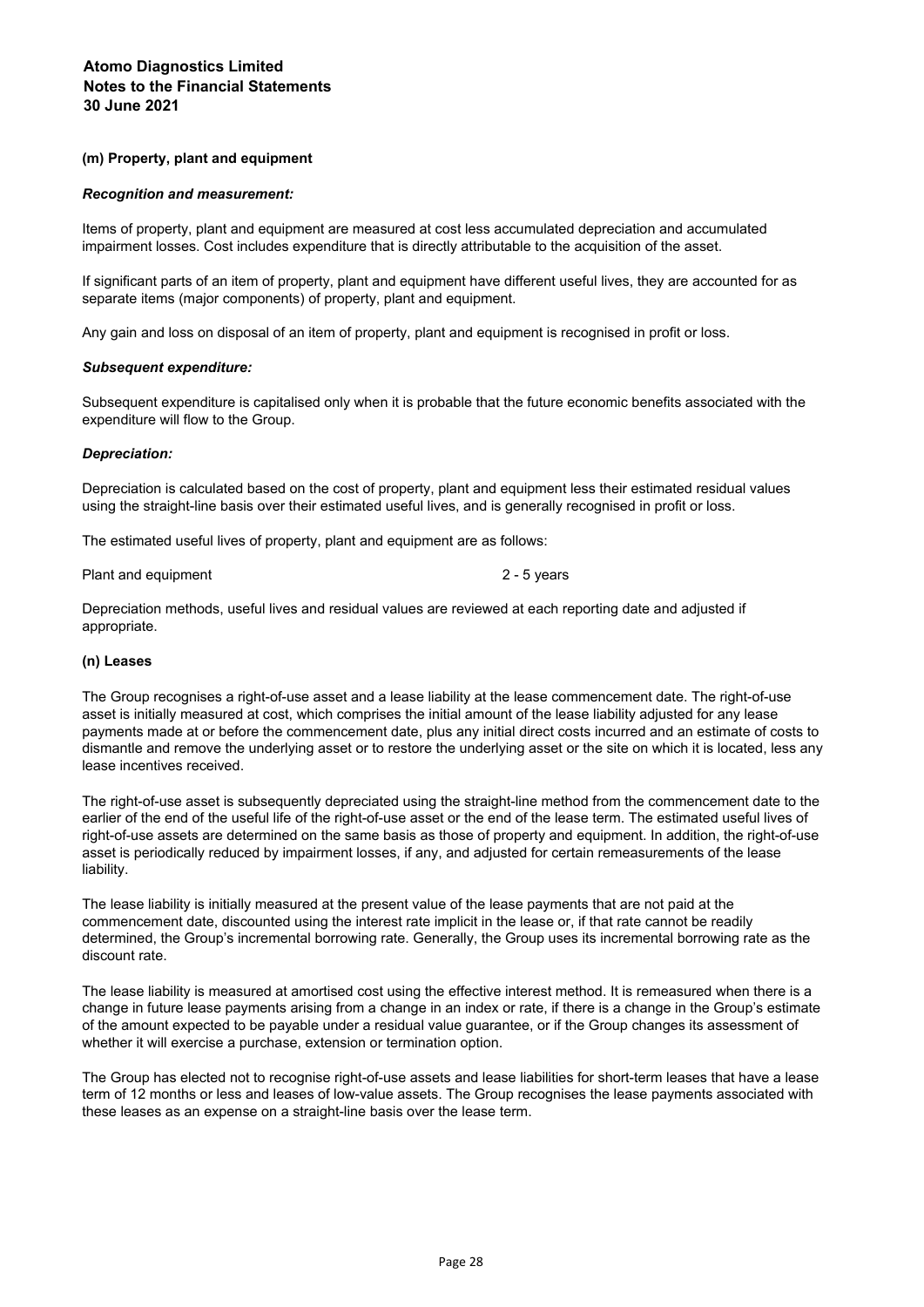# **(o) Intangible assets**

# *Recognition and measurement:*

## *Computer software:*

Computer software comprises computer application system software and licenses. Costs incurred in developing products or systems and costs incurred in acquiring software and licenses that will contribute to future period financial benefits through revenue generation and/or cost reduction are capitalised to computer software. Costs capitalised include external direct costs of materials and services, direct payroll and payroll-related costs.

# *Patents, trademarks and licences:*

Other intangible assets, including patents, trademarks and licences that are acquired by the Group and have finite useful lives are measured at cost less any accumulated amortisation and impairment losses.

## *Capitalised development costs:*

Capitalised development costs relate to the Company's rapid test platforms and associated manufacturing assets and are capitalised only if the expenditure can be measured reliably, the product or process is technically and commercially feasible, future economic benefits are probable, and the Group intends to and has sufficient resources to complete development and to use or sell the asset. Otherwise, it is recognised in profit or loss as incurred. Subsequent to initial recognition, development expenditure is measured at cost less accumulated amortisation and any accumulated impairment losses.

Expenditure on research activities is recognised in profit or loss as incurred.

## *Subsequent expenditure:*

Subsequent expenditure is capitalised only when it increases the future economic benefits embodied in the specific asset to which it relates. All other expenditure, including expenditure on internally generated goodwill and brands, is recognised in profit or loss as incurred.

## *Amortisation:*

Amortisation is calculated based on the cost of intangible assets less their estimated residual values using the straightline method over their estimated useful lives, and is generally recognised in profit or loss.

The estimated useful lives of intangible assets are as follows:

| Patents and trademarks        | 10 - 20 years |
|-------------------------------|---------------|
| Other intangibles             | 10 years      |
| Capitalised development costs | 10 vears      |

Amortisation methods, useful lives and residual values are reviewed at each reporting date and adjusted if appropriate.

## **(p) Impairment**

## *Non-financial assets:*

At each reporting date, the Group reviews the carrying amounts of its non-financial assets (other than deferred tax assets) to determine whether there is any indication of impairment. If any such indication exists, then the asset's recoverable amount is estimated. Goodwill is tested annually for impairment.

For impairment testing, assets are grouped together into the smallest group of assets that generates cash inflows from continuing use that are largely independent of the cash inflows of other assets or cash generating units ("**CGUs**"). Goodwill arising from a business combination is allocated to CGUs or groups of CGUs that are expected to benefit from the synergies of the combination.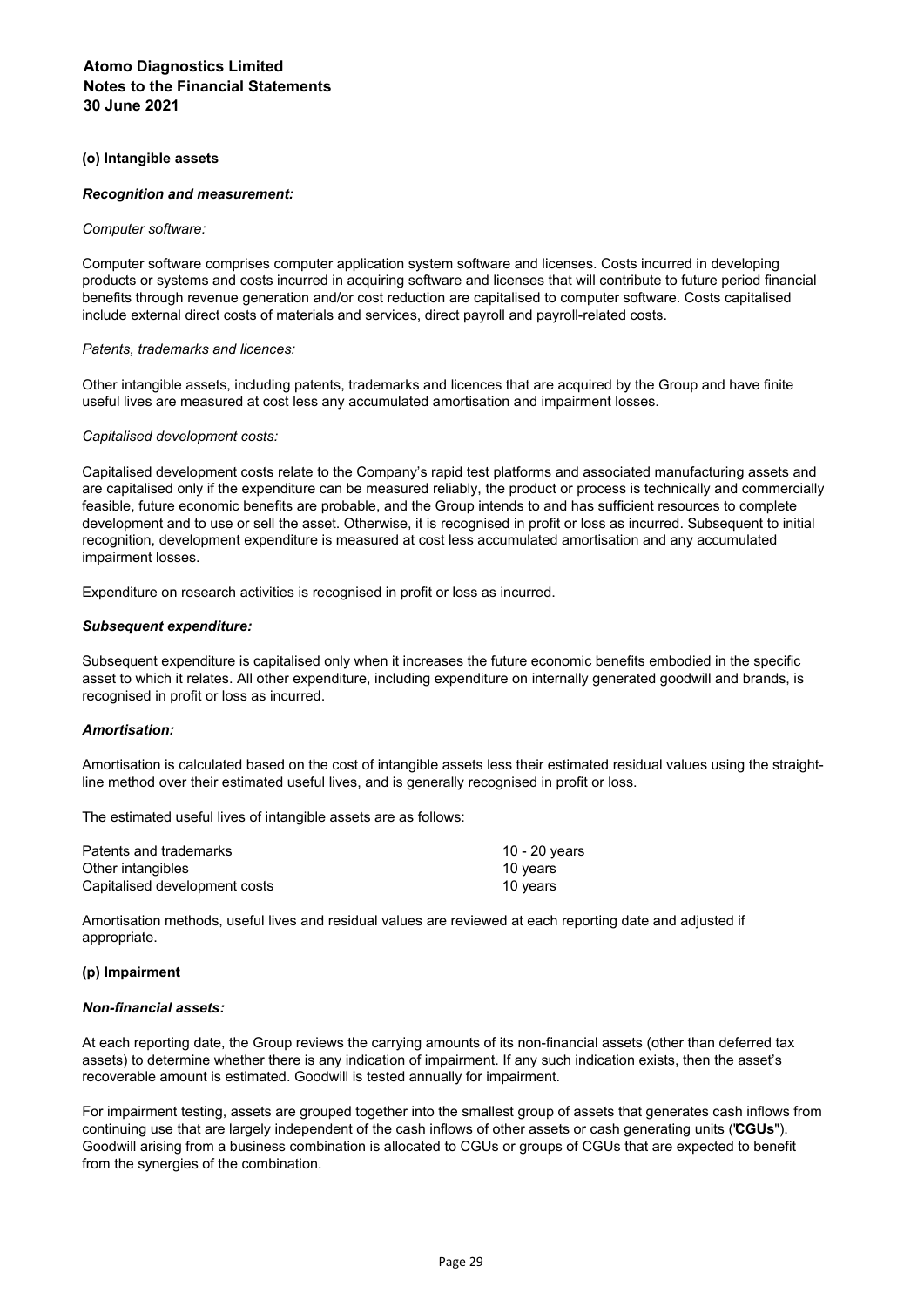The recoverable amount of an asset or CGU is the greater of its value in use and its fair value less costs to sell. Value in use is based on the estimated future cash flows, discounted to their present value using a pre-tax discount rate that reflects current market assessments of the time value of money and the risks specific to the asset or CGU.

An impairment loss is recognised if the carrying amount of an asset or CGU exceeds its recoverable amount. Impairment losses are recognised in profit or loss. They are allocated first to reduce the carrying amount of any goodwill allocated to the CGU, and then to reduce the carrying amount of assets in the CGU on a pro rata basis. An impairment loss is reversed only to the extent that the asset's carrying amount does not exceed the carrying amount that would have been determined, net of depreciation or amortisation, if no impairment loss had been recognised.

# **(q) Trade and other payables**

These amounts represent liabilities for goods and services provided to the Group prior to the end of the financial year and which are unpaid. Due to their short-term nature they are measured at amortised cost and are not discounted. The amounts are unsecured and are usually paid within 30 days of recognition.

# **(r) Financial instruments**

# *Classification and measurement – non-derivative financial assets and financial liabilities:*

The Group's management assessed which business models applied to the financial assets held by the Group and classified its financial instruments into the appropriate AASB 9 categories.

Financial assets classified as held-to-maturity and loans and receivables under AASB 139 that were measured at amortised cost continued to be measured at amortised cost under AASB 9 as they are held within a business model to collect contractual cash flows and these cash flows consist solely of payments of principal and interest on the principal amount outstanding.

In relation to the impairment of financial assets, AASB 9 requires an expected credit loss model as opposed to an incurred credit loss model under AASB 139. The expected credit loss model requires the Group to account for expected credit losses and changes in those expected credit losses at each reporting date to reflect changes in credit risk since initial recognition of the financial assets. Consequently, it is no longer necessary for a credit event to have occurred before credit losses are recognised.

The Group has one type of financial assets (trade and other receivables) that are subject to AASB 9's new expected credit loss model.

Financial liabilities are classified as measured at amortised cost or FVTPL. A financial liability is classified as at FVTPL if it is classified as held-for-trading, it is a derivative or it is designated as such on initial recognition. Financial liabilities at FVTPL are measured at fair value and net gains and losses, including any interest expense, are recognised in profit or loss. Other financial liabilities are subsequently measured at amortised cost using the effective interest method. Interest expense and foreign exchange gains and losses are recognised in profit or loss. Any gain or loss on derecognition is also recognised in profit or loss.

Apart from the above, the application of AASB 9 had no impact on the classification and measurement of the Group's financial assets and liabilities.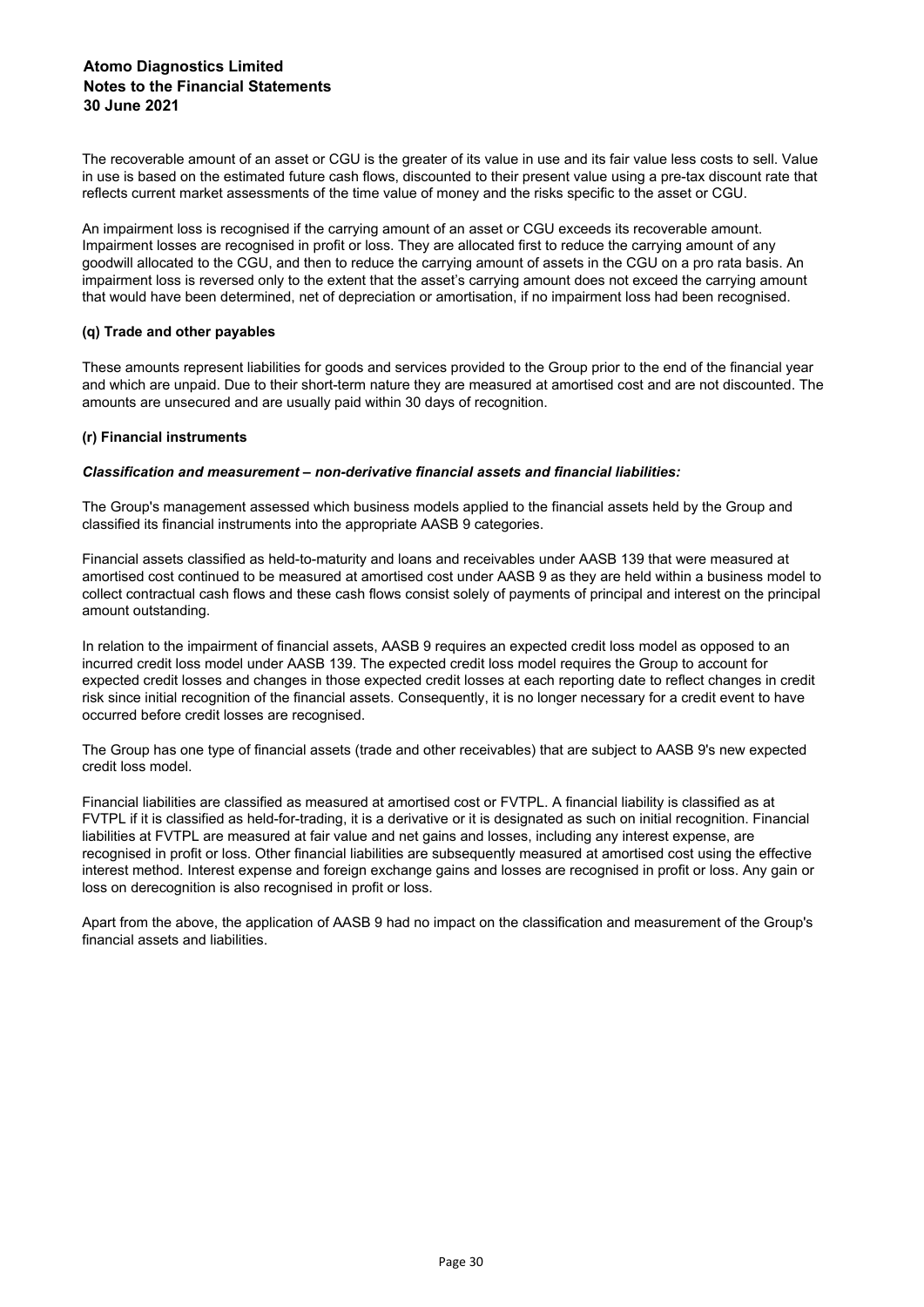# **(s) Provisions**

Provisions are recognised when the Group has a present (legal or constructive) obligation as a result of a past event, it is probable the consolidated entity will be required to settle the obligation, and a reliable estimate can be made of the amount of the obligation. The amount recognised as a provision is the best estimate of the consideration required to settle the present obligation at the reporting date, taking into account the risks and uncertainties surrounding the obligation. If the time value of money is material, provisions are discounted using a current pre-tax rate specific to the liability. The increase in the provision resulting from the passage of time is recognised as a finance cost.

# **(t) Employee benefits**

## *Short-term employee benefits:*

Liabilities for wages and salaries, including non-monetary benefits, annual leave and long service leave expected to be settled wholly within 12 months of the reporting date are measured at the amounts expected to be paid when the liabilities are settled.

# *Other long-term employee benefits:*

The liability for annual leave and long service leave not expected to be settled within 12 months of the reporting date are measured at the present value of expected future payments to be made in respect of services provided by employees up to the reporting date using the projected unit credit method. Consideration is given to expected future wage and salary levels, experience of employee departures and periods of service. Expected future payments are discounted using market yields at the reporting date on corporate bonds with terms to maturity and currency that match, as closely as possible, the estimated future cash outflows.

# *Defined contribution superannuation expense:*

Contributions to defined contribution superannuation plans are expensed in the period in which they are incurred.

## *Share-based payments:*

Equity-settled and cash-settled share-based compensation benefits are provided to employees.

Equity-settled transactions are awards of shares, or options over shares, that are provided to employees in exchange for the rendering of services. Cash-settled transactions are awards of cash for the exchange of services, where the amount of cash is determined by reference to the share price.

The cost of equity-settled transactions are measured at fair value on grant date. Fair value is independently determined using either the Binomial or Black-Scholes option pricing model that takes into account the exercise price, the term of the option, the impact of dilution, the share price at grant date and expected price volatility of the underlying share, the expected dividend yield and the risk free interest rate for the term of the option, together with non-vesting conditions that do not determine whether the consolidated entity receives the services that entitle the employees to receive payment. No account is taken of any other vesting conditions.

The cost of equity-settled transactions are recognised as an expense with a corresponding increase in equity over the vesting period. Where early exercise has occurred, this cost is accelerated. The cumulative charge to profit or loss is calculated based on the grant date fair value of the award, the best estimate of the number of awards that are likely to vest and the expired portion of the vesting period. The amount recognised in profit or loss for the period is the cumulative amount calculated at each reporting date less amounts already recognised in previous periods.

The cost of cash-settled transactions is initially, and at each reporting date until vested, determined by applying either the Binomial or Black-Scholes option pricing model, taking into consideration the terms and conditions on which the award was granted. The cumulative charge to profit or loss until settlement of the liability is calculated as follows:

- during the vesting period, the liability at each reporting date is the fair value of the award at that date multiplied by the expired portion of the vesting period.
- from the end of the vesting period until settlement of the award, the liability is the full fair value of the liability at the reporting date.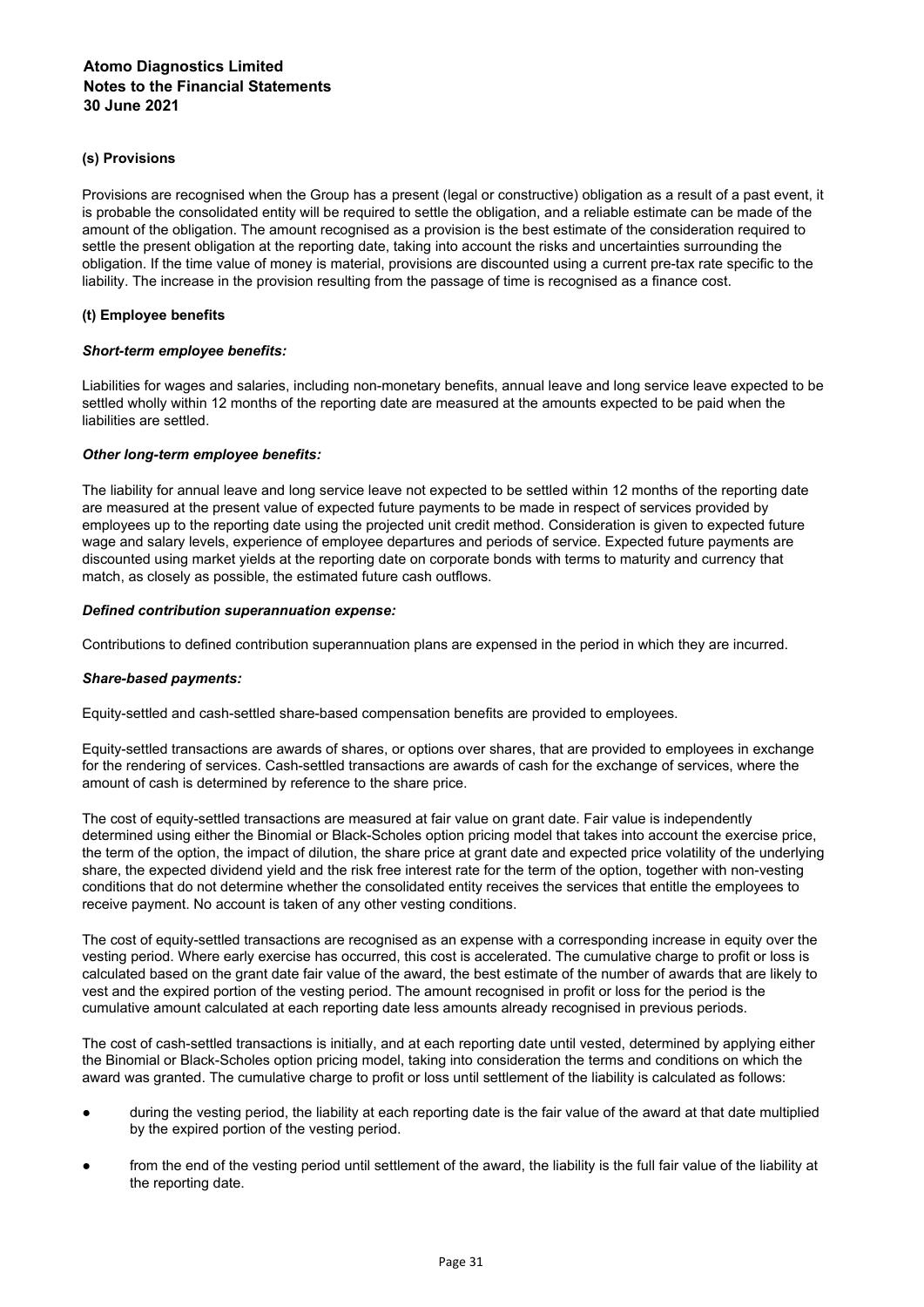All changes in the liability are recognised in profit or loss. The ultimate cost of cash-settled transactions is the cash paid to settle the liability.

Market conditions are taken into consideration in determining fair value. Therefore any awards subject to market conditions are considered to vest irrespective of whether or not that market condition has been met, provided all other conditions are satisfied.

If equity-settled awards are modified, as a minimum an expense is recognised as if the modification has not been made. An additional expense is recognised, over the remaining vesting period, for any modification that increases the total fair value of the share-based compensation benefit as at the date of modification.

If the non-vesting condition is within the control of the consolidated entity or employee, the failure to satisfy the condition is treated as a cancellation. If the condition is not within the control of the consolidated entity or employee and is not satisfied during the vesting period, any remaining expense for the award is recognised over the remaining vesting period, unless the award is forfeited.

If equity-settled awards are cancelled, it is treated as if it has vested on the date of cancellation, and any remaining expense is recognised immediately. If a new replacement award is substituted for the cancelled award, the cancelled and new award is treated as if they were a modification.

# **(u) Fair value measurement**

When an asset or liability, financial or non-financial, is measured at fair value for recognition or disclosure purposes, the fair value is based on the price that would be received to sell an asset or paid to transfer a liability in an orderly transaction between market participants at the measurement date; and assumes that the transaction will take place either: in the principal market; or in the absence of a principal market, in the most advantageous market.

Fair value is measured using the assumptions that market participants would use when pricing the asset or liability, assuming they act in their economic best interests. For non-financial assets, the fair value measurement is based on its highest and best use. Valuation techniques that are appropriate in the circumstances and for which sufficient data are available to measure fair value, are used, maximising the use of relevant observable inputs and minimising the use of unobservable inputs.

Assets and liabilities measured at fair value are classified into three levels, using a fair value hierarchy that reflects the significance of the inputs used in making the measurements. Classifications are reviewed at each reporting date and transfers between levels are determined based on a reassessment of the lowest level of input that is significant to the fair value measurement.

For recurring and non-recurring fair value measurements, external valuers may be used when internal expertise is either not available or when the valuation is deemed to be significant. External valuers are selected based on market knowledge and reputation. Where there is a significant change in fair value of an asset or liability from one period to another, an analysis is undertaken, which includes a verification of the major inputs applied in the latest valuation and a comparison, where applicable, with external sources of data.

# **(v) Issued capital**

Ordinary shares, Class B shares and Ord+ shares are classified as equity.

Incremental costs directly attributable to the issue of new shares or options are shown in equity as a deduction, net of tax, from the proceeds.

## **(w) Dividends**

Dividends are recognised when declared during the financial year and no longer at the discretion of the company.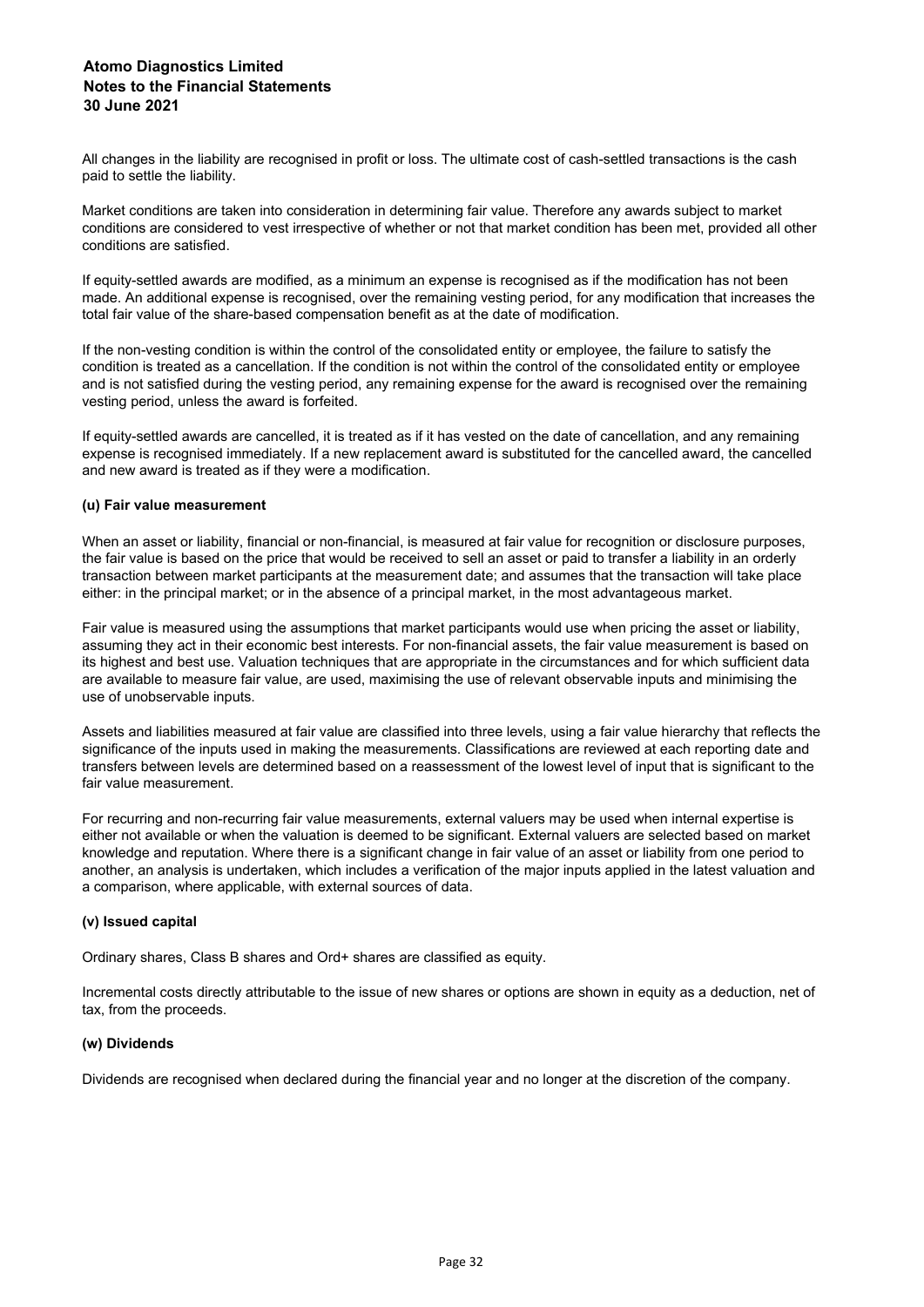# **(x) Earnings per share**

# *Basic earnings per share:*

Basic earnings per share is calculated by dividing the profit attributable to the owners of Atomo Diagnostics Limited, excluding any costs of servicing equity other than ordinary shares, by the weighted average number of ordinary shares outstanding during the financial year, adjusted for bonus elements in ordinary shares issued during the financial year.

# *Diluted earnings per share:*

Diluted earnings per share adjusts the figures used in the determination of basic earnings per share to take into account the after income tax effect of interest and other financing costs associated with dilutive potential ordinary shares and the weighted average number of shares assumed to have been issued for no consideration in relation to dilutive potential ordinary shares.

# **(y) Goods and Services Tax ('GST') and other similar taxes**

Revenues, expenses and assets are recognised net of the amount of associated GST, unless the GST incurred is not recoverable from the tax authority. In this case it is recognised as part of the cost of the acquisition of the asset or as part of the expense.

Receivables and payables are stated inclusive of the amount of GST receivable or payable. The net amount of GST recoverable from, or payable to, the tax authority is included in other receivables or other payables in the statement of financial position.

Cash flows are presented on a gross basis. The GST components of cash flows arising from investing or financing activities which are recoverable from, or payable to the tax authority, are presented as operating cash flows.

Commitments and contingencies are disclosed net of the amount of GST recoverable from, or payable to, the tax authority.

## **(z) Rounding of amounts**

The Company is of a kind referred to in Corporations Instrument 2016/191, issued by the Australian Securities and Investments Commission, relating to 'rounding-off'. Amounts in this report have been rounded off in accordance with that Corporations Instrument to the nearest dollar.

## **Note 2: Critical accounting judgements, estimates and assumptions**

The preparation of the financial statements requires management to make judgements, estimates and assumptions that affect the reported amounts in the financial statements. Management continually evaluates its judgements and estimates in relation to assets, liabilities, contingent liabilities, revenue and expenses. Management bases its judgements, estimates and assumptions on historical experience and on other various factors, including expectations of future events, management believes to be reasonable under the circumstances. The resulting accounting judgements and estimates will seldom equal the related actual results. The judgements, estimates and assumptions that have a significant risk of causing a material adjustment to the carrying amounts of assets and liabilities (refer to the respective notes) within the next financial year are discussed below.

## *Revenue recognition:*

When recognising revenue in relation to the sale of goods to customers, the key performance obligation is considered to be the point the customer obtains control of the goods as outlined in the arrangement.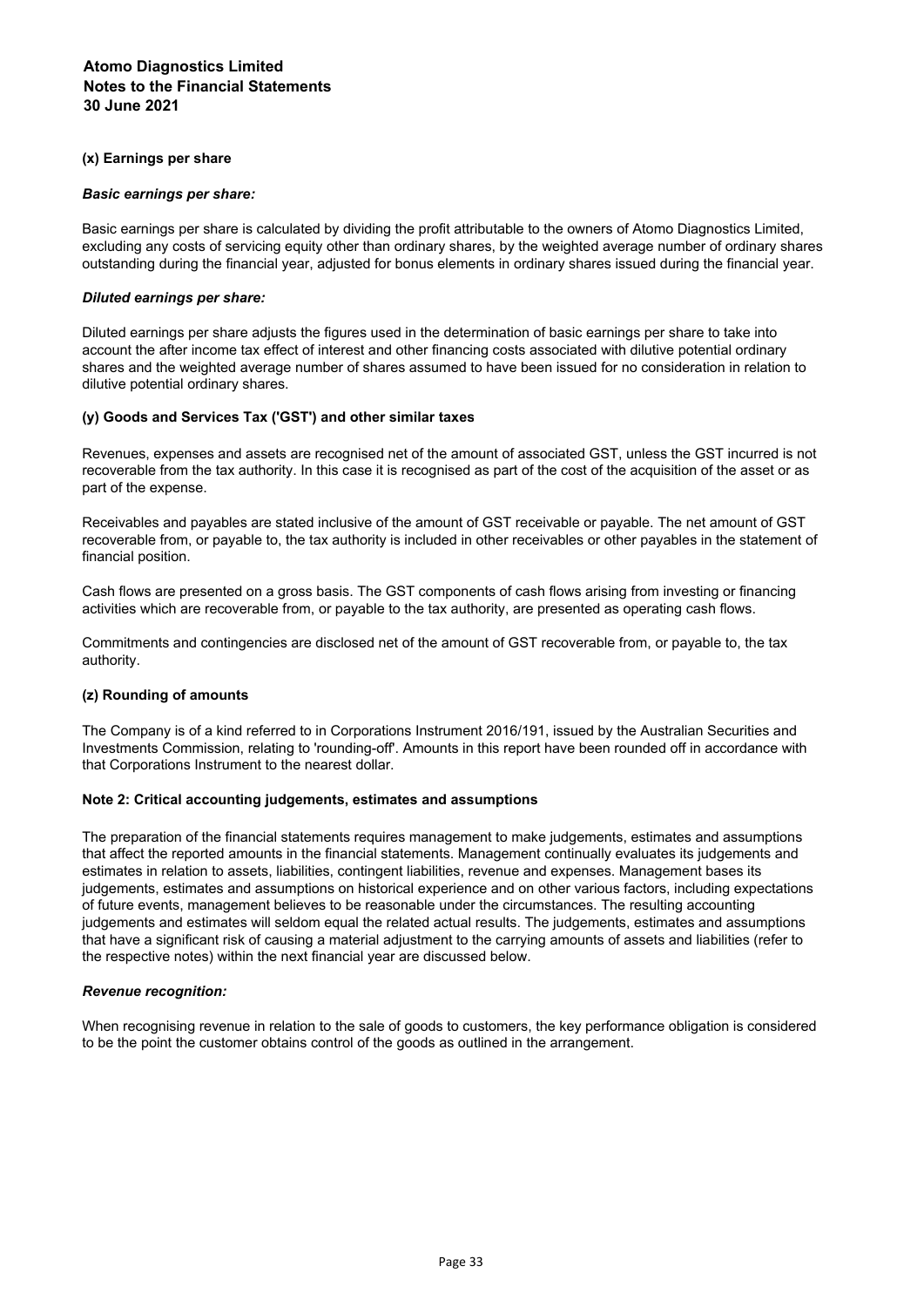# *Share-based payment transactions:*

The Group measures the cost of equity-settled transactions with employees by reference to the fair value of the equity instruments at the date at which they are granted. The fair value of options is determined by using the Black-Scholes model taking into account the terms and conditions upon which the instruments were granted and includes assumptions which require judgement.

The accounting estimates and assumptions relating to equity-settled share-based payments would have no impact on the carrying amounts of assets and liabilities within the next annual reporting period but may impact profit or loss and equity.

# *Allowance for expected credit losses:*

The allowance for expected credit losses assessment requires a degree of estimation and judgement. It is based on the lifetime expected credit loss, grouped based on days overdue, and makes assumptions to allocate an overall expected credit loss rate for each group. These assumptions include recent sales experience and historical collection rates.

# *Write-down of inventories:*

Any write-down of inventories requires a degree of estimation and judgement. The level of the write-down is assessed by taking into account the recent sales experience, the ageing of inventories and other factors that affect inventory obsolescence.

# *Fair value measurement hierarchy:*

The Group is required to classify all assets and liabilities, measured at fair value, using a three level hierarchy, based on the lowest level of input that is significant to the entire fair value measurement, being: Level 1: Quoted prices (unadjusted) in active markets for identical assets or liabilities that the entity can access at the measurement date; Level 2: Inputs other than quoted prices included within Level 1 that are observable for the asset or liability, either directly or indirectly; and Level 3: Unobservable inputs for the asset or liability. Considerable judgement is required to determine what is significant to fair value and therefore which category the asset or liability is placed in can be subjective.

The fair value of assets and liabilities classified as level 3 is determined by the use of valuation models. These include discounted cash flow analysis or the use of observable inputs that require significant adjustments based on unobservable inputs.

## *Estimation of useful lives of assets:*

The Group determines the estimated useful lives and related depreciation and amortisation charges for its property, plant and equipment and finite life intangible assets. The useful lives could change significantly as a result of technical innovations or some other event. The depreciation and amortisation charge will increase where the useful lives are less than previously estimated lives, or technically obsolete or non-strategic assets that have been abandoned or sold will be written off or written down.

## *Impairment of intangible assets:*

The Group tests intangible assets for impairment for each reporting period or more frequently if events or changes in circumstances indicate it has suffered any impairment, in accordance with the accounting policy stated in Note 3(o). The recoverable amount of a cash generating unit ("CGU") is determined based on value-in-use calculations whereby cash flows are projected and extrapolated over a five year period with growth rates that do not exceed the long-term average growth rate for the market in which the Group operates. The discount rate used reflects the Group's pre-tax weighted average cost of capital.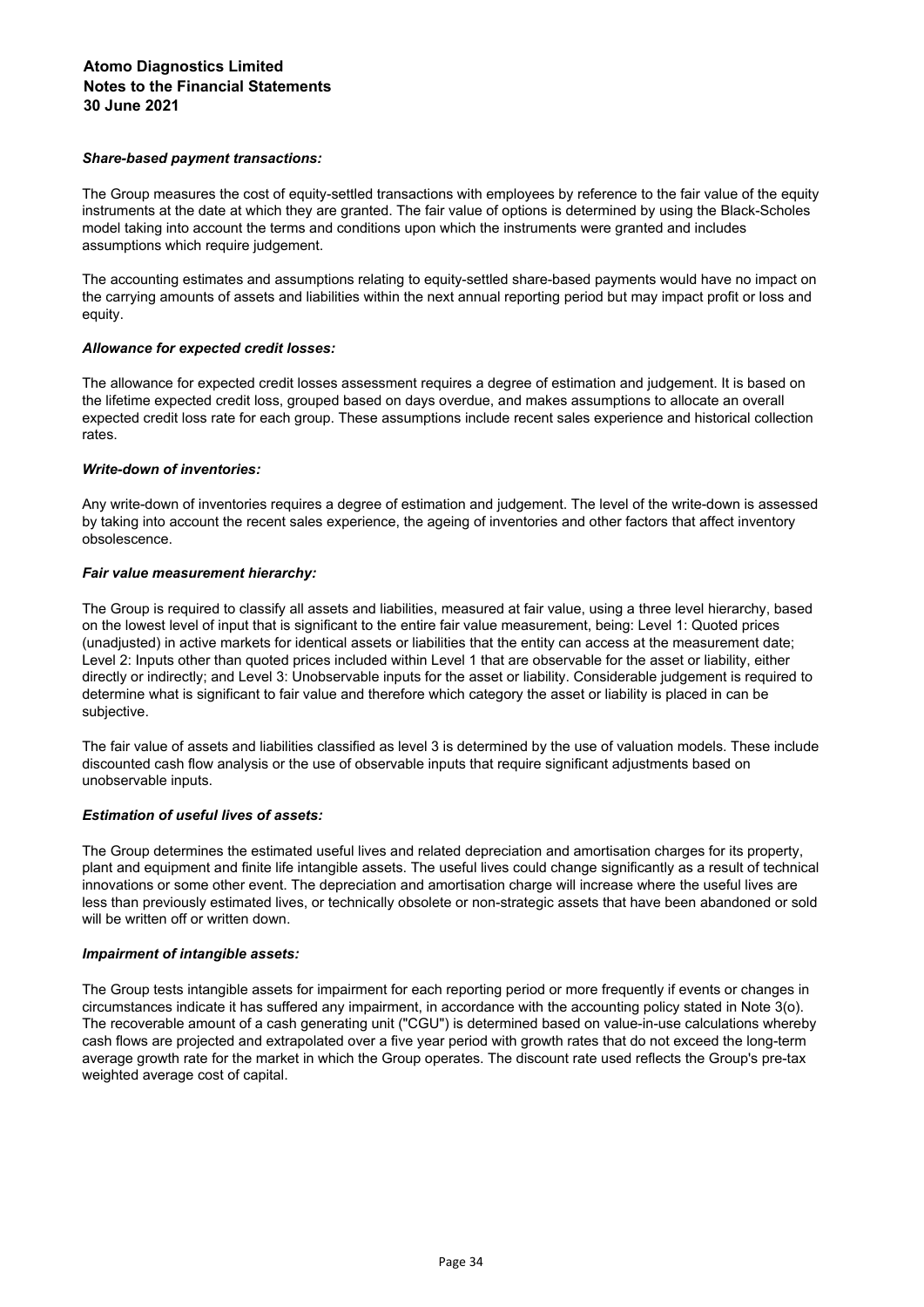# **Note 3: Revenue and other income**

|            |                                                                                                           |                     | <b>Consolidated</b> |  |
|------------|-----------------------------------------------------------------------------------------------------------|---------------------|---------------------|--|
|            |                                                                                                           | 2021                | 2020                |  |
|            | Revenue:                                                                                                  |                     |                     |  |
|            | Revenue from sale of goods                                                                                |                     |                     |  |
|            | Covid-19                                                                                                  | 3,664,613           | 3,397,307           |  |
| <b>HIV</b> |                                                                                                           | 1,082,528           | 1,184,743           |  |
|            | Other OEM                                                                                                 | 1,942,878           | 522,626             |  |
|            | Other                                                                                                     | 25,640              | 264,022             |  |
|            |                                                                                                           | 6,715,659           | 5,368,698           |  |
|            | Other income:                                                                                             |                     |                     |  |
|            | R&D tax rebate                                                                                            | 754,676             | 807,018             |  |
|            | R&D tax rebate overprovisioned in prior year                                                              | (161, 808)          |                     |  |
|            | Covid-19 Government grants                                                                                | 108,588             |                     |  |
|            | Other income                                                                                              | 112,770             | 37,500              |  |
|            |                                                                                                           | 814,226             | 844,518             |  |
|            | Total revenue and other income                                                                            | 7,529,885           | 6,213,216           |  |
|            |                                                                                                           |                     |                     |  |
|            | <b>Note 4: Expenses</b>                                                                                   |                     |                     |  |
|            |                                                                                                           | <b>Consolidated</b> |                     |  |
|            |                                                                                                           | 2021                | 2020                |  |
|            | Profit / (loss) before income tax from continuing operations includes the following<br>specific expenses: |                     |                     |  |
| (a)        | <b>Employee benefits expense</b>                                                                          |                     |                     |  |
|            | Salaries, wages and directors' fees                                                                       | 3,141,315           | 2,118,598           |  |
|            | Contributions to superannuation                                                                           | 267,779             | 161,061             |  |
|            | Equity-settled share-based payments                                                                       | 293,386             | 616,930             |  |
|            | Other employment related expenses                                                                         | 110,614             | 76,120              |  |
|            |                                                                                                           | 3,813,094           | 2,972,709           |  |
| (b)        | Depreciation and amortisation expense                                                                     |                     |                     |  |
|            | Depreciation expense (Note 9)                                                                             | 884,690             | 519,388             |  |
|            | Amortisation expense (Note 11)                                                                            | 319,396             | 90,090              |  |
|            | Right-of-use assets (Note 10)                                                                             | 114,241             | 77,609              |  |
|            |                                                                                                           | 1,318,327           | 687,087             |  |
| (c)        | Net finance income / (cost)                                                                               |                     |                     |  |
|            | Interest income                                                                                           | 90,697              | 21,858              |  |
|            |                                                                                                           | (2,880)             | (1,207,464)         |  |
|            | Cash interest expense                                                                                     |                     |                     |  |
|            | <b>Effective Interest Expense</b>                                                                         | (4,906)             | (7,055,755)         |  |
|            | <b>Borrowing Costs</b>                                                                                    |                     | (826, 397)          |  |
|            | Fair value gain / (loss) on financial liabilities                                                         |                     | 3,804,438           |  |
|            |                                                                                                           | 82,911              | (5,263,320)         |  |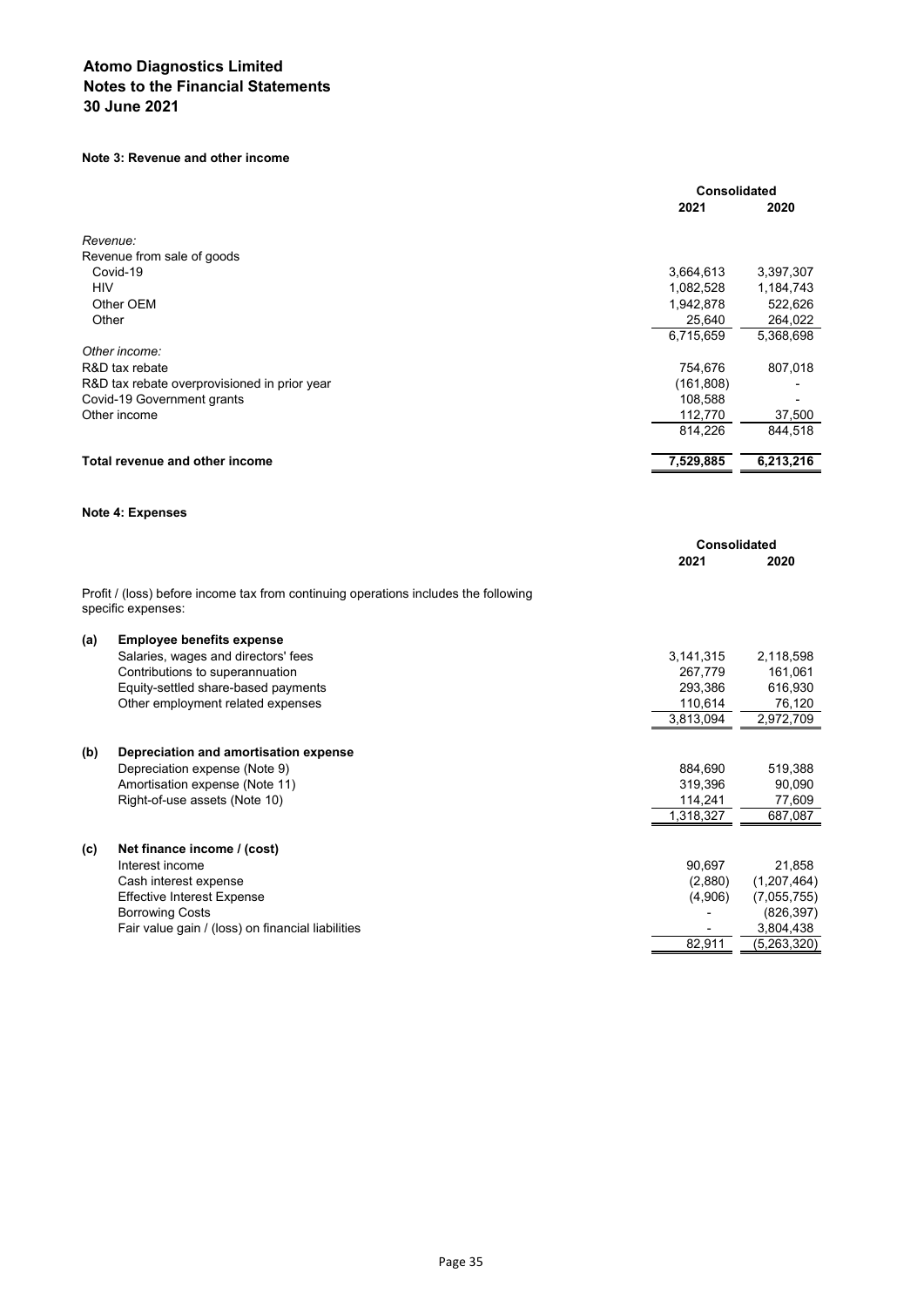### **Note 5: Income tax**

#### **(a) Income tax benefit**

Income tax benefit comprises current and deferred tax expense and is recognised in profit or loss, except to the extent that it relates to a business combination or items recognised directly in equity or other comprehensive income. The components of income tax benefit comprise:

|                          |                          | <b>Consolidated</b>      |  |
|--------------------------|--------------------------|--------------------------|--|
|                          | 2021                     | 2020                     |  |
| Current tax              | $\overline{\phantom{0}}$ | $\overline{\phantom{a}}$ |  |
| Deferred tax             | $\overline{\phantom{0}}$ | $\overline{\phantom{a}}$ |  |
| Total income tax benefit | -                        | $\sim$                   |  |

The prima facie tax on profit before income tax is reconciled to the income tax benefit as follows:

|                                                                             |             | Consolidated |  |
|-----------------------------------------------------------------------------|-------------|--------------|--|
|                                                                             | 2021        | 2020         |  |
| Loss before income tax                                                      | (6,021,215) | (9,218,105)  |  |
| Tax using the Company's domestic Australian tax rate of 26.0% (2020: 27.5%) | 1.444.097   | 2.534.979    |  |
| Permanent and temporary differences                                         | (1,093,633) | (1,783,117)  |  |
| Other                                                                       |             | 50.813       |  |
| Tax losses not brought to account                                           | (350.464)   | (802, 675)   |  |
| Total income tax benefit                                                    | -           |              |  |

### **(b) Deferred tax assets and liabilities**

Due to the uncertainty of the Group generating sufficient taxable income to offset tax losses carried forward, the future tax benefits of these losses, to the extent that they do not set off temporary differences that have resulted in deferred tax liabilities, has not been brought to account in these financial statements.

| Net tax effect of carried forward losses not brought to account | 2,804,480 | 2,547,090 |
|-----------------------------------------------------------------|-----------|-----------|
|                                                                 |           |           |

# **Note 6: Current assets - cash and cash equivalents**

|     |                                                                   | <b>Consolidated</b> |             |
|-----|-------------------------------------------------------------------|---------------------|-------------|
|     |                                                                   | 2021                | 2020        |
| (a) | Cash and cash equivalents in statement of cash flows              |                     |             |
|     | Cash at bank                                                      | 17,946,517          | 27,103,838  |
|     |                                                                   | 17.946.517          | 27.103.838  |
| (b) | Reconciliation of cash flows from operating activities            |                     |             |
|     | Loss for the year                                                 | (6,021,215)         | (9,218,105) |
|     | Adjustments for:                                                  |                     |             |
|     | Depreciation and amortisation                                     | 1,318,327           | 687,087     |
|     | Unrealised currency translation movements                         | 255.522             | 556,249     |
|     | Equity-settled share-based payment transactions                   | 293,386             | 616,930     |
|     | Fair value (gain) / loss on financial liabilities                 |                     | (3,804,438) |
|     | Finance costs                                                     |                     | 7,882,152   |
|     |                                                                   | 1.867.235           | 5.937.980   |
|     | Operating profit before changes in working capital and provisions | (4, 153, 980)       | (3,280,125) |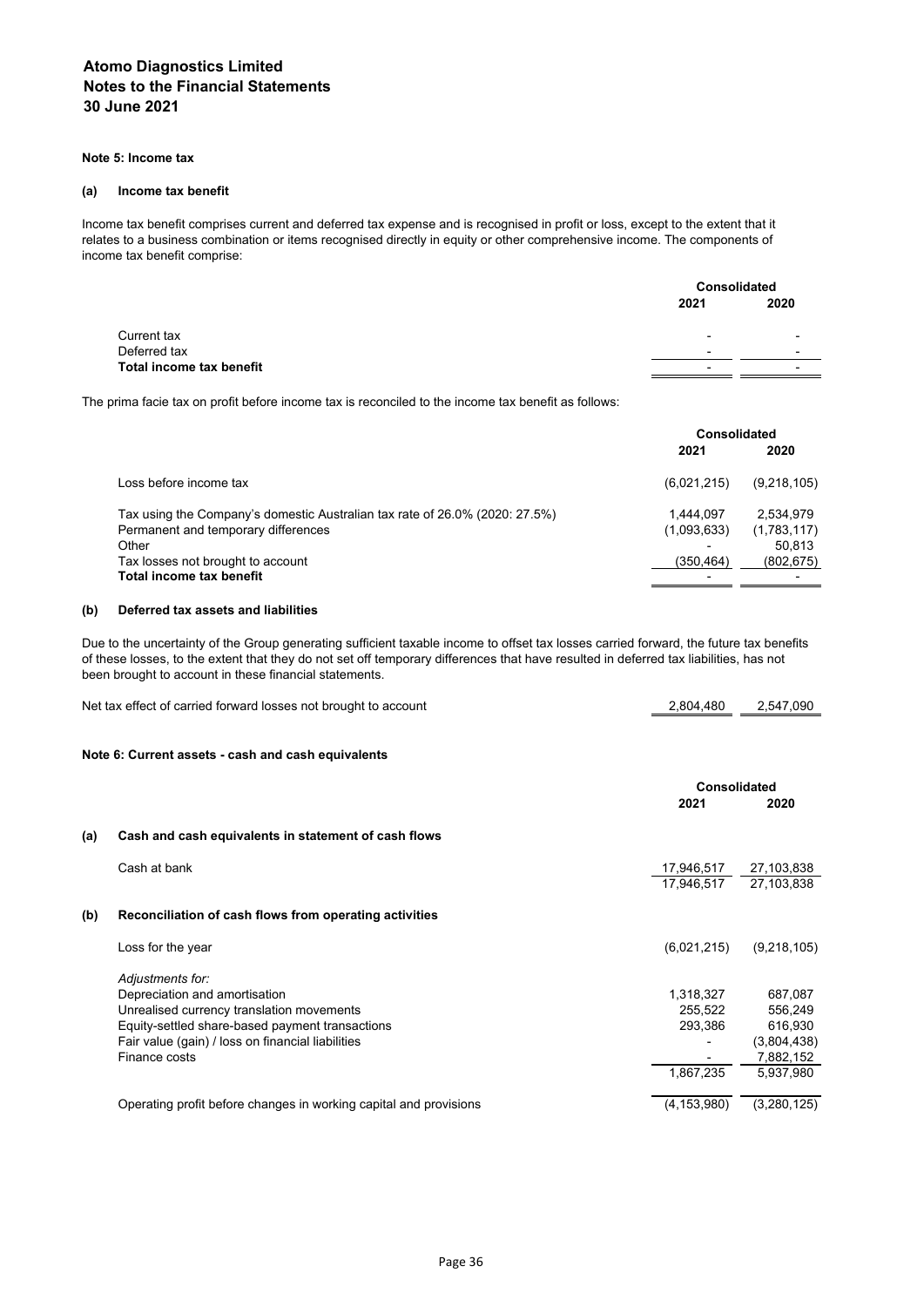## **Note 6: Current assets - cash and cash equivalents (continued)**

| Net cash from operating activities         | (4, 225, 251) | (6, 261, 928) |
|--------------------------------------------|---------------|---------------|
|                                            | (71.271)      | (2,981,804)   |
| Change in employee benefits                | 32.285        | 134,246       |
| Change in inventories                      | (1,832,569)   | (421, 958)    |
| Change in trade and other payables         | 359.024       | 247.027       |
| Change in trade and other receivables      | 1.369.989     | (2,941,119)   |
| Changes in working capital and provisions: |               |               |

# **Note 7: Current assets - trade and other receivables**

|           | Consolidated |  |
|-----------|--------------|--|
| 2021      | 2020         |  |
| 1.934.717 | 3.003.406    |  |
| (70, 433) |              |  |
| 1,823,828 | 1,273,201    |  |
| 806,256   | 484,115      |  |
| 4.494.368 | 4.760.722    |  |
|           |              |  |

*Allowance for expected credit losses:*

The Group monitors its level of debt recovery at each reporting date (including interim reporting dates) in order to assess for any changes in the probability of customers' ability to pay, including due to external factors such as the Covid-19 pandemic.

The ageing of receivables from trade customers and allowance for expected credit losses provide for above are as follows:

| Consolidated - 2021                                                          | $0$ to $30$<br>Days                 | 31 to 60<br>Days    | 61 to 90<br>Davs | 91 to 120<br>Davs   | $121 +$<br>Days     | Total                  |
|------------------------------------------------------------------------------|-------------------------------------|---------------------|------------------|---------------------|---------------------|------------------------|
| Trade receivables<br>Allowance for expected credit losses                    | 678.108<br>$\overline{\phantom{0}}$ | 346.824<br>(3, 468) | 168.189<br>۰     | 684.297<br>(41,058) | 57.299<br>(25, 907) | 1.934.717<br>(70, 433) |
| Carrying value of trade receivables<br>before additional bad debt provisions | 678.108                             | 343.356             | 168.189          | 643.239             | 31.392              | 1.864.284              |

#### **Note 8: Current assets - inventories**

|                          |           | <b>Consolidated</b> |  |
|--------------------------|-----------|---------------------|--|
|                          | 2021      | 2020                |  |
| Raw materials            | 1,809,489 | 876,105             |  |
| Raw materials provision  | (8, 247)  | (24, 764)           |  |
| Work in progress         | 130.498   | 22,498              |  |
| Finished goods           | 1,309,497 | 335,837             |  |
| Finished goods provision | (198,992) | ۰                   |  |
|                          | 3,042,245 | 1,209,676           |  |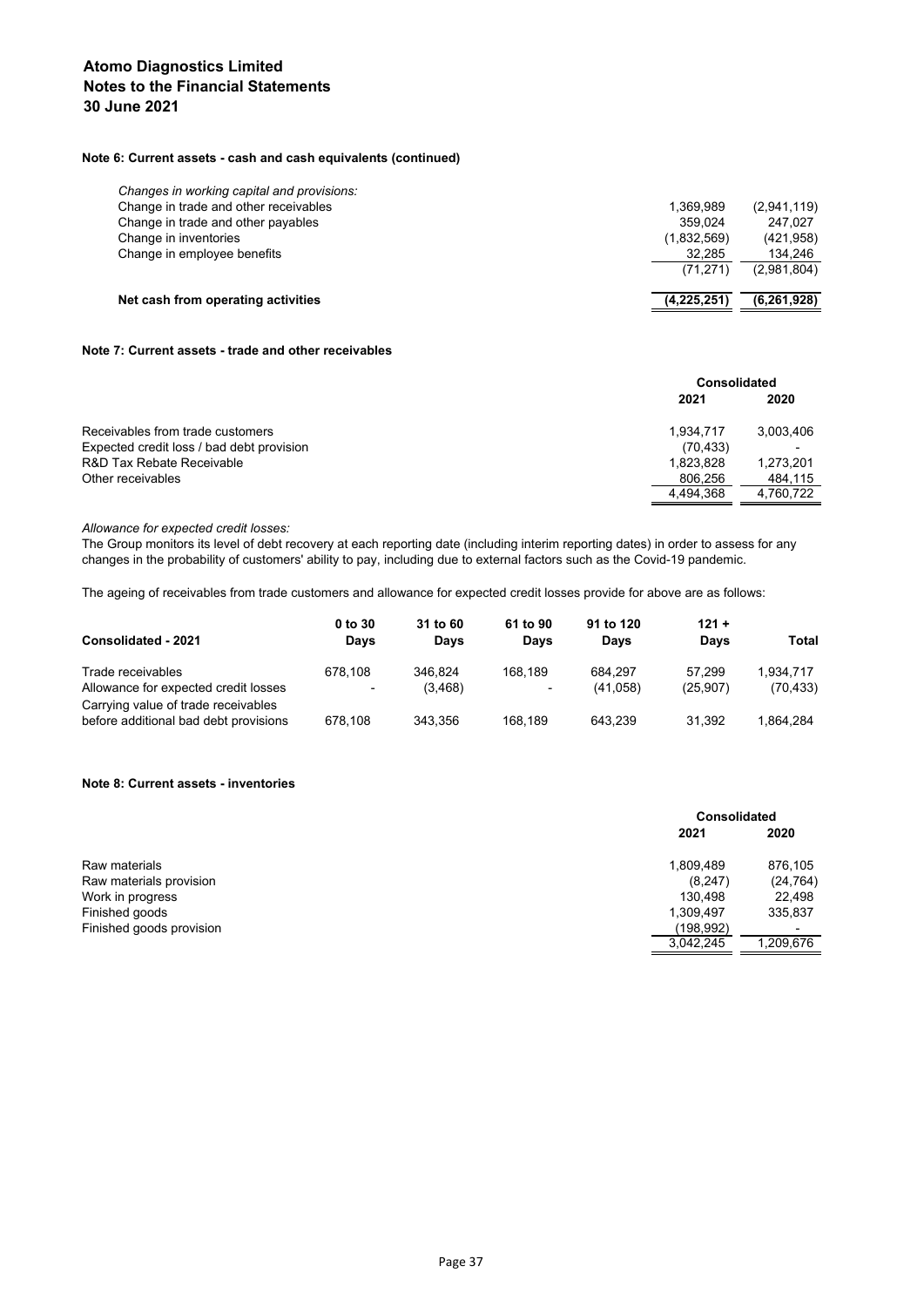## **Note 9: Non-current assets - property, plant and equipment**

|                                     |             | Consolidated |  |
|-------------------------------------|-------------|--------------|--|
|                                     | 2021        | 2020         |  |
| Plant and equipment - at cost       | 6,170,381   | 3.050.584    |  |
| Less: Accumulated depreciation      | (2,482,676) | (1,597,986)  |  |
| Total plant and equipment           | 3,687,705   | 1.452.598    |  |
| Total property, plant and equipment | 3,687,705   | 1.452.598    |  |

*Reconciliations:*

Reconciliations of the written down values at the beginning and end of the current and previous financial year are set out below:

| Consolidated            | <b>Plant and</b><br>equipment | Total      |
|-------------------------|-------------------------------|------------|
| Balance at 1 July 2019  | 1,153,296                     | 1,153,296  |
| Additions               | 818.690                       | 818,690    |
| Depreciation expense    | (519,388)                     | (519, 388) |
| Balance at 30 June 2020 | 1,452,598                     | 1,452,598  |
| Balance at 1 July 2020  | 1,452,598                     | 1,452,598  |
| Additions               | 3,119,797                     | 3,119,797  |
| Depreciation expense    | (884.690)                     | (884, 690) |
| Balance at 31 June 2021 | 3,687,705                     | 3,687,705  |
|                         |                               |            |

#### **Note 10: Non-current assets - right-of-use-assets**

|                                              | <b>Consolidated</b> |          |
|----------------------------------------------|---------------------|----------|
|                                              | 2021                | 2020     |
| Land and buildings - right-of-use (Note 13)  | 68,136              | 118,727  |
| Less: Accumulated depreciation (Note 13)     | (8, 517)            | (73,887) |
|                                              | 59.619              | 44,840   |
| Plant and equipment - right-of-use (Note 13) | 14.493              | 14,493   |
| Less: Accumulated depreciation (Note 13)     | (7, 247)            | (3,623)  |
|                                              | 7.246               | 10,870   |
| Total right-of-use assets                    | 66,865              | 55,710   |

Additions to the right-of-use assets during the year were \$Nil.

The Group leases land and buildings for its offices in Sydney Australia and warehouse in South Africa under agreements of between one (1) to two (2) years with, in some cases, options to extend. The Group also leases a single piece of office equipment under a five (5) year agreement.

The Company entered into a new lease prior to 30 June 2021 but which does not commence until September 2021. Upon commencement, a lease liablity in the amount of \$320,711 will be recognised along with a corresponding right-of-use asset. Refer to Note 22 for further details.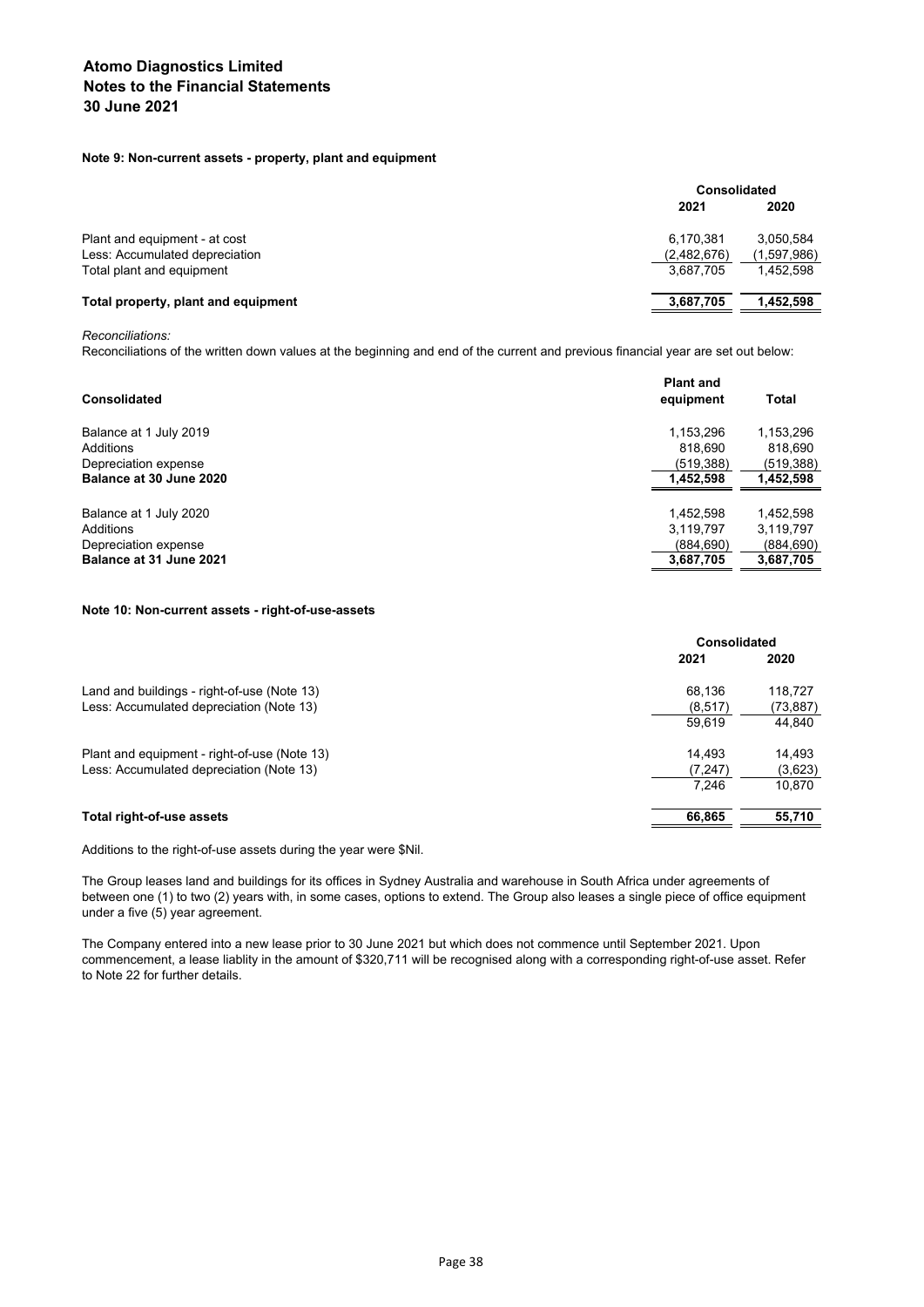# **Note 11: Non-current assets - intangible assets**

|                                      | Consolidated |            |
|--------------------------------------|--------------|------------|
|                                      | 2021         | 2020       |
| Patents and trademarks - at cost     | 1,555,258    | 1,449,224  |
| Less: accumulated amortisation       | (598, 715)   | (536, 164) |
| Total patents and trademarks         | 956.543      | 913.060    |
| Product development assets - at cost | 2.317.974    | 621,840    |
| Less: accumulated amortisation       | (291, 428)   | (36, 845)  |
| Total product development assets     | 2,026,546    | 584,995    |
| Other intangibles - at cost          | 91.429       | 91,429     |
| Less: accumulated amortisation       | (73, 412)    | (71, 150)  |
| Total other intangibles              | 18.017       | 20.279     |
| <b>Total intangible assets</b>       | 3,001,106    | 1,518,334  |
|                                      |              |            |

#### *Reconciliations:*

Reconciliations of the written down values at the beginning and end of the current and previous financial year are set out below:

|                                                                 |                    | <b>Product</b> |             |               |
|-----------------------------------------------------------------|--------------------|----------------|-------------|---------------|
|                                                                 | <b>Patents and</b> | development    | Other       |               |
| <b>Consolidated</b>                                             | trademarks         | costs          | intangibles | Total         |
| Balance at 1 July 2019                                          | 868.208            |                | 32.188      | 900,396       |
| Additions                                                       | 102.215            | 1,072,234      |             | 1,174,449     |
| Amortisation expense                                            | (57, 363)          | (36, 846)      | (11,909)    | (106, 118)    |
| Capitalisation of R&D rebate                                    |                    | (466, 421)     |             | (466, 421)    |
| Capitalised R&D rebate recognised in profit and loss            |                    | 16,028         |             | 16,028        |
| Balance at 30 June 2020                                         | 913,060            | 584,995        | 20,279      | 1,518,334     |
| Balance at 1 July 2020                                          | 913.060            | 584.995        | 20.279      | 1,518,334     |
| Additions                                                       | 106.034            | 2,671,740      |             | 2,777,774     |
| Amortisation expense                                            | (62, 551)          | (254, 583)     | (2,262)     | (319, 396)    |
| Capitalisation of R&D rebate                                    |                    | (1, 162, 207)  |             | (1, 162, 207) |
| Reversal of over-accrued capitalised R&D rebate from prior year |                    | 93,546         |             | 93,546        |
| Capitalised R&D rebate recognised as income                     |                    | 93,055         |             | 93,055        |
| Balance at 30 June 2021                                         | 956.543            | 2,026,546      | 18,017      | 3,001,106     |

## **Note 12: Current liabilities - trade and other payables**

|                  | <b>Consolidated</b> |           |
|------------------|---------------------|-----------|
|                  | 2021                | 2020      |
| Trade payables   | 654.502             | 930,035   |
| Accrued expenses | 825,188             | 302,350   |
| Other payables   | 304,268             | 64,519    |
|                  | 1,783,958           | 1,296,904 |

All amounts are short term and the carrying values are considered to be a reasonable approximation of fair value.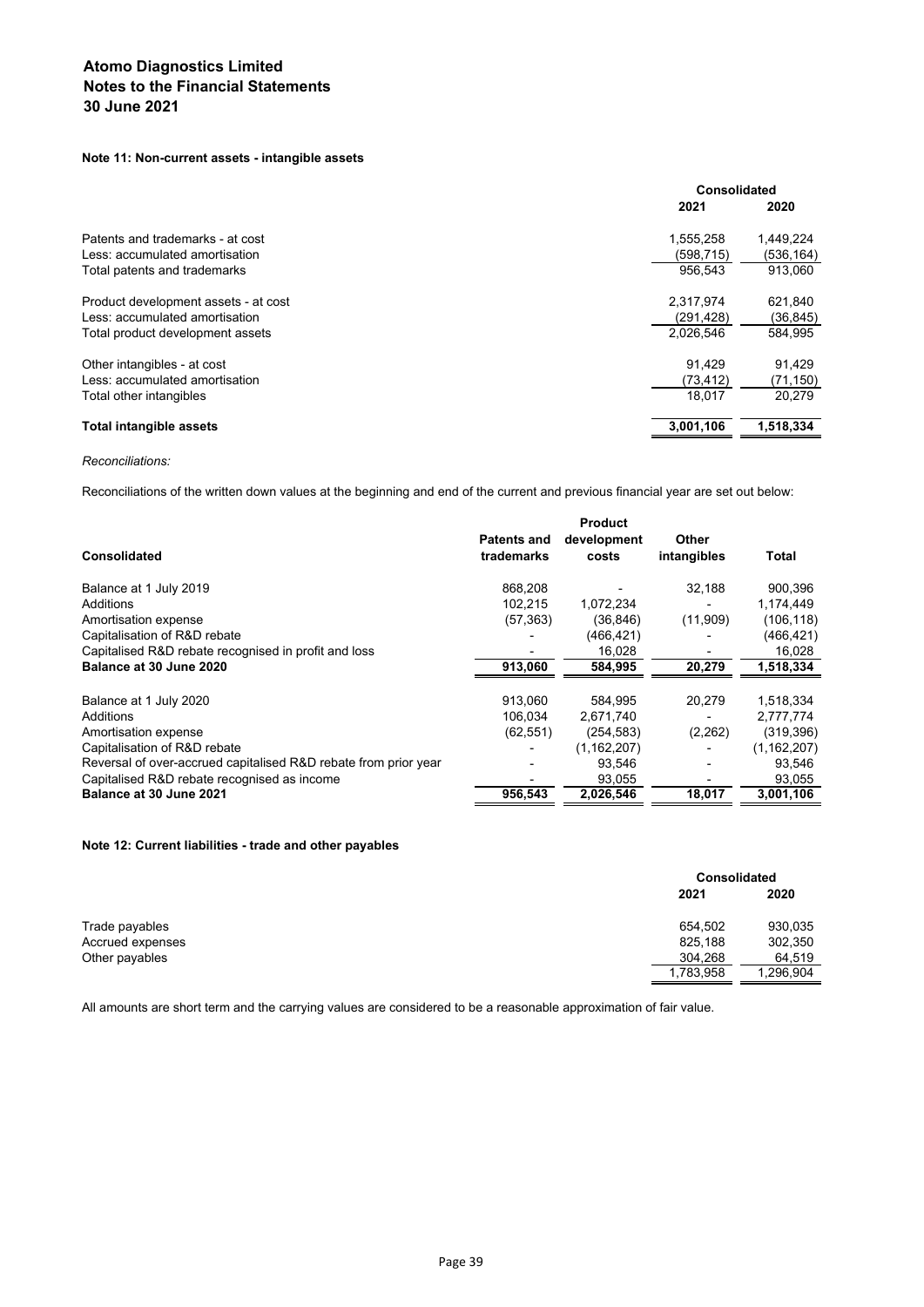## **Note 13: Lease liabilities**

|                                  | Consolidated |         |
|----------------------------------|--------------|---------|
|                                  | 2021         | 2020    |
| Current:                         |              |         |
| Lease liabilities (Note 10)      | 67,589       | 47,866  |
|                                  | 67,589       | 47,866  |
| Non-current:                     |              |         |
| Lease liabilities (Note 10)      | ۰            | 7,675   |
|                                  |              | 7,675   |
| <b>Total lease liabilities</b>   | 67,589       | 55,541  |
|                                  |              |         |
| Note 14: Employee benefits       |              |         |
|                                  | Consolidated |         |
|                                  | 2021         | 2020    |
| <b>Current:</b>                  |              |         |
| Liability for annual leave       | 204,561      | 162,570 |
| Liability for long service leave | 72,243       |         |
|                                  | 276,804      | 162,570 |
| Non-current:                     |              |         |
| Liability for long service leave | 23,074       | 105,023 |
|                                  | 23,074       | 105,023 |
| <b>Total employee benefits</b>   | 299,878      | 267,593 |

The current provision for employee benefits includes all unconditional entitlements where employees have completed the required period of service and also those where employees are entitled to pro-rata payments in certain circumstances. The entire amount is presented as current since the consolidated entity does not have an unconditional right to defer settlement.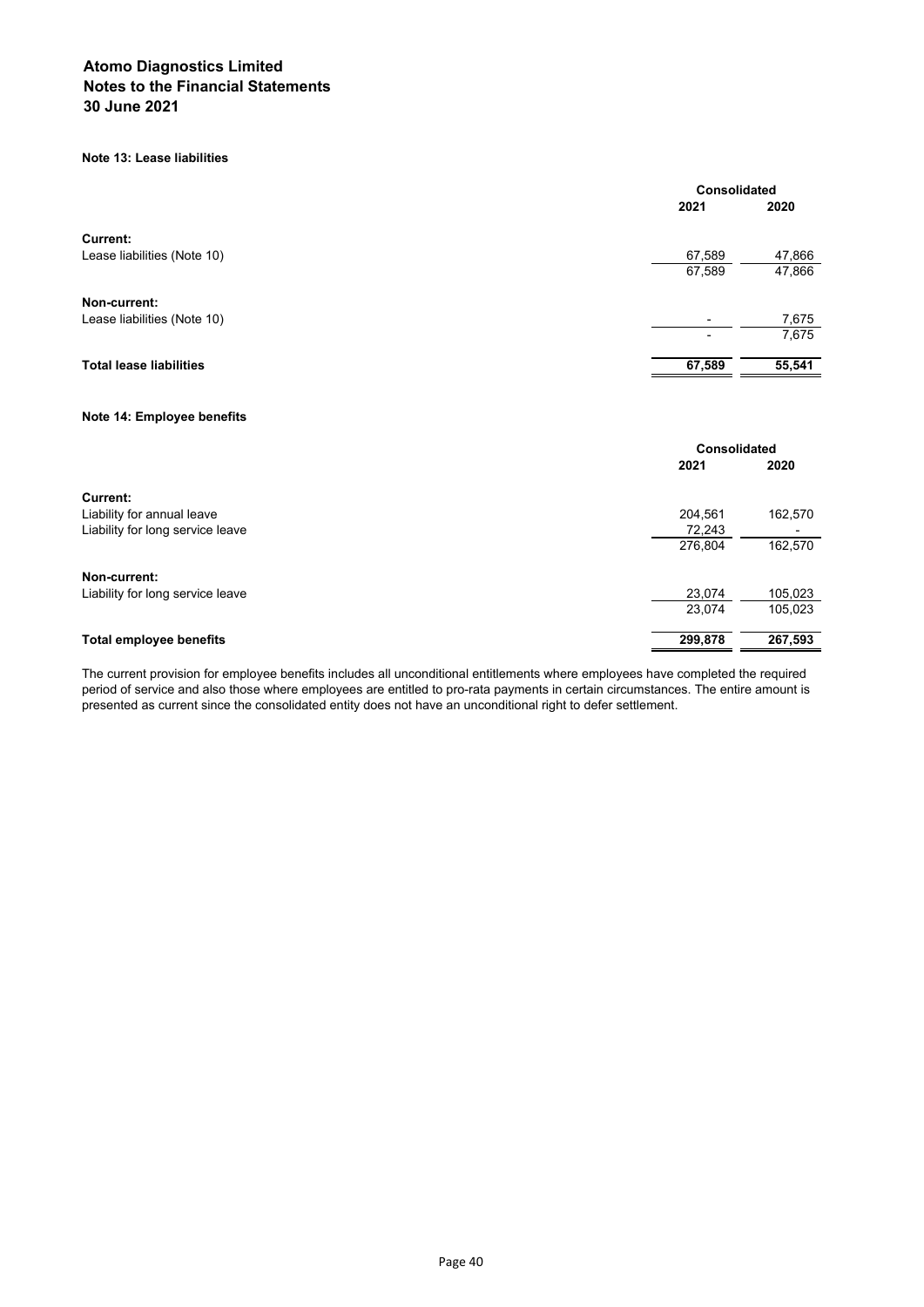# **Note 15: Equity - issued capital**

# *Movements in ordinary share capital:*

|                                            | <b>Ordinary Shares</b> |             |      | <b>Class B Shares</b> |                | Ord+ Shares   |             | <b>Total</b>  |
|--------------------------------------------|------------------------|-------------|------|-----------------------|----------------|---------------|-------------|---------------|
|                                            | 2021                   | 2020        | 2021 | 2020                  | 2021           | 2020          | 2021        | 2020          |
| <b>Number of shares:</b>                   |                        |             |      |                       |                |               |             |               |
| On issue as at 1 July                      | 561,077,807            | 28,458,647  |      | 5,979,846             |                | 1,953,852     | 561,077,807 | 36,392,345    |
| Issue of Shares Under Employee Share Plan  | 320,000                |             |      |                       |                |               | 320,000     |               |
| Impact of 1:8 share split                  |                        | 199,210,529 |      | 41,858,922            |                | 13,676,964    |             | 254,746,415   |
| Conversion of Ord+ shares                  |                        | 15,630,816  |      |                       |                | (15,630,816)  |             |               |
| Conversion of Class B shares               |                        | 47,838,768  |      | (47, 838, 768)        |                |               |             |               |
| <b>Exercise of Options</b>                 | 7,200,000              | 8,768,491   |      |                       |                |               | 7,200,000   | 8,768,491     |
| <b>Exercise of GHIF Warrants</b>           |                        | 10,868,183  |      |                       |                |               |             | 10,868,183    |
| <b>Conversion of Converting Notes</b>      |                        | 100,302,363 |      |                       |                |               |             | 100,302,363   |
| Shares issued at IPO                       |                        | 150,000,010 |      |                       |                |               |             | 150,000,010   |
| On issue as at 30 June                     | 568,597,807            | 561,077,807 |      |                       | $\blacksquare$ |               | 568,597,807 | 561,077,807   |
| Value $(\$)$ :                             |                        |             |      |                       |                |               |             |               |
| On issue as at 1 July                      | 66,514,571             | 8,630,940   |      | 6,036,800             |                | 2,442,315     | 66,514,571  | 17,110,055    |
| Issue of Shares Under Employee Share Plan  | 108,000                |             |      |                       |                |               | 108,000     |               |
| Impact of 1:8 share split                  |                        |             |      |                       |                |               |             |               |
| Conversion of Ord+ shares                  |                        | 2,442,315   |      |                       |                | (2, 442, 315) |             |               |
| Conversion of Class B shares               |                        | 6,036,800   |      | (6,036,800)           |                |               |             |               |
| <b>Exercise of Options</b>                 | 1,311,482              | 506,358     |      |                       |                |               | 1,311,482   | 506,358       |
| <b>Exercise of GHIF Warrants</b>           |                        | 1,082,743   |      |                       |                |               |             | 1,082,743     |
| <b>Conversion of Converting Notes</b>      |                        | 20,060,473  |      |                       |                |               |             | 20,060,473    |
| Shares issued at IPO                       |                        | 30,000,002  |      |                       |                |               |             | 30,000,002    |
| Costs Associated with the Issues of Shares | (12, 392)              | (2,245,060) |      |                       |                |               | (12,392)    | (2, 245, 060) |
| On issue as at 30 June                     | 67,921,661             | 66,514,571  |      |                       | ٠              |               | 67,921,661  | 66,514,571    |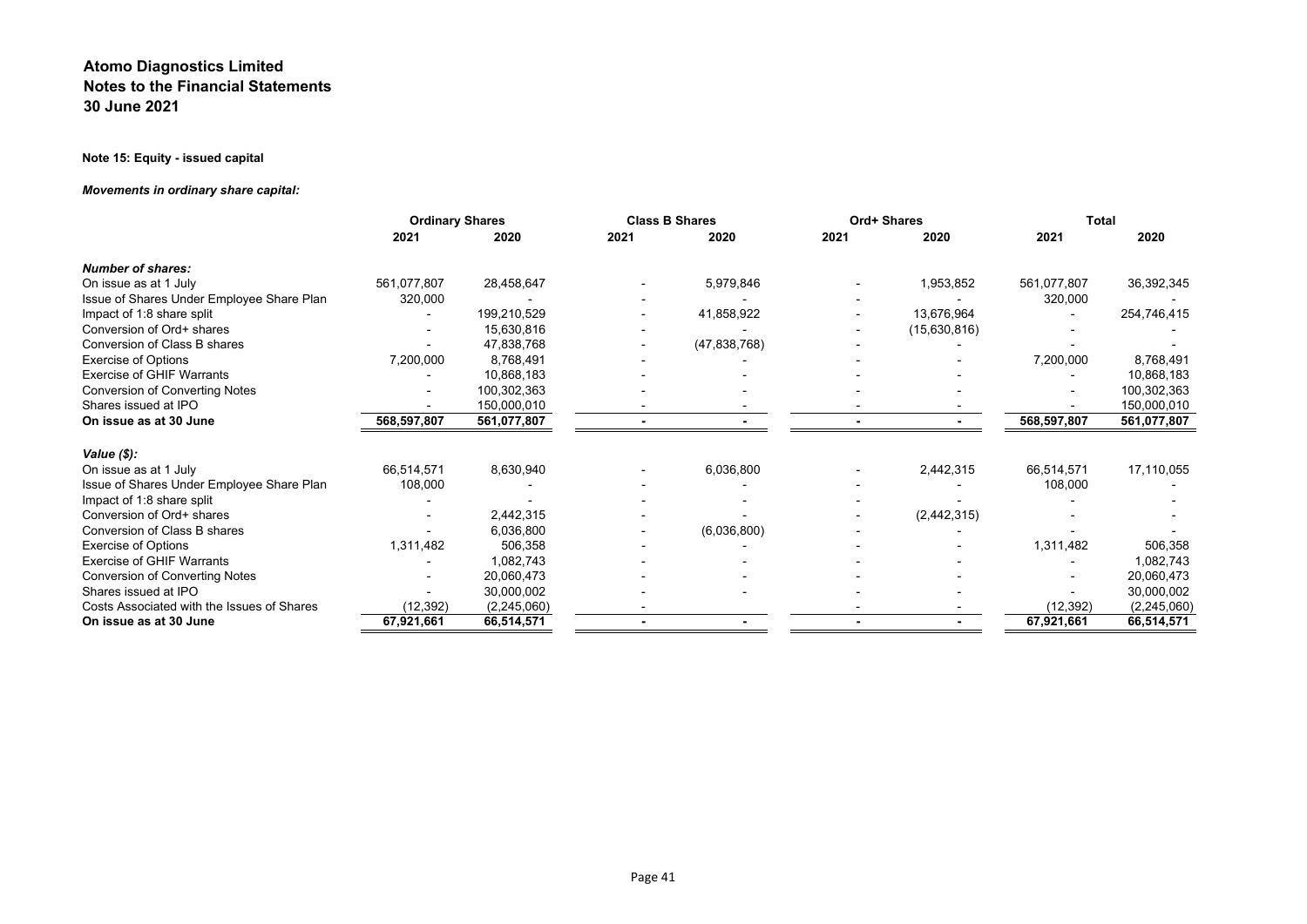#### **Note 15: Equity - issued capital (continued)**

#### *Ordinary shares:*

Ordinary shares entitle the holder to participate in dividends and the proceeds on the winding up of the company in proportion to the number of and amounts paid on the shares held. The fully paid ordinary shares have no par value and the company does not have a limited amount of authorised capital.

On a show of hands every member present at a meeting in person or by proxy shall have one vote and upon a poll each share shall have one vote.

#### *Class B shares:*

During the year ended 30 June 2020 and concurrently with the IPO, 47,838,768 B Class shares (post share split) were converted into ordinary shares on a 1:1 basis pursuant to approval by shareholders on 19 December 2019. As at 30 June 2020, no B Class shares remained on issue.

B Class shares had the same rights as ordinary voting shares and were subject to the terms of the Investors Agreements and the Company's Constitution, save for the special terms that attached to B Class shares which were as follows:

- i. upon winding-up of the Company, each B Class share would convert into 1.2 ordinary shares;
- ii. in the event of sale of all the shares in the Company for a total consideration of not more than US\$20,000,000, each B Class share would convert into 1.2 ordinary shares with effect immediately prior to the sale. If the sale price was more than US\$20,000,000 then the B Class shares would convert into ordinary shares on a 1 for 1 basis;
- iii. in the event of listing of the Company's shares on a securities exchange at an initial price implying a total company market capitalisation of not more than US\$20,000,000, each B Class share would convert into 1.2 ordinary shares with effect immediately prior to the sale. If the initial price implies a total company market capitalisation of more than US\$20,000,000 then the B class shares would convert into ordinary shares 1 for 1; and
- iv. for any period when a B Class shareholder holds a minimum of 2 million shares in the Company (whether B class or ordinary shares), the shareholder would have the right to appoint a Director to the board.

#### *Ord+ shares:*

During the year ended 30 June 2020, 15,630,816 Ord+ shares (post share split) were converted into ordinary shares on a 1:1 basis pursuant to approval by shareholders on 19 December 2019. As at 30 June 2020, no Ord+ shares remained on issue.

Ord+ shares had the same rights as ordinary voting shares and were subject to the terms of the Investors Agreements and the Company's Constitution, save for the special terms that attached to Ord+ shares which were as follows:

- i. the shares were issued with an accompanying entitlement to bonus shares which were to be issued in the event that a subsequent capital activity occurred at a price less than \$1.50 per ordinary share; and
- ii. the bonus shares entitlement applied in respect of the next capital activity that had one of the following characteristics:
	- a. if the company issued further ordinary shares for a price less than \$1.50 (\$0.1875 on a post share split basis) per share (other than in response to the exercise of existing share options or warrants), with an aggregate issue offer value in excess of \$3,000,000; or
	- b. if an agreement was made by which all of the ordinary shares in the Company were to be sold at an average price of less that \$1.50 (\$0.1875 on a post share split basis) per share.

#### *Capital risk management:*

The Group's objectives when managing capital is to safeguard its ability to continue as a going concern, so that it can provide returns for shareholders and benefits for other stakeholders, maintain sufficient financial flexibility to pursue its growth objectives and to maintain an optimum capital structure to reduce the cost of capital.

Capital is regarded as total equity, as recognised in the statement of financial position, plus net debt. Net debt is calculated as total borrowings less cash and cash equivalents.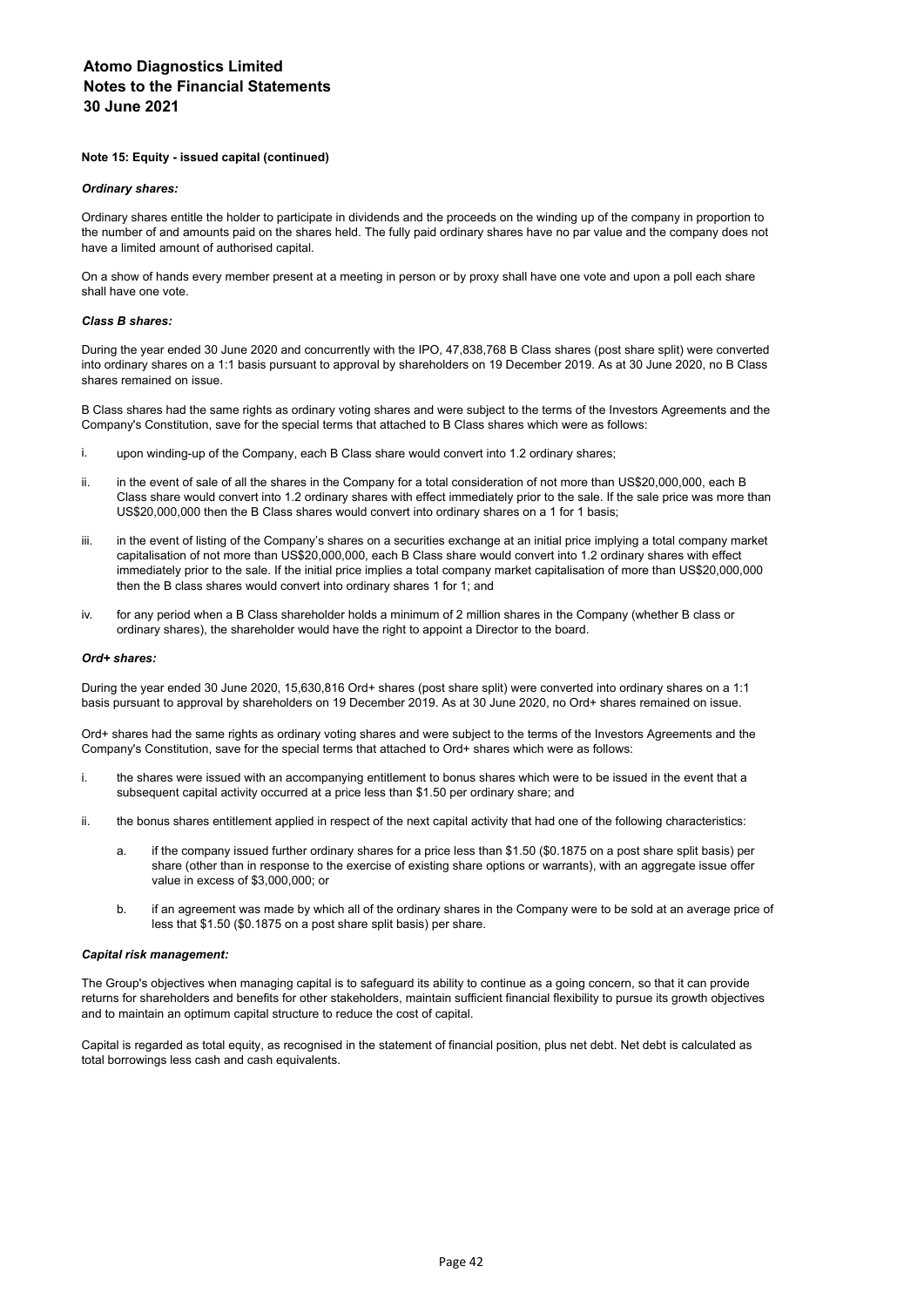#### **Note 15: Equity - issued capital (continued)**

In order to maintain or adjust the capital structure, the Group may take one of several actions which may include the issue of new shares, the payment of dividends, a return capital to shareholders, or sell assets to reduce debt. The Group is not actively pursuing or consideraing any of these options at the time of this report.

The Company may look to raise capital when an opportunity to invest in a business or company was seen as value adding relative to the current Company's share price at the time of the investment. The Group is not actively pursuing additional investments in the short term as it continues to grow its existing businesses.

The Group currently has no debt and is not subject to any finance arrangement covenants.

#### **Note 16: Equity - reserves**

|            | <b>Consolidated</b> |  |
|------------|---------------------|--|
| 2021       | 2020                |  |
| (227, 690) | (451, 342)          |  |
| 713.027    | 746.970             |  |
| 485.337    | 295.628             |  |
|            |                     |  |

#### *Foreign currency translation reserve:*

This reserve is used to recognise exchange differences arising from the translation of the financial statements of foreign operations to Australian dollars and the effect of permanent loans with foreign operations within the Group.

#### *Share based payment reserve:*

This reserve is used to recognise the fair value of equity-settled share-based payments where they related to yet-to-be exercised options.

#### *Movements in reserves:*

Movements in each class of reserve during the current and previous financial year are set out below:

| Consolidated                        | Foreign<br>currency | Share based<br>payment | <b>Total</b> |
|-------------------------------------|---------------------|------------------------|--------------|
| Balance at 1 July 2019              | (55, 493)           | 585.105                | 529,612      |
| Equity-settled share-based payments |                     | 490.542                | 490.542      |
| Exercise of options                 |                     | (328,677)              | (328, 677)   |
| Foreign currency translation        | (395.849)           |                        | (395,849)    |
| Balance at 30 June 2020             | (451,342)           | 746,970                | 295,628      |
| Balance at 1 July 2020              | (451, 342)          | 746.970                | 295.628      |
| Equity-settled share-based payments |                     | 320.951                | 320.951      |
| Exercise of options                 |                     | (188, 373)             | (188, 373)   |
| Lapsed and Cancelled Options        |                     | (166, 521)             | (166, 521)   |
| Foreign currency translation        | 223.652             |                        | 223,652      |
| Balance at 30 June 2021             | (227,690)           | 713,027                | 485,337      |

#### **Note 17: Equity - dividends**

No dividends were paid or declared during the financial year (2020: Nil).

| Franking credits:                                          | <b>Consolidated</b>      |                          |
|------------------------------------------------------------|--------------------------|--------------------------|
|                                                            | 2021                     | 2020                     |
| Franking credits available for subsequent financial years. | $\overline{\phantom{0}}$ | $\overline{\phantom{0}}$ |
|                                                            |                          |                          |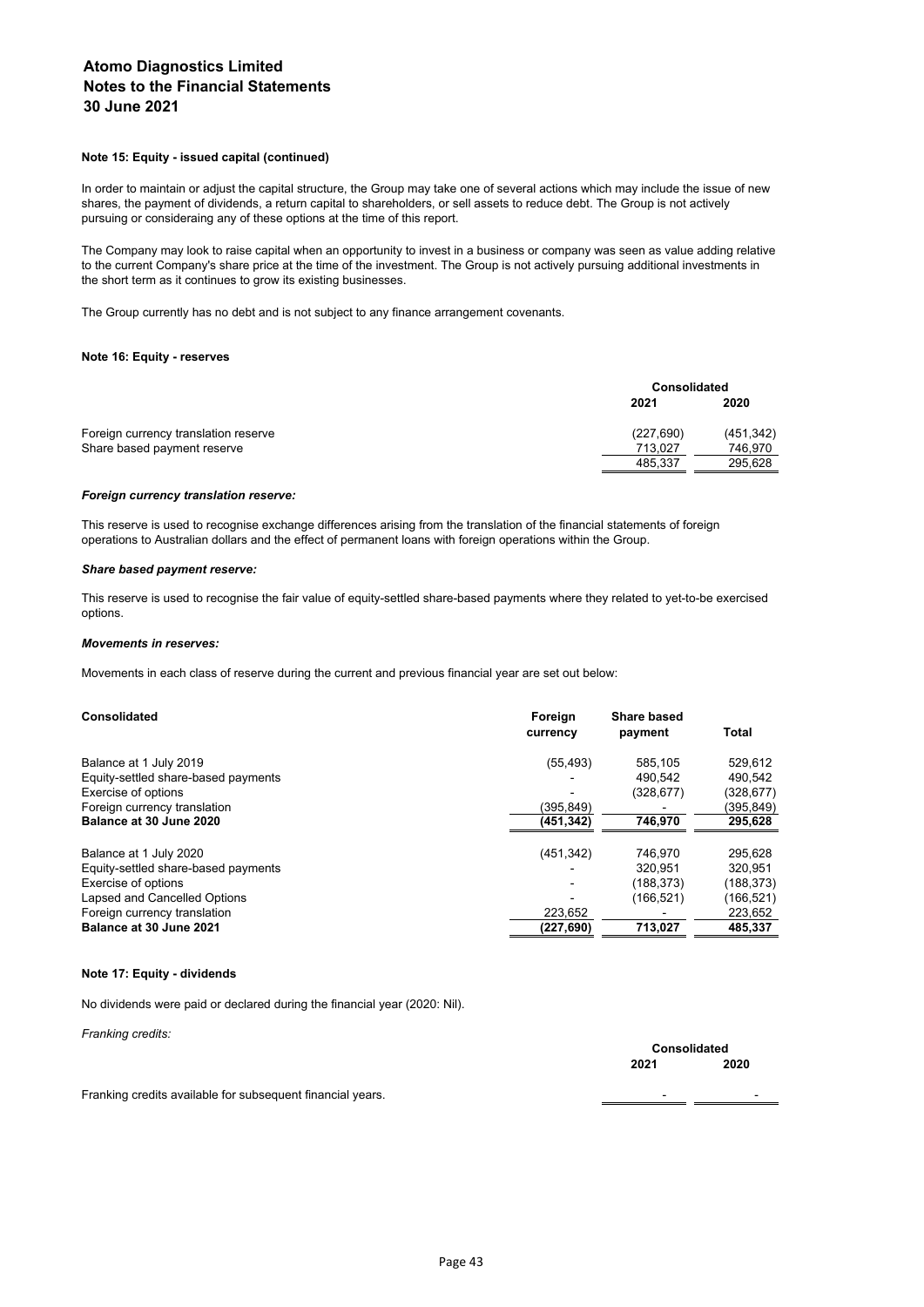#### **Note 18: Financial risk management**

#### *Financial risk management objectives:*

The Group's activities expose it to a variety of financial risks including market risk (including foreign currency risk, price risk and interest rate risk), credit risk and liquidity risk. The Group's overall risk management objectives seek to minimise potential adverse effects on the financial performance of the Group. The Group uses different methods to measure different types of risk to which it is exposed. These methods include sensitivity analysis in the case of interest rate, foreign exchange and other price risks, ageing analysis for credit risk and beta analysis in respect of investment portfolios to determine market risk.

Risk management is carried out by senior finance executives ('finance') under policies approved by the Board of Directors ('the Board'). These policies include identification and analysis of the risk exposure of the Group and appropriate procedures, controls and risk limits. Finance identifies and evaluates financial risks within the Group. Finance reports to the Board on a monthly basis.

#### *Market risk:*

Market risk is the risk that the fair value of future cash flows of a financial instrument will fluctuate because of changes in market prices, such as foreign exchange rates and interest rates. The objective of market risk management is to manage and control market risk exposures within acceptable parameters, while optimising the return.

#### *Foreign currency risk:*

The consolidated entity undertakes certain transactions denominated in foreign currency and is exposed to foreign currency risk through foreign exchange rate fluctuations.

Foreign exchange risk arises from future commercial transactions and recognised financial assets and financial liabilities denominated in a currency that is not the entity's functional currency. The risk is measured using sensitivity analysis and cash flow forecasting.

The carrying amount of the consolidated entity's foreign currency denominated financial assets and financial liabilities at the reporting date were as follows:

|                       | <b>Assets</b> | <b>Liabilities</b> |                          |         |
|-----------------------|---------------|--------------------|--------------------------|---------|
| <b>Consolidated</b>   | 2021          | 2020               | 2021                     | 2020    |
| <b>US Dollars</b>     | 2,693,426     | 3,564,797          | 240.296                  | 144,256 |
| <b>British Pounds</b> | 4.455         | 15.990             | 11.163                   | 5.212   |
| South African Rand    | 491,346       | 203,623            | 33.990                   | 25,719  |
| Japanese Yen          |               |                    | $\overline{\phantom{0}}$ | 3,308   |
| <b>EURO</b>           |               |                    |                          | 3.215   |
| Swedish Krona Sek     |               |                    |                          | 3.618   |
| Swiss Franc           |               |                    | 14.420                   |         |
|                       | 3,189,227     | 3,784,410          | 299,869                  | 185.328 |

Reasonably possible movements in the Australian dollar against all other currencies as at 30 June 2021 would have affected the measurement of financial instruments denominated in a foreign currency and affected profit or loss and equity by the amounts shown below. This analysis assumes that all other variables remain constant and ignores any impact of forecast sales and purchases:

| <b>Profit Before Tax</b> |            |            | Equity     |  |
|--------------------------|------------|------------|------------|--|
| 2021                     | 2020       | 2021       | 2020       |  |
| (262, 669)               | (327, 189) | (262, 669) | (327, 189) |  |
| 321.040                  | 399.898    | 321.040    | 399,898    |  |
|                          |            |            |            |  |

*Price risk:*

The Group is not exposed to any significant price risk.

#### *Interest rate risk:*

As at 30 June 2021, the Group was not exposed to any significant interest rate risk. There is minimal exposure to the impact of adverse changes in benchmark interest rates.

The Group was exposed to variable interest rate risks on cash and short-term deposits. A reasonably possible change of 100 basis points in interest rates during the year would have increased or decreased profit before tax by \$198,794 (2020: \$100,041). This analysis assumes that all other variables remain constant.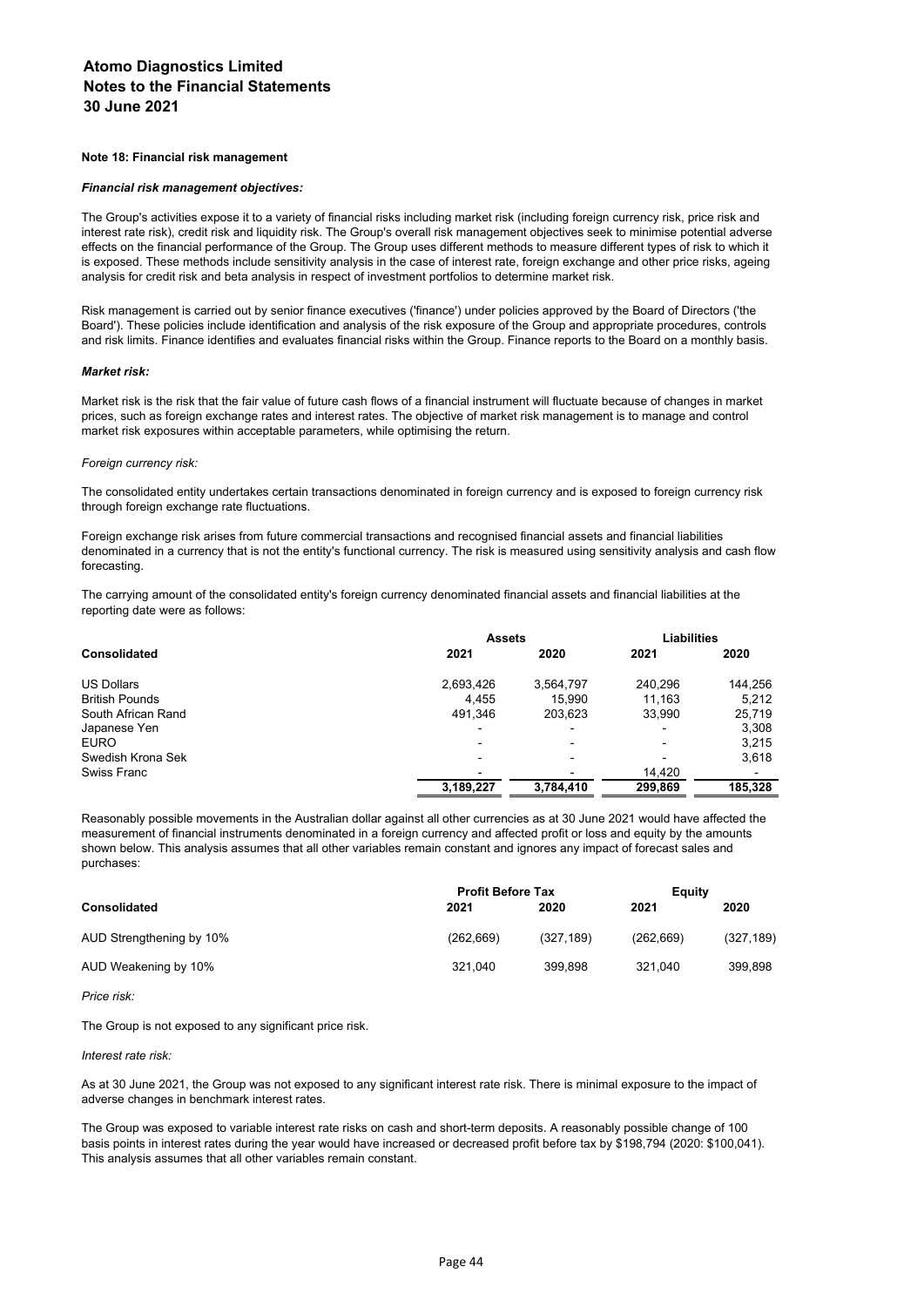#### **Note 18: Financial risk management (continued)**

#### *Credit risk:*

Credit risk refers to the risk that a counterparty will default on its contractual obligations resulting in financial loss to the Group. The Group has a code of credit, including undertaking customer due diligence, confirming references and setting appropriate credit limits as appropriate. The maximum exposure to credit risk at the reporting date to recognised financial assets is the carrying amount, net of any provisions for impairment of those assets, as disclosed in the statement of financial position and notes to the financial statements.

Generally, trade receivables are written off when there is no reasonable expectation of recovery. Indicators of this include the failure of a debtor to engage in a repayment plan, no active enforcement activity and a failure to make contractual payments for a period greater than 1 year.

## *Liquidity risk:*

Liquidity risk is the risk that the Group will encounter difficulty in meeting the obligations associated with its financial liabilities that are settled by delivering cash or another financial asset. The Group manages liquidity risk by maintaining adequate cash reserves and available borrowing facilities by continuously monitoring actual and forecast cash flows and matching the maturity profiles of financial assets and liabilities.

#### *Financing arrangements:*

The Group has no used or unused financing facilities in place as at 30 June 2021 (2020: Nil).

#### *Remaining contractual maturities:*

The following tables detail the Group's remaining contractual maturity for its financial instrument liabilities. The tables have been drawn up based on the undiscounted cash flows of financial liabilities based on the earliest date on which the financial liabilities are required to be paid. The tables include both interest and principal cash flows disclosed as remaining contractual maturities and therefore these totals may differ from their carrying amount in the statement of financial position.

| Consolidated - 2021          | Weighted<br>average<br>interest rate | 1 year or less | Between 1<br>and 2 years | <b>Between 2</b><br>and 5 years | Over 5 years | Remaining<br>contractual<br>maturities |
|------------------------------|--------------------------------------|----------------|--------------------------|---------------------------------|--------------|----------------------------------------|
| Non-derivatives              |                                      |                |                          |                                 |              |                                        |
| Non-interest bearing         |                                      |                |                          |                                 |              |                                        |
| Trade payables               |                                      | 654,502        |                          |                                 |              |                                        |
| Other payables               |                                      | 1,129,456      |                          |                                 |              |                                        |
|                              |                                      |                |                          |                                 |              |                                        |
| Interest-bearing             |                                      |                |                          |                                 |              |                                        |
| Lease liabilities            | 7.00%                                | 67,589         |                          |                                 |              |                                        |
| <b>Total non-derivatives</b> |                                      | 1,851,547      |                          |                                 |              |                                        |
|                              |                                      |                |                          |                                 |              |                                        |
|                              | Weighted                             |                |                          |                                 |              | Remaining                              |
|                              | average                              |                | Between 1                | Between 2                       |              | contractual                            |
| Consolidated - 2020          | interest rate                        | 1 year or less | and 2 years              | and 5 years                     | Over 5 years | maturities                             |
| Non-derivatives              |                                      |                |                          |                                 |              |                                        |
| Non-interest bearing         |                                      |                |                          |                                 |              |                                        |
| Trade payables               |                                      | 930,035        |                          |                                 |              |                                        |
| Other payables               |                                      | 366,869        |                          |                                 |              |                                        |
|                              |                                      |                |                          |                                 |              |                                        |
| Interest-bearing             |                                      |                |                          |                                 |              |                                        |
| Lease liabilities            | 7.00%                                | 47,866         | 7,675                    |                                 |              |                                        |
| Total non-derivatives        |                                      | 1,344,770      | 7,675                    |                                 |              |                                        |
|                              |                                      |                |                          |                                 |              |                                        |

The cash flows in the maturity analysis above are not expected to occur significantly earlier than contractually disclosed above.

#### *Fair value of financial instruments*

Unless otherwise stated, the carrying amounts of financial instruments reflect their fair value.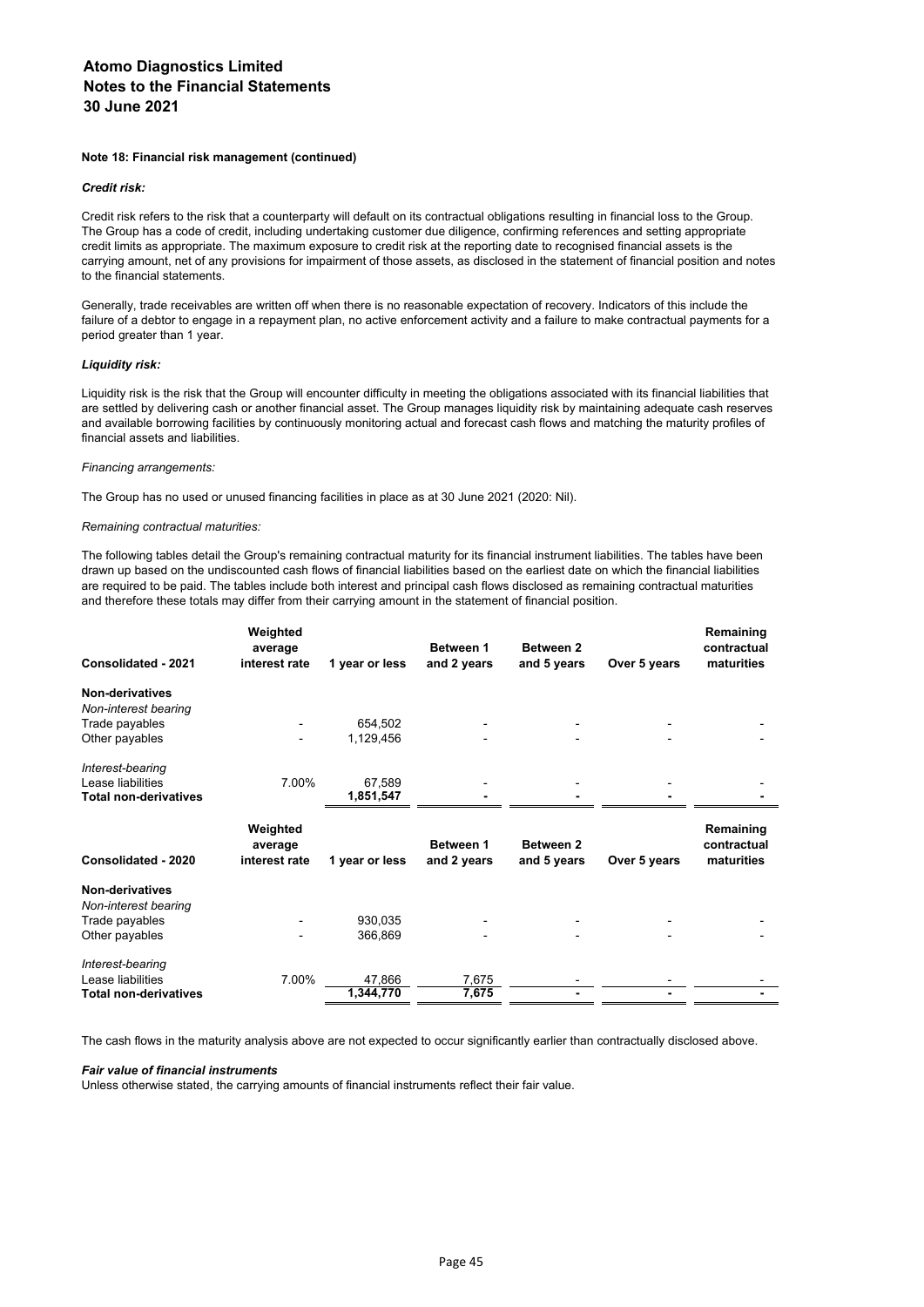## **Note 19: Remuneration of auditors**

During the financial year the following fees were paid or payable for services provided by the Company's auditors, their network firms and unrelated firms:

|                                                                      | Consolidated |         |
|----------------------------------------------------------------------|--------------|---------|
|                                                                      | 2021         | 2020    |
| Audit and assurance services:                                        |              |         |
| <b>KMPG Australia:</b>                                               |              |         |
| Audit of financial statements                                        |              | 108,790 |
| <b>BDO Australia:</b>                                                |              |         |
| Audit of financial statements                                        | 81,000       | 46,000  |
| Total audit and assurance services                                   | 81,000       | 154,790 |
| Other services:<br><b>KMPG Australia:</b>                            |              |         |
| Tax advisory services<br><b>BDO Australia:</b>                       |              | 23,140  |
| Independent limited assurance services in relation to the prospectus |              | 164,897 |
| Tax advisory services                                                | 30.000       |         |
| Other services                                                       | 11,442       |         |
| Total other services                                                 | 41,442       | 188.037 |
| Total auditors' remuneration                                         | 122,442      | 342,827 |

## **Note 20: Contingent assets**

There were no contingent assets as at 30 June 2021.

## **Note 21: Contingent liabilities**

There were no contingent liabilities as at 30 June 2021.

### **Note 22: Commitments**

|                                                                            | Consolidated |           |
|----------------------------------------------------------------------------|--------------|-----------|
|                                                                            | 2021         | 2020      |
| Capital commitments                                                        |              |           |
| Committed at the reporting date but not recognised as liabilities payable: |              |           |
| Plant and equipment and intangibles                                        | 2,189,174    | 2,668,969 |
| Other commitments                                                          |              |           |
| Inventory                                                                  | 1,037,221    | 2,463,221 |
| Lease liabilities                                                          | 320.711      |           |
| <b>Total commitments</b>                                                   | 3,547,106    | 5,132,190 |

Capital commitments relate to the expansion of manufacturing capacity to support growth. Plant and equipment to be purchased includes additional tooling, assembly lines and associated machinery to support increased production of Atomo's suite of devices.

Inventory commitments relate to volumes of devices committed to be purchased throughout the year for sale to customers.

Lease liabilities relate to a new lease which the Company entered into prior to 30 June 2021 but which does not commence until September 2021. Upon commencement, a lease liablity in the amount of \$320,711 will be recognised along with a corresponding right-of-use asset.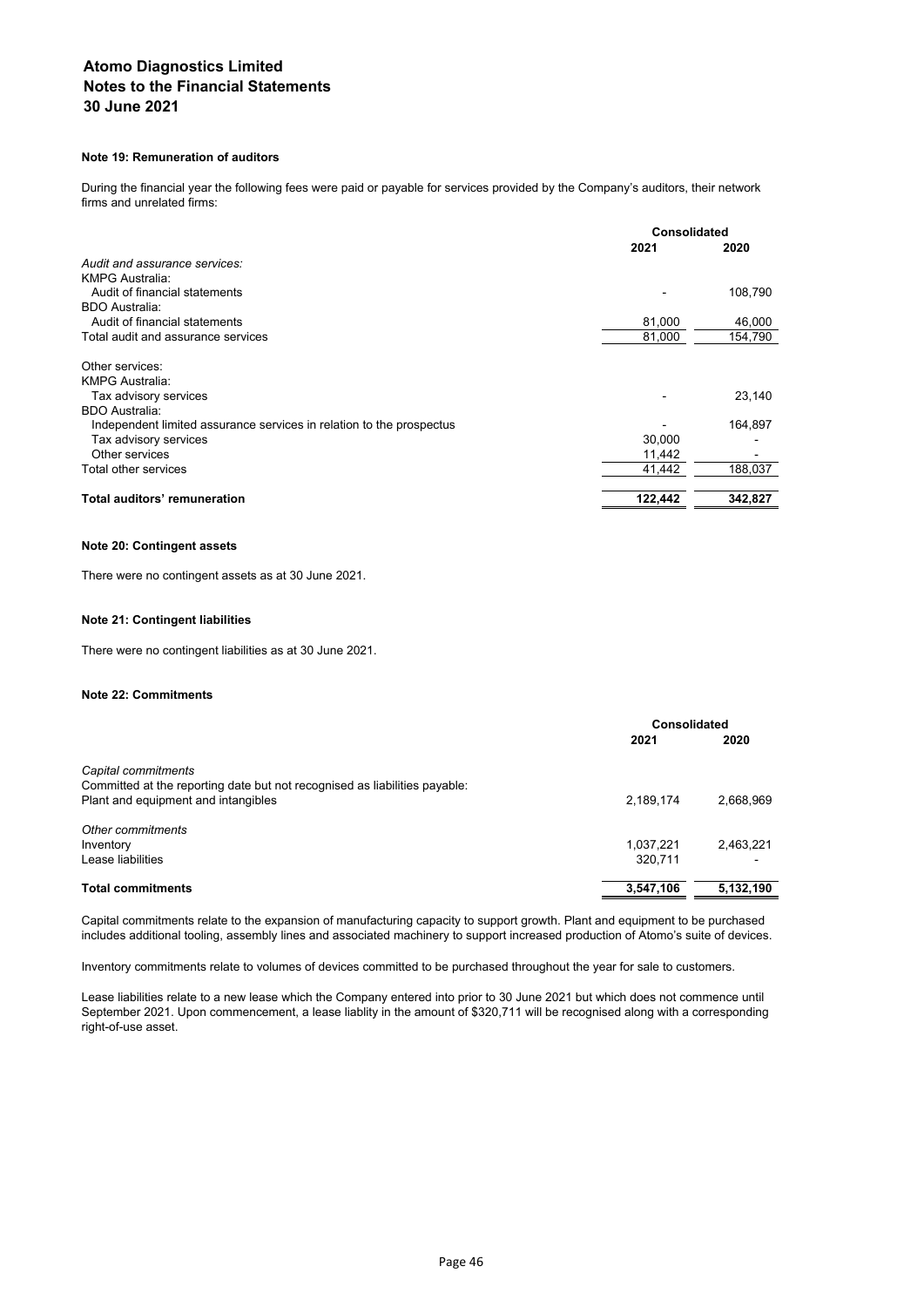#### **Note 23: Related party transactions**

#### *Parent entity:*

Atomo Diagnostics Limited is the parent entity.

#### *Subsidiaries:*

Interests in subsidiaries are set out in Note 25.

#### *Key management personnel compensation:*

The aggregate compensation made to directors and other members of key management personnel of the Group is set out below:

|                                             | Consolidated |           |
|---------------------------------------------|--------------|-----------|
|                                             | 2021         | 2020      |
| Short-term employee benefits                | 1.655.322    | 981.089   |
| Post-employment benefits                    | 68.538       | 55.928    |
| Long-term benefits                          | 7.881        | 26.356    |
| Share-based payments                        | (67.169)     | 164.302   |
| Total key management personnel compensation | 1,664,572    | 1,227,675 |

Further details relating to key management personnel compensation are set out in the remuneration report included in the directors' report.

#### *Transactions with other related parties:*

Transactions between related parties are on normal commercial terms and conditions and no more favourable than those available to other parties, unless stated otherwise. The following transactions occurred with related parties:

|                                                                                                                                                                                                                       | Consolidated     |           |
|-----------------------------------------------------------------------------------------------------------------------------------------------------------------------------------------------------------------------|------------------|-----------|
|                                                                                                                                                                                                                       | 2021             | 2020      |
| ID&E Pty Ltd, a company controlled by Mr George Sidis, previously a Non-Executive Director<br>of the Company, provided the following services during the year whilst Mr George Sidis<br>was a Non-Executive Director: |                  |           |
| Purchase of inventory                                                                                                                                                                                                 | $n/a$ - see note | 1.383.733 |
| Reseach and development                                                                                                                                                                                               | $n/a$ - see note | 1.524.861 |
| Plant and equipment                                                                                                                                                                                                   | $n/a$ - see note | 670.401   |
| Other services                                                                                                                                                                                                        | $n/a$ - see note | 560.306   |
| Total                                                                                                                                                                                                                 | n/a - see note   | 4,139,301 |
| At the end of the financial year, the following amounts were shown owing to                                                                                                                                           |                  |           |
| related parties in trade and other payables                                                                                                                                                                           | $n/a$ - see note | 640.615   |

Note: As Mr George Sidis resigned as a Non-Executive Director of Atomo on 3 February 2020, no transactions between ID&E Pty Ltd and the Company are included in the table above with respect to the financial year to 30 June 2021 as he is no longer considered a related party.

#### *Key management personnel transactions:*

Directors and other key management personnel hold 26.4% of the issued capital of the company as at 30 June 2021 (30 June 2020: 28.2%).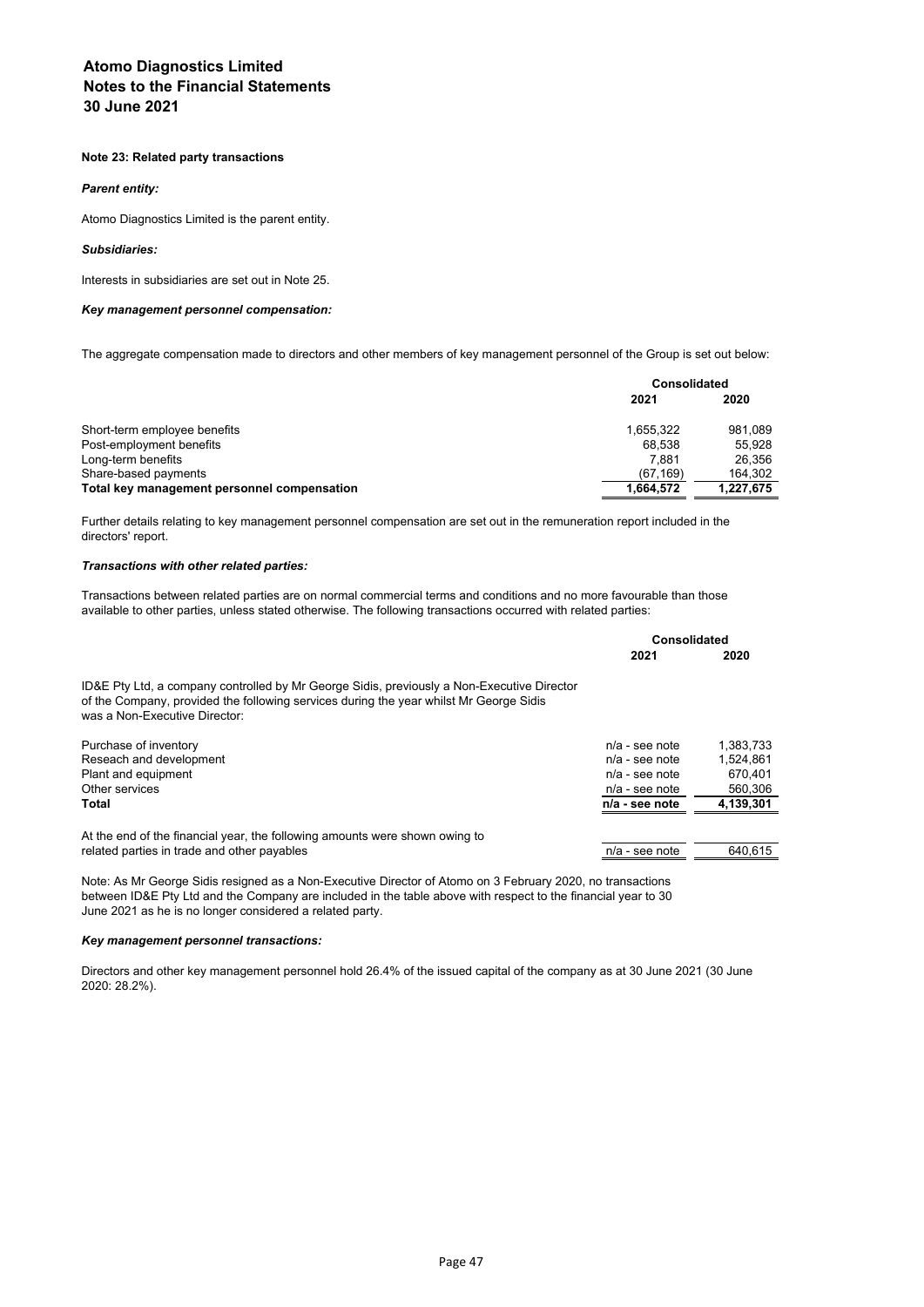## **Note 24: Parent entity information**

Set out below is the supplementary information about the parent entity.

|                                                            | <b>Parent</b>  |                |  |  |
|------------------------------------------------------------|----------------|----------------|--|--|
| Statement of profit or loss and other comprehensive income | 2021           | 2020           |  |  |
| Loss for the year                                          | (11,982,954)   | (9,392,919)    |  |  |
| Other comprehensive income                                 |                |                |  |  |
| Total comprehensive income                                 | (11, 982, 954) | (9,392,919)    |  |  |
|                                                            | <b>Parent</b>  |                |  |  |
| <b>Statement of financial position</b>                     | 2021           | 2020           |  |  |
| Assets                                                     |                |                |  |  |
| Total current assets                                       | 24,096,206     | 38,388,486     |  |  |
| Total non-current assets                                   | 7,031,323      | 2,787,862      |  |  |
| <b>Total assets</b>                                        | 31,127,529     | 41,176,348     |  |  |
| Liabilities                                                |                |                |  |  |
| <b>Total current liabilities</b>                           | 2,059,279      | 1,447,299      |  |  |
| Total non-current liabilities                              | 23.074         | 105,023        |  |  |
| <b>Total liabilities</b>                                   | 2,082,353      | 1,552,322      |  |  |
| <b>Total net assets</b>                                    | 29,045,176     | 39,624,026     |  |  |
| Equity                                                     |                |                |  |  |
| Share capital                                              | 67,921,661     | 66,514,571     |  |  |
| Share based payment reserve                                | 713,027        | 746,970        |  |  |
| Retained earnings                                          | (39, 589, 512) | (27, 637, 515) |  |  |
| <b>Total equity</b>                                        | 29,045,176     | 39,624,026     |  |  |
|                                                            |                |                |  |  |

*Guarantees entered into by the parent entity in relation to the debts of its subsidiaries* None.

#### *Contingent liabilities*

There were no contingent liabilities attributed to the parent entity as at 30 June 2021 (2020: Nil).

*Commitments*

|                                                                            | Consolidated |           |
|----------------------------------------------------------------------------|--------------|-----------|
|                                                                            | 2021         | 2020      |
| Capital commitments                                                        |              |           |
| Committed at the reporting date but not recognised as liabilities payable: |              |           |
| Plant and equipment and intangibles                                        | 2,106,035    | 2.668.969 |
| Other commitments                                                          |              |           |
| Inventory                                                                  | 1.037.221    | 2.463.221 |
| Lease liabilities                                                          | 320.711      |           |
| <b>Total commitments</b>                                                   | 3,463,967    | 5,132,190 |

Capital commitments relate to the expansion of manufacturing capacity to support growth. Plant and equipment to be purchased includes additional tooling, assembly lines and associated machinery to support increased production of Atomo's suite of devices.

Inventory commitments relate to volumes of devices committed to be purchased throughout the year for sale to customers.

Lease liabilities relate to a new lease which the Company entered into prior to 30 June 2021 but which does not commence until September 2021. Upon commencement, a lease liablity in the amount of \$320,711 will be recognised along with a corresponding right-of-use asset.

#### *Significant accounting policies*

The accounting policies of the parent entity are consistent with those of the consolidated entity, as disclosed in Note 1, except for the following:

- Investments in subsidiaries are accounted for at cost, less any impairment, in the parent entity.
- Dividends received from subsidiaries are recognised as other income by the parent entity and its receipt may be an indicator of an impairment of the investment.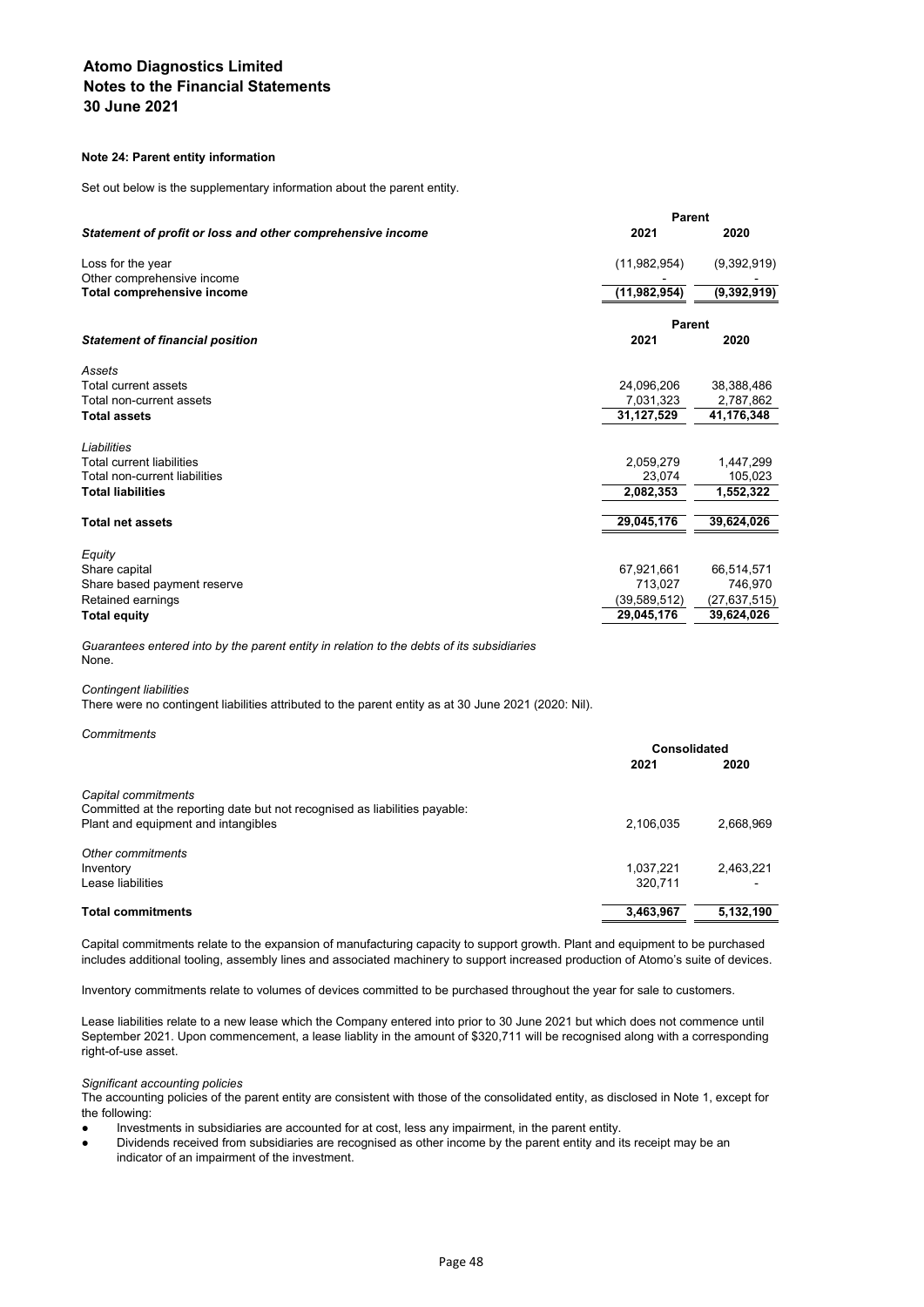## **Note 25: Interests in subsidiaries**

The consolidated financial statements incorporate the assets, liabilities and results of the following wholly-owned subsidiaries and branch operations in accordance with the accounting policy described in Note 1:

|                                         |                               | <b>Ownership interest</b> |      |  |
|-----------------------------------------|-------------------------------|---------------------------|------|--|
|                                         | Principal place of business / | 2021                      | 2020 |  |
| <b>Name</b>                             | Country of incorporation      | %                         | %    |  |
| <b>Parent entity:</b>                   |                               |                           |      |  |
| Atomo Diagnostics Limited               | Australia                     |                           |      |  |
| Subsidiaries:                           |                               |                           |      |  |
| Atomo Australia Pty Limited             | Australia                     | 100%                      | 100% |  |
| Atomo Limited                           | United Kingdom                | 100%                      | 100% |  |
| <b>Branch operations:</b>               |                               |                           |      |  |
| Atomo South Africa (operating branch of |                               |                           |      |  |
| Atomo Australia Pty Limited)            | South Africa                  | 100%                      | 100% |  |

#### **Note 26: Events after the reporting period**

- Mr Fabio Baglioni, a former executive of the Group, resigned on 30 July 2021. Consequently, 1,600,000 options issued to Mr Baglioni under the Company's Post-IPO option plan, lapsed.
- 1,733,333 options issued to executives under the Company's Post-IPO options plan lapsed as the KPIs applicable to the options were not satisfied with respect to the year ended 30 June 2021.
- The Board has exercised its discretion to allocate 759,999 new options to executives under the Company's post-IPO option plan to reward the diligent execution of the corporate strategy and to ensure retention of the key talent needed to deliver strategic outcomes in the interest of shareholders.

No other matter or circumstance has arisen since 30 June 2021 that has significantly affected, or may significantly affect the consolidated entity's operations, the results of those operations, or the consolidated entity's state of affairs in future financial years.

#### **Note 27: Earnings per share**

|                                                                                                                                          | Consolidated     |                  |
|------------------------------------------------------------------------------------------------------------------------------------------|------------------|------------------|
|                                                                                                                                          | 2021             | 2020             |
| Loss after income tax attributable to the owners of Atomo Diagnostics Limited                                                            | (6,021,215)      | (9,218,105)      |
| Loss after income tax attributable to the owners of Atomo Diagnostics Limited<br>used in calculating diluted earnings per share          | (6,021,215)      | (9,218,105)      |
|                                                                                                                                          | Cents            | <b>Cents</b>     |
| Basic earnings per share<br>Diluted earnings per share                                                                                   | (1.07)<br>(1.07) | (2.59)<br>(2.59) |
|                                                                                                                                          | <b>Number</b>    | <b>Number</b>    |
| Weighted average number of ordinary shares:                                                                                              |                  |                  |
| Weighted average number of ordinary shares used in calculating basic earnings<br>per share                                               | 564,334,355      | 355, 359, 884    |
| Adjustments for calculation of diluted earnings per share:<br>No adjustments given that in a loss situation, this would be anti-dilutive |                  |                  |
| Weighted average number of ordinary shares used in calculating diluted earnings<br>per share                                             | 564,334,355      | 355,359,884      |

The weighted average number of ordinary shares used in the calculation for earnings per share for 2020 has been amended to reflect the 1:8 share split which took place on 21 February 2020.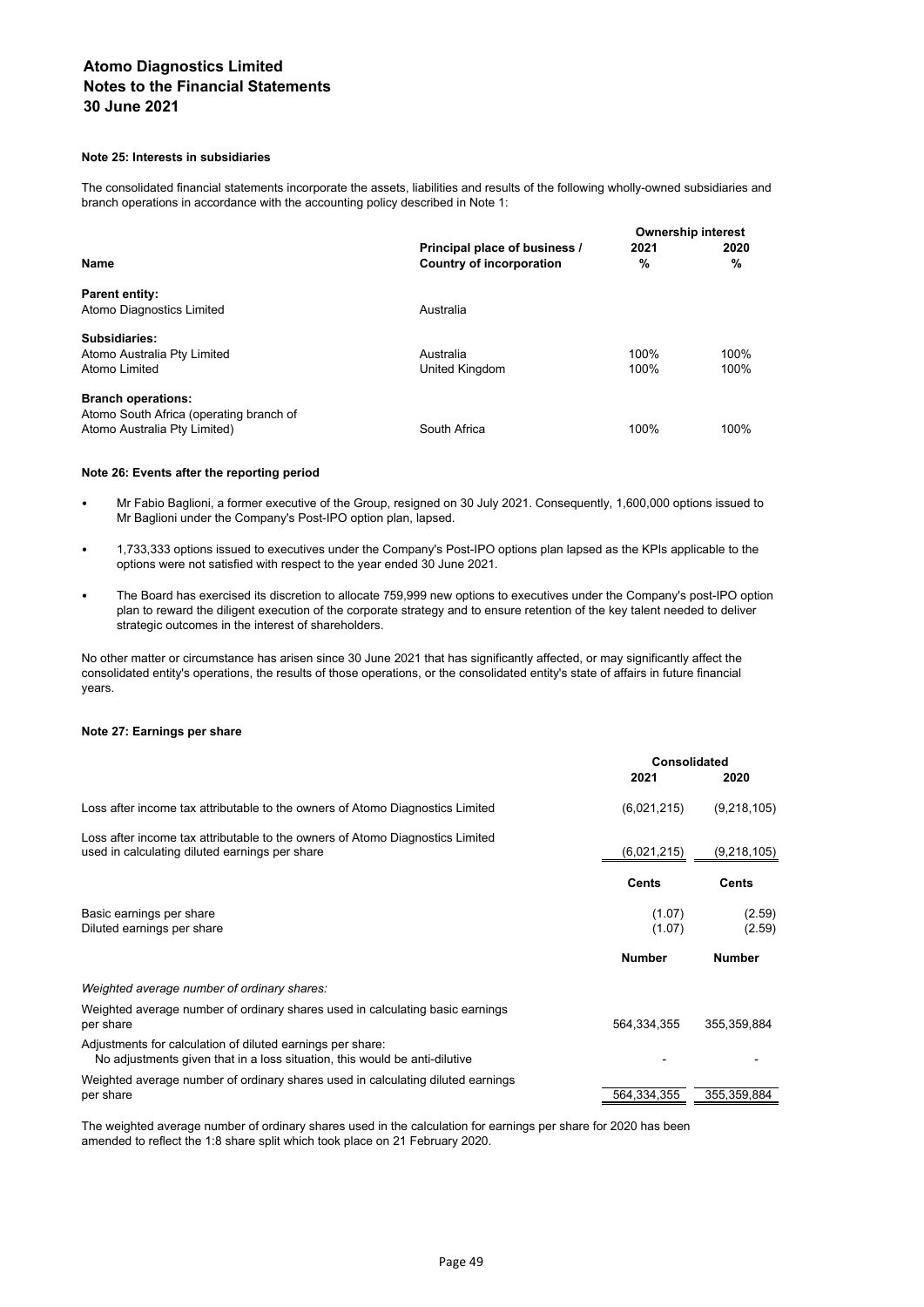## **Note 28: Share-based payments**

Set out below are summaries of options granted:

**2021**

|                                 |             |                                                     | <b>Exercise</b> | <b>Balance at</b><br>the start of |           |                  | Expired/<br>forfeited/ | <b>Balance at</b><br>the end of |
|---------------------------------|-------------|-----------------------------------------------------|-----------------|-----------------------------------|-----------|------------------|------------------------|---------------------------------|
| <b>Grant date</b>               | <b>Note</b> | <b>Expiry date</b>                                  | price           | the year                          | Granted   | <b>Exercised</b> | other                  | the year                        |
| 20/04/2012                      | 28(a)       | 14/04/2022                                          | \$0.03          |                                   |           |                  |                        |                                 |
| 21/11/2012                      | 28(a)       | 14/04/2022                                          | \$0.03          | 2,293,184                         |           |                  |                        | 2,293,184                       |
| 27/06/2014                      | 28(a)       | 14/04/2022                                          | \$0.08          |                                   |           |                  |                        |                                 |
| 24/11/2016                      | 28(a)       | 24/11/2020                                          | \$0.16          | 5,000,000                         |           | (4,000,000)      | (1,000,000)            |                                 |
| 6/04/2017                       | 28(a)       | 6/04/2021                                           | \$0.16          | 3,600,000                         | ۰         | (2,400,000)      | (1,200,000)            |                                 |
| 6/04/2018                       | 28(a)       | 6/04/2022                                           | \$0.16          | 6,800,000                         |           |                  |                        | 6,800,000                       |
| 15/09/2018                      | 28(a)       | 15/09/2022                                          | \$0.16          | 800.000                           |           | (800,000)        |                        |                                 |
| 11/04/2019                      | 28(a)       | 11/04/2023                                          | \$0.16          | 4,800,000                         |           |                  |                        | 4,800,000                       |
| 14/04/2020                      | 28(b)       | 14/04/2024                                          | \$0.25          | 2,799,999                         |           |                  | (2, 266, 666)          | 533,333                         |
| 14/04/2020                      | 28(b)       | 14/04/2025                                          | \$0.25          | 2.799.999                         |           |                  | (533,333)              | 2,266,666                       |
| 14/04/2020                      | 28(b)       | 14/04/2026                                          | \$0.25          | 2,800,002                         |           |                  | (533,334)              | 2,266,668                       |
| 31/05/2021                      | 28(c)       | 30/04/2024                                          | \$0.40          |                                   | 2,000,000 |                  |                        | 2,000,000                       |
| 31/05/2021                      | 28(c)       | 30/04/2024                                          | \$0.60          |                                   | 2,000,000 |                  |                        | 2,000,000                       |
|                                 |             |                                                     |                 | 31,693,184                        | 4,000,000 | (7, 200, 000)    | (5, 533, 333)          | 22,959,851                      |
| Weighted average exercise price |             |                                                     |                 | \$0.17                            | \$0.50    | \$0.16           | \$0.21                 | \$0.23                          |
|                                 |             | Weighted average remaining contractual life (years) |                 |                                   |           |                  |                        | 2.1                             |

**2020**

|                                                                                        |             |                    | <b>Exercise</b> | <b>Balance at</b><br>the start of |                              |                  | Expired/<br>forfeited/ | <b>Balance at</b><br>the end of |
|----------------------------------------------------------------------------------------|-------------|--------------------|-----------------|-----------------------------------|------------------------------|------------------|------------------------|---------------------------------|
| <b>Grant date</b>                                                                      | <b>Note</b> | <b>Expiry date</b> | price           | the year                          | Granted                      | <b>Exercised</b> | other                  | the year                        |
| 20/04/2012                                                                             | 28(a)       | 14/04/2022         | \$0.03          | 480.000                           |                              | (480,000)        |                        |                                 |
| 21/11/2012                                                                             | 28(a)       | 14/04/2022         | \$0.03          | 8,862,624                         |                              | (6,569,440)      |                        | 2,293,184                       |
| 27/06/2014                                                                             | 28(a)       | 14/04/2022         | \$0.08          | 800.000                           |                              | (800,000)        |                        |                                 |
| 24/11/2016                                                                             | 28(a)       | 24/11/2020         | \$0.16          | 10,400,000                        |                              | (5,400,000)      |                        | 5,000,000                       |
| 6/04/2017                                                                              | 28(a)       | 6/04/2021          | \$0.16          | 4,800,000                         | ۰                            | (1,200,000)      |                        | 3,600,000                       |
| 6/04/2018                                                                              | 28(a)       | 6/04/2022          | \$0.16          | 9,200,000                         | $\qquad \qquad \blacksquare$ | (2,400,000)      |                        | 6,800,000                       |
| 15/09/2018                                                                             | 28(a)       | 15/09/2022         | \$0.16          | 2,000,000                         | ۰                            | (1,200,000)      |                        | 800,000                         |
| 11/04/2019                                                                             | 28(a)       | 11/04/2023         | \$0.16          | 4,800,000                         |                              |                  | ۰.                     | 4,800,000                       |
| 14/04/2020                                                                             | 28(b)       | 14/04/2024         | \$0.25          |                                   | 2,799,999                    |                  |                        | 2,799,999                       |
| 14/04/2020                                                                             | 28(b)       | 14/04/2025         | \$0.25          | ۰                                 | 2,799,999                    |                  |                        | 2,799,999                       |
| 14/04/2020                                                                             | 28(b)       | 14/04/2026         | \$0.25          |                                   | 2,800,002                    |                  |                        | 2,800,002                       |
|                                                                                        |             |                    |                 | 41,342,624                        | 8,400,000                    | (18,049,440)     |                        | 31,693,184                      |
| Weighted average exercise price<br>Weighted average remaining contractual life (years) |             |                    |                 | \$0.13                            | \$0.25                       | \$0.11           | n/a                    | \$0.17<br>2.4                   |

# *(a) Pre-IPO Options*

In prior financial years, the Company issued options to employees, directors and key stakeholders to align the interests of those parties through the sharing of a personal interest in the future growth and development of the Company and to provide a means of attracting and retaining skilled and experienced eligible persons.

All options were granted over unissued fully paid ordinary shares in the Company. Options granted carry no dividend or voting rights.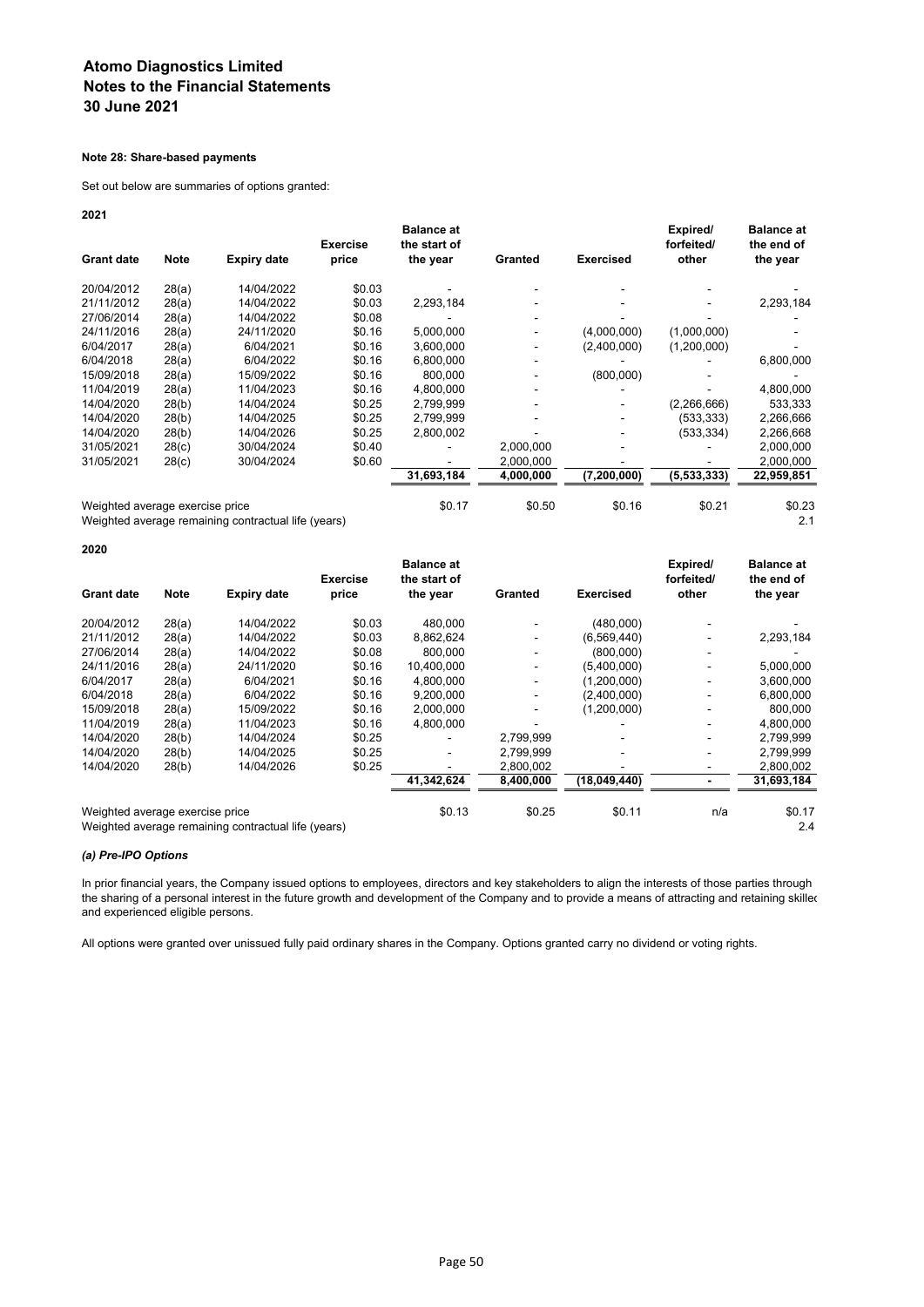#### *(b) Post-IPO Options*

Shortly prior to being listed on the ASX, the Company established a new employee option plan to align the interests of eligible employees and Directors with shareholders through the sharing of a personal interest in the future growth and development of the Company and to provide a means of attracting and retaining skilled and experienced eligible persons.

Upon Atomo's admission to the official list of ASX, Atomo granted a total of 8,400,000 options under the post-IPO option plan to the four (4) executive KMPs exercisable at \$0.25 within thirty six (36) months from the date of vesting. The options vest in three equal tranches in 12 months, 24 months and 36 months respectively, subject to the satisfaction of vesting conditions relating to KPIs determined by the Managing Director or in the case of the Managing Director, determined by the Board in consultation with the People, Culture and Remuneration Committee as follows:

#### *KPI 1: ROI Hurdle:*

15% per annum calculated using the following formula:

Change in EBITDA year on year / amount invested in operating assets during the year.

*KPI 2: Revenue Hurdle:*

Tranche 1 / FY21 - Revenue growth of 60% Tranche 2 / FY22 - Revenue growth of 40% Tranche 3 / FY23 - Revenue growth of 25%

Subsequent to 30 June 2021, 1,600,000 of these options lapsed as a result of the resignation of Mr Fabio Baglioni on 30 July 2021. In addition, KPIs with respect to an additional 1,733,333 options with an expiry date of 14 April 2024 were not satsified and have subsequently lapsed. Accordingly, as at the date of this report, the Company had on issue 3,466,667 options to KMPs under the post-IPO option plan.

In addition, subsequent to 30 June 2021, the Board has exercised its discretion to allocate the following new options to management as part of the Company's remuneration scheme to reward the diligent execution of the corporate strategy and to ensure retention of the key talent needed to deliver strategic outcome in the interest of shareholders:

| 759,999 options |
|-----------------|
| 213,333 options |
| 213,333 options |
| 333,333 options |
|                 |

These options are exercisable at \$0.25 per option and expire on 14 April 2024. In addition, these options are conditional upon the executive remaining employed by the Company and in the case of John Kelly, on Shareholder approval of the allocation.

#### *(c) Other Options*

During the current financial year, the Company issued 4,000,000 new options to Bondi Partners as part of Bondi Partenrs' appointment to assist with the development and execution of its US go-to-market strategy and commecial engagements across both private and public sectors as announced to the ASX on 30 April 2021.

Tranche 1 (2,000,000 options) will vest on 31 Octover 2022 subject to Atomo extending Bondi Partners' consultancy engagement for a further period of at least six (6) months (in Atomo's sole discretion). These options are exercisable at an exercise price of \$0.40 per option and expire or 30 April 2024.

Tranche 2 (2,000,000 options) are exercisable at \$0.60, vest on 30 April 2022 and expire on 30 April 2024.

The Company has adopted the 'Black-Scholes' option model to determine the fair value of these options. The valuation model inputs used to determine the fair value at the grant date, are as follows:

| <b>Grant date</b> | Expiry date | <b>Share price</b><br>at grant date | <b>Exercise</b><br>price | <b>Expected</b><br>volatility | <b>Dividend</b><br>vield | <b>Risk-free</b><br>interest rate | Fair value<br>at grant date |
|-------------------|-------------|-------------------------------------|--------------------------|-------------------------------|--------------------------|-----------------------------------|-----------------------------|
| 31/05/2021        | 30/04/2024  | \$0.22                              | \$0.40                   | 60.00%                        | $0.00\%$                 | 0.25%                             | \$0.051                     |
| 31/05/2021        | 30/04/2024  | \$0.22                              | \$0.60                   | 60.00%                        | $0.00\%$                 | 0.25%                             | \$0.031                     |

In estimating the expected volatility, management relied on historical volatility trends applicable to the Company's shares. Accordingly, the expected volatility used to assess the fair value of options may not necessarily be indicative of the actual volatility of Atomo's shares over the exercise period(s).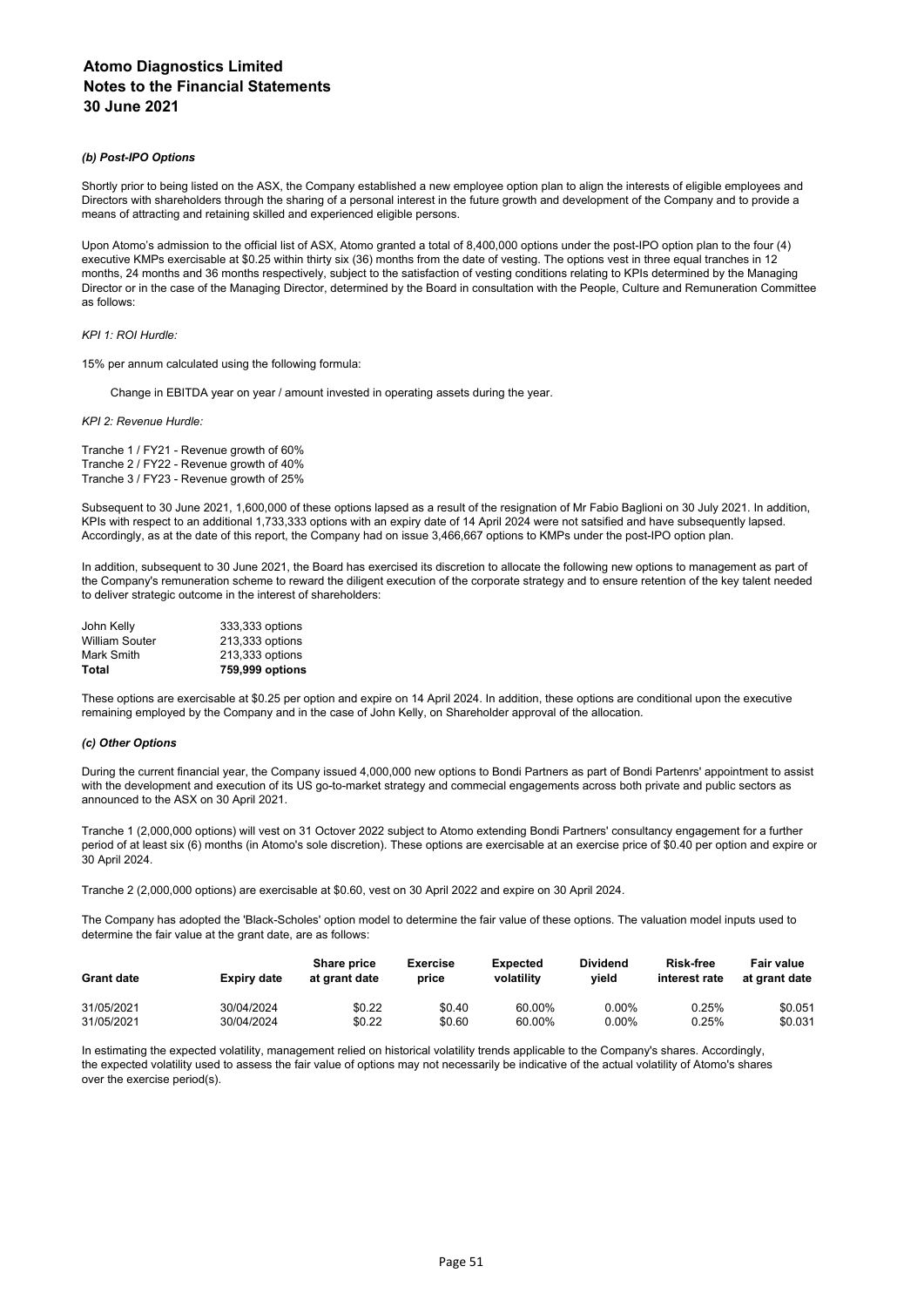# **Atomo Diagnostics Limited Directors' Declaration 30 June 2021**

In the Directors' opinion:

- the attached financial statements and notes comply with the *Corporations Act 2001* , the Accounting Standards, the Corporations Regulations 2001 and other mandatory professional reporting requirements;
- the attached financial statements and notes comply with International Financial Reporting Standards as issued by the International Accounting Standards Board as described in note 1 to the financial statements;
- the attached financial statements and notes give a true and fair view of the consolidated entity's financial position as at 30 June 2021 and of its performance for the financial year ended on that date; and
- there are reasonable grounds to believe that the company will be able to pay its debts as and when they become due and payable.

The directors have been given the declarations required by section 295A of the *Corporations Act 2001* .

Signed in accordance with a resolution of directors made pursuant to section 295(5)(a) of the *Corporations Act 2001* .

On behalf of the Directors:

JOMN RETTY

John Keith Chair

27 August 2021 Sydney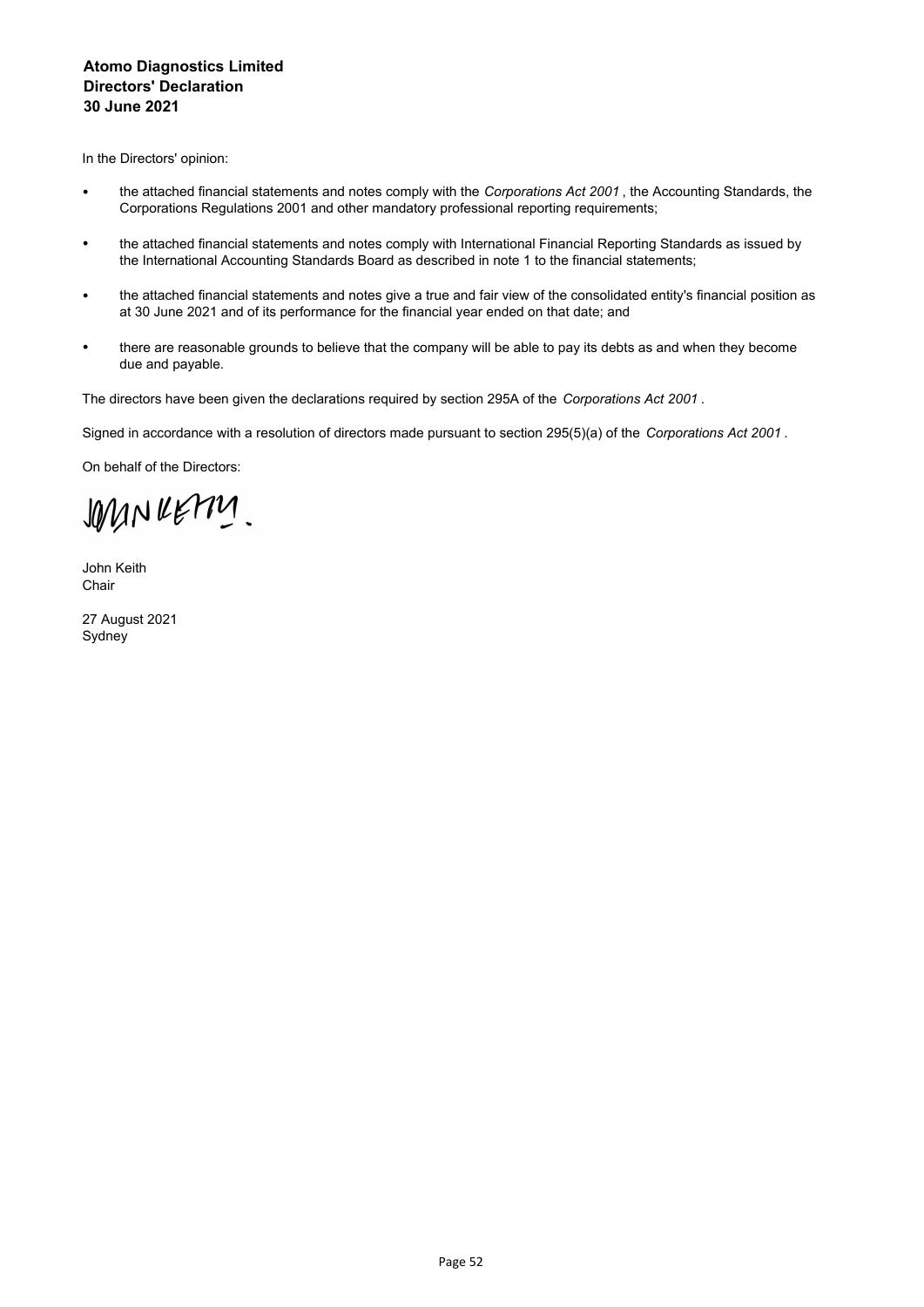

Tel: +61 2 9251 4100 Fax: +61 2 9240 9821 **www.bdo.com.au**

Level 11, 1 Margaret St Sydney NSW 2000 Australia

**INDEPENDENT AUDITOR'S REPORT**

To the members of Atomo Diagnostics Limited

# **Report on the Audit of the Financial Report**

# **Opinion**

We have audited the financial report of Atomo Diagnostics Limited (the Company) and its subsidiaries (the Group), which comprises the consolidated statement of financial position as at 30 June 2021, the consolidated statement of profit or loss and other comprehensive income, the consolidated statement of changes in equity and the consolidated statement of cash flows for the year then ended, and notes to the financial report, including a summary of significant accounting policies and the directors' declaration.

In our opinion the accompanying financial report of the Group, is in accordance with the *Corporations Act 2001*, including:

- (i) Giving a true and fair view of the Group's financial position as at 30 June 2021 and of its financial performance for the year ended on that date; and
- (ii) Complying with Australian Accounting Standards and the *Corporations Regulations 2001*.

# **Basis for opinion**

We conducted our audit in accordance with Australian Auditing Standards. Our responsibilities under those standards are further described in the *Auditor's responsibilities for the audit of the Financial Report* section of our report. We are independent of the Group in accordance with the *Corporations Act 2001* and the ethical requirements of the Accounting Professional and Ethical Standards Board's APES 110 *Code of Ethics for Professional Accountants (including Independence Standards)* (the Code) that are relevant to our audit of the financial report in Australia. We have also fulfilled our other ethical responsibilities in accordance with the Code.

We confirm that the independence declaration required by the *Corporations Act 2001*, which has been given to the directors of the Company, would be in the same terms if given to the directors as at the time of this auditor's report.

We believe that the audit evidence we have obtained is sufficient and appropriate to provide a basis for our opinion.

# **Key audit matters**

Key audit matters are those matters that, in our professional judgement, were of most significance in our audit of the financial report of the current period. These matters were addressed in the context of our audit of the financial report as a whole, and in forming our opinion thereon, and we do not provide a separate opinion on these matters.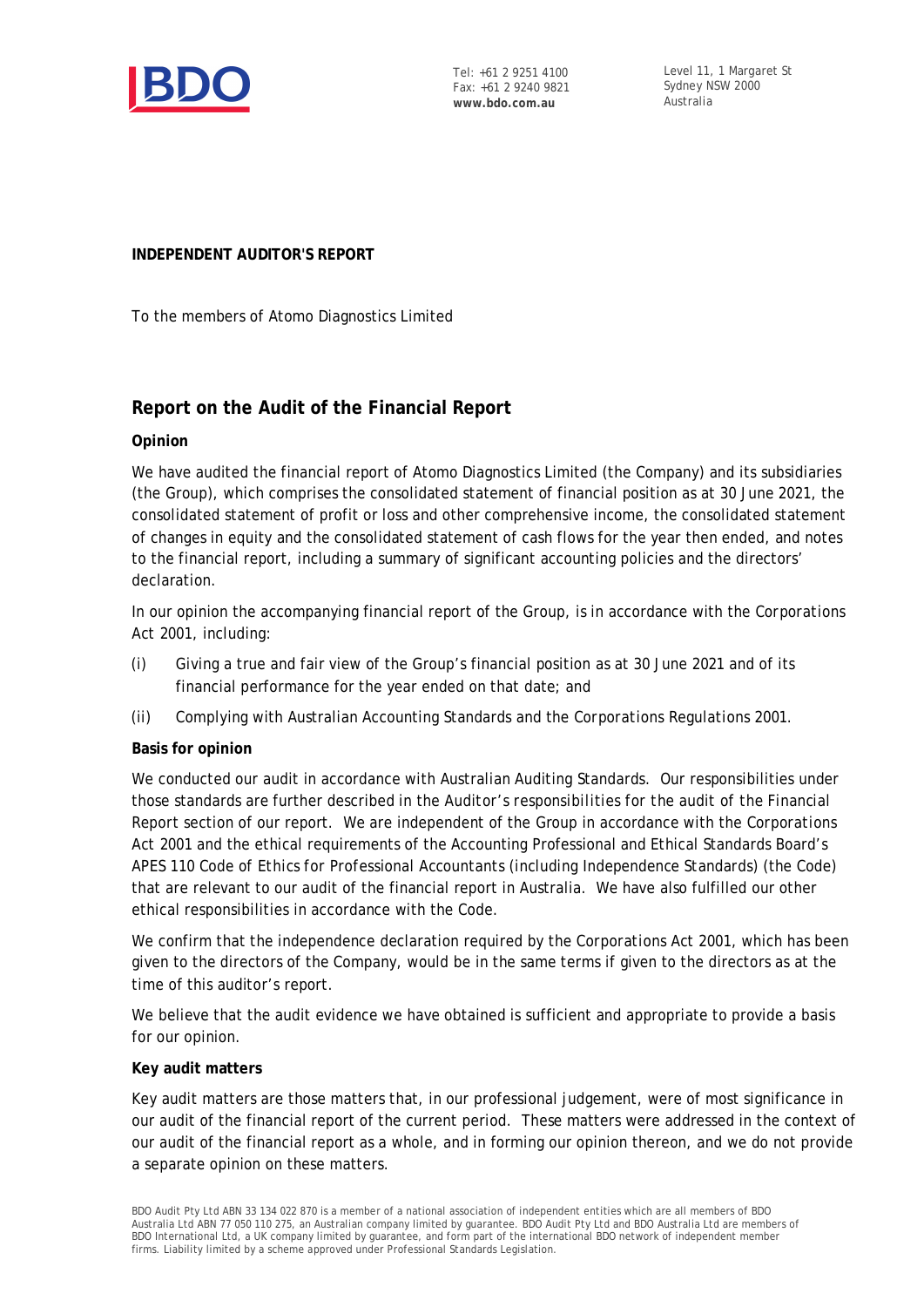

# **Revenue recognition**

the financial report.

As disclosed in Note 3, the Group

recognised revenue from the sale of goods and revenue from freight of \$6,715,659 for the year ended 30 June 2021. Revenue was identified as a key audit matter as it is a key performance indicator to the users of

report for a description of the accounting policy and significant estimates and judgements applied to these transactions.

|  |                                                                                                                                                                                                                                                                                                                                                                                                                                 | the year ended 30 June 2021; and                                                                                                                                                                        |
|--|---------------------------------------------------------------------------------------------------------------------------------------------------------------------------------------------------------------------------------------------------------------------------------------------------------------------------------------------------------------------------------------------------------------------------------|---------------------------------------------------------------------------------------------------------------------------------------------------------------------------------------------------------|
|  |                                                                                                                                                                                                                                                                                                                                                                                                                                 | Reviewed material revenue contracts and assessed if the<br>Group's accounting treatment is in accordance with the<br>Australian Accounting Standards.                                                   |
|  | Share based payments                                                                                                                                                                                                                                                                                                                                                                                                            |                                                                                                                                                                                                         |
|  | Key audit matter                                                                                                                                                                                                                                                                                                                                                                                                                | How the matter was addressed in our audit                                                                                                                                                               |
|  | As disclosed in the remuneration report                                                                                                                                                                                                                                                                                                                                                                                         | Our procedures, amongst others, include:                                                                                                                                                                |
|  | and note 28 of the financial statements, in<br>prior periods, the company issued<br>incentive options to key management<br>personnel, which the company has<br>accounted for as share-based payments.<br>During the period the company also issued<br>share options to other stakeholders.<br>Share-based payments and the subsequent<br>measurement is a complex accounting area<br>including assumptions utilised in the fair | Ensured that any share based payments issued during<br>the financial period have been valued appropriately as<br>at grant date;                                                                         |
|  |                                                                                                                                                                                                                                                                                                                                                                                                                                 | Performed a review of the key estimates and<br>assumptions applied in the accounting for share based<br>payments, making an assessment as to whether they<br>remain appropriate for the current period; |
|  |                                                                                                                                                                                                                                                                                                                                                                                                                                 | Performed a review of the share based payments to<br>ensure these are being accounted for appropriately<br>across the vesting period;                                                                   |
|  | value calculations and judgements<br>regarding the incentive options issued<br>during the year and the subsequent meas-<br>urement of those issued in prior periods.                                                                                                                                                                                                                                                            | Ensured that options have been accounted for<br>appropriately in accordance with AASB 2 Share Based<br>Payments; and                                                                                    |
|  | There is a risk in the financial statements<br>that amounts are incorrectly recognised<br>and/or inappropriately disclosed.                                                                                                                                                                                                                                                                                                     | Ensured disclosure in the financial statements and<br>remuneration report are adequate to meet the<br>requirements of the applicable accounting standards and                                           |
|  | Refer to note 1 and 2 of the financial                                                                                                                                                                                                                                                                                                                                                                                          | the Corporations Act 2001.                                                                                                                                                                              |

*Key audit matter How the matter was addressed in our audit*

Our procedures, amongst others, include:

- Reviewed whether the revenue recognition policies are in accordance with Australian Accounting Standards and the Group's accounting policies described in Note 1;
- Substantive testing around year end to ensure revenue is correctly recorded in the period to which it relates;
- Selected a sample of revenue transactions during the year and substantively test to ensure revenue has been appropriately reflected in the financial statements for
- Reviewed material revenue contracts and assessed if the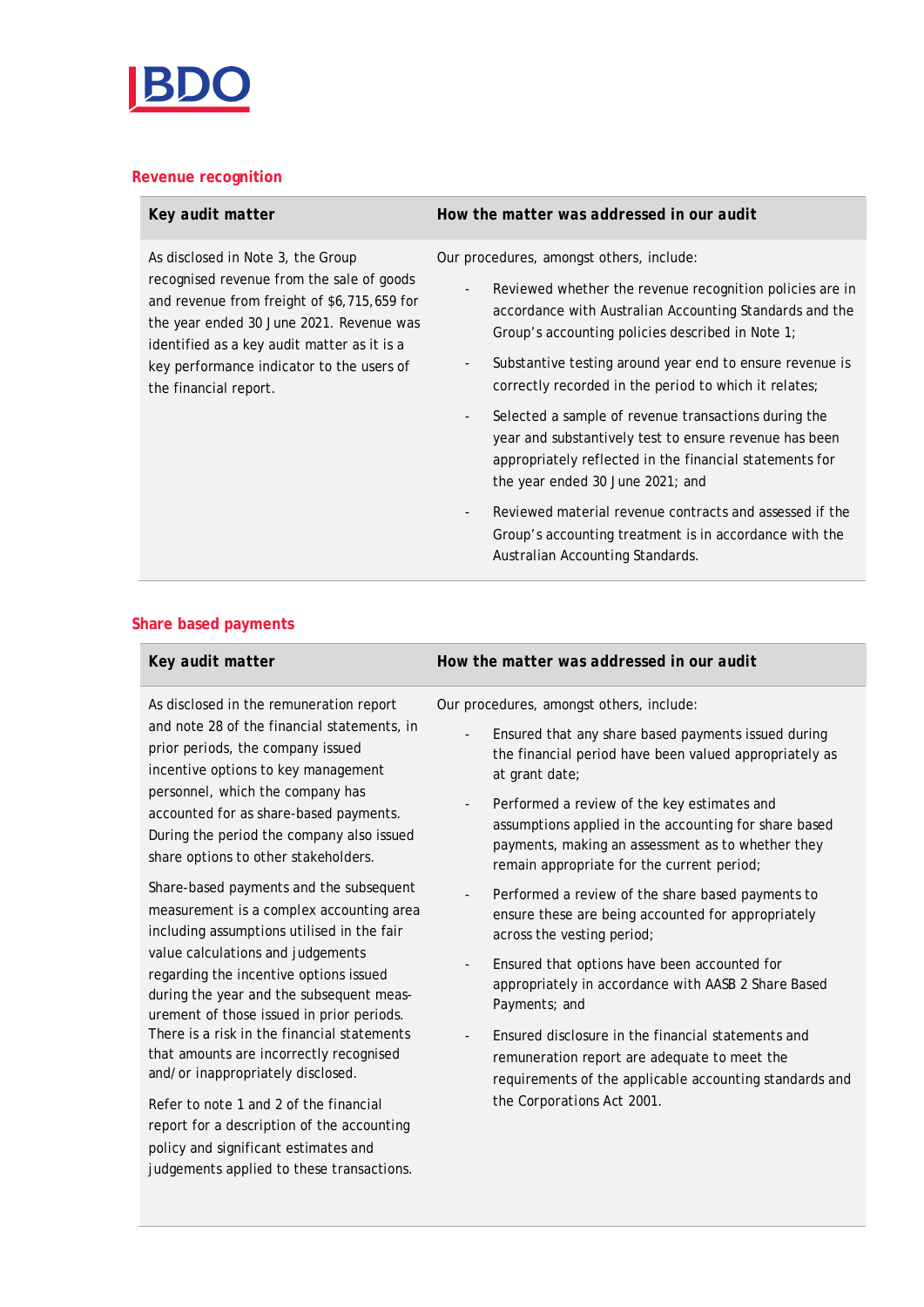

# **Other information**

The directors are responsible for the other information. The other information comprises the information in the Group's annual report for the year ended 30 June 2021, but does not include the financial report and the auditor's report thereon.

Our opinion on the financial report does not cover the other information and we do not express any form of assurance conclusion thereon.

In connection with our audit of the financial report, our responsibility is to read the other information and, in doing so, consider whether the other information is materially inconsistent with the financial report or our knowledge obtained in the audit or otherwise appears to be materially misstated.

If, based on the work we have performed, we conclude that there is a material misstatement of this other information, we are required to report that fact. We have nothing to report in this regard.

**Responsibilities of the directors for the Financial Report**

The directors of the Company are responsible for the preparation of the financial report that gives a true and fair view in accordance with Australian Accounting Standards and the *Corporations Act 2001* and for such internal control as the directors determine is necessary to enable the preparation of the financial report that gives a true and fair view and is free from material misstatement, whether due to fraud or error.

In preparing the financial report, the directors are responsible for assessing the ability of the group to continue as a going concern, disclosing, as applicable, matters related to going concern and using the going concern basis of accounting unless the directors either intend to liquidate the Group or to cease operations, or has no realistic alternative but to do so.

**Auditor's responsibilities for the audit of the Financial Report**

Our objectives are to obtain reasonable assurance about whether the financial report as a whole is free from material misstatement, whether due to fraud or error, and to issue an auditor's report that includes our opinion. Reasonable assurance is a high level of assurance, but is not a guarantee that an audit conducted in accordance with the Australian Auditing Standards will always detect a material misstatement when it exists. Misstatements can arise from fraud or error and are considered material if, individually or in the aggregate, they could reasonably be expected to influence the economic decisions of users taken on the basis of this financial report.

A further description of our responsibilities for the audit of the financial report is located at the Auditing and Assurance Standards Board website (http://www.auasb.gov.au/Home.aspx) at:

https://www.auasb.gov.au/admin/file/content102/c3/ar1\_2020.pdf

This description forms part of our auditor's report.